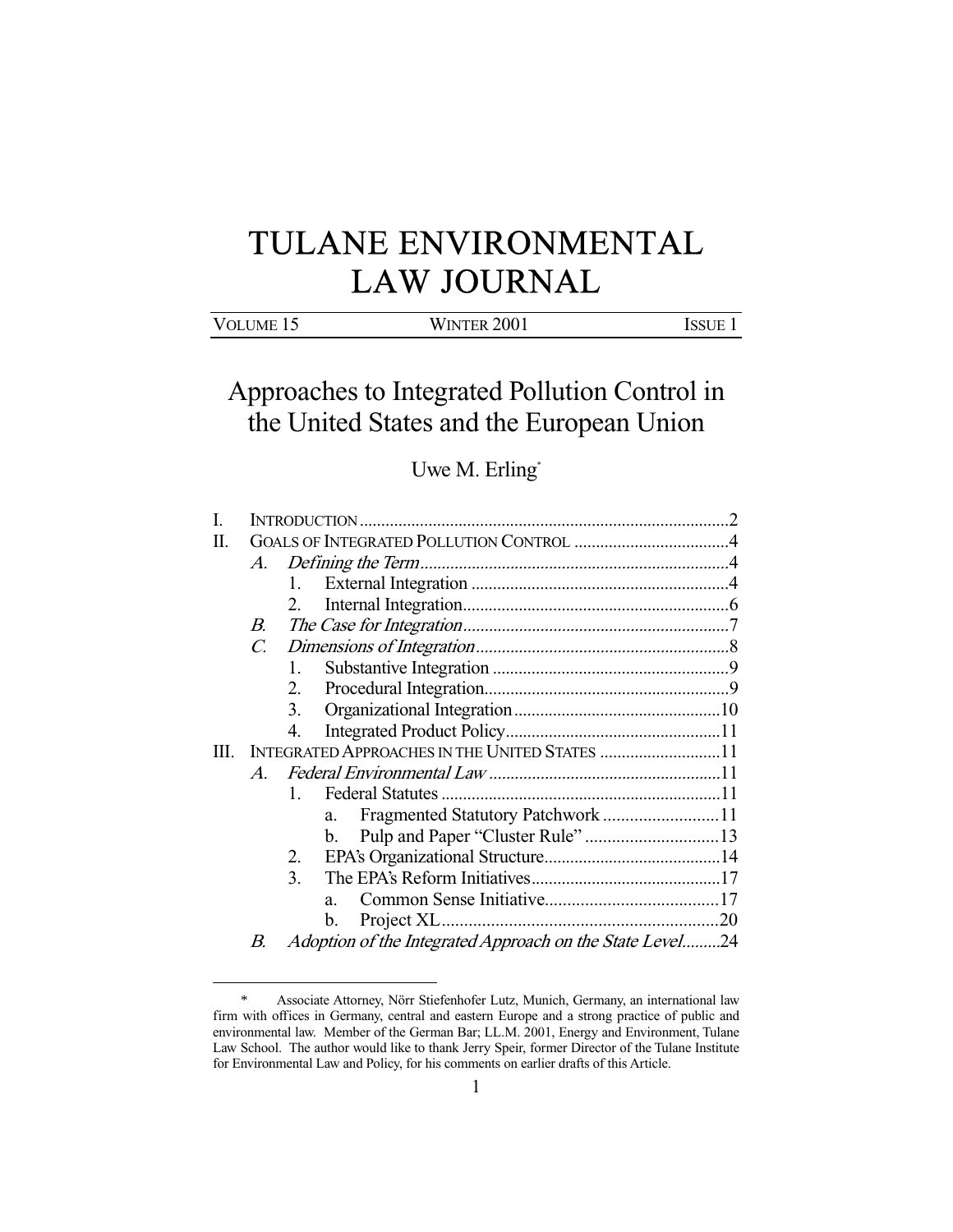|     |             |         | New Jersey's Facility-Wide Permit Program 24          |  |
|-----|-------------|---------|-------------------------------------------------------|--|
|     |             | 2.      | Louisiana's Reengineered Department of                |  |
|     |             |         |                                                       |  |
|     |             | 3.      | Massachusetts' Environmental Results Program30        |  |
|     |             | 4.      |                                                       |  |
|     |             | 5.      |                                                       |  |
| IV. |             |         | INTEGRATED POLLUTION CONTROL IN THE EUROPEAN UNION 33 |  |
|     | A.          |         |                                                       |  |
|     | $B_{\cdot}$ |         |                                                       |  |
|     |             | 1.      |                                                       |  |
|     |             | $2_{1}$ | Coordination of Permitting Procedures35               |  |
|     |             | 3.      |                                                       |  |
|     |             | 4.      | Implementation of the Directive in the Member         |  |
|     |             |         |                                                       |  |
|     |             |         |                                                       |  |
|     |             |         |                                                       |  |

#### I. INTRODUCTION

 Many still unsolved national and global environmental problems have called into question the control capability of law.<sup>1</sup> Particularly in the field of environmental law, innovative concepts and ideas are being discussed to resolve complex environmental issues. $2$  One of the concepts

<sup>1.</sup> See generally GOVERNING COUNCIL OF THE UNITED NATIONS ENVIRONMENT PROGRAMME—GLOBAL MINISTERIAL ENVIRONMENT FORUM, MALMÖ MINISTERIAL DECLARATION (2000), available at http://www.unep.org/malmo\_ministerial.htm (expressing deep concerns that the environment and the natural resources that support life on earth are deteriorating at an alarming rate); INTERGOVERNMENTAL PANEL ON CLIMATE CHANGE (IPCC), SUMMARY FOR POLICYMAKERS CLIMATE CHANGE 2001: IMPACTS, ADAPTATION, AND VULNERABILITY 9-13 (2001) (predicting an increase in surface temperature of between 1.4°C and 5.8°C by 2100 due to global warming); UNITED NATIONS ENVIRONMENTAL PROGRAMME (UNEP), GLOBAL ENVIRONMENT OUTLOOK 2000, at 23 (1999) [hereinafter UNEP GLOBAL ENV'T OUTLOOK 2000] (providing the latest compelling global and regional assessment of the serious nature of the environmental threats).

<sup>2.</sup> From the various emerging ideas the most prominent are: Edith Brown Weiss, Our Right and Obligation to Future Generations for the Environment, 84 AM. J. INT'L L. 198 (1990) (arguing for the concept of intergenerational equity); John J. Costonis, The Chicago Plan: Incentive Zoning and the Preservation of Urban Landmarks, 85 HARV. L. REV. 574 (1972) (discussing transferable development rights); Joseph Sax, The Public Trust Doctrine in Natural Resources Law: Effective Judicial Intervention, 68 MICH. L. REV. 471 (1972) (introducing the public trust doctrine); Christopher D. Stone, Should Trees Have Standing? Toward Legal Rights for Natural Objects, 45 S. CAL. L. REV. 450 (1972) (suggesting that nature or natural objects should be regarded as subjects of legal rights); UNITED NATIONS WORLD COMMISSION ON ENVIRONMENT AND DEVELOPMENT, OUR COMMON FUTURE 8 (1987) (introducing the concept of sustainable development).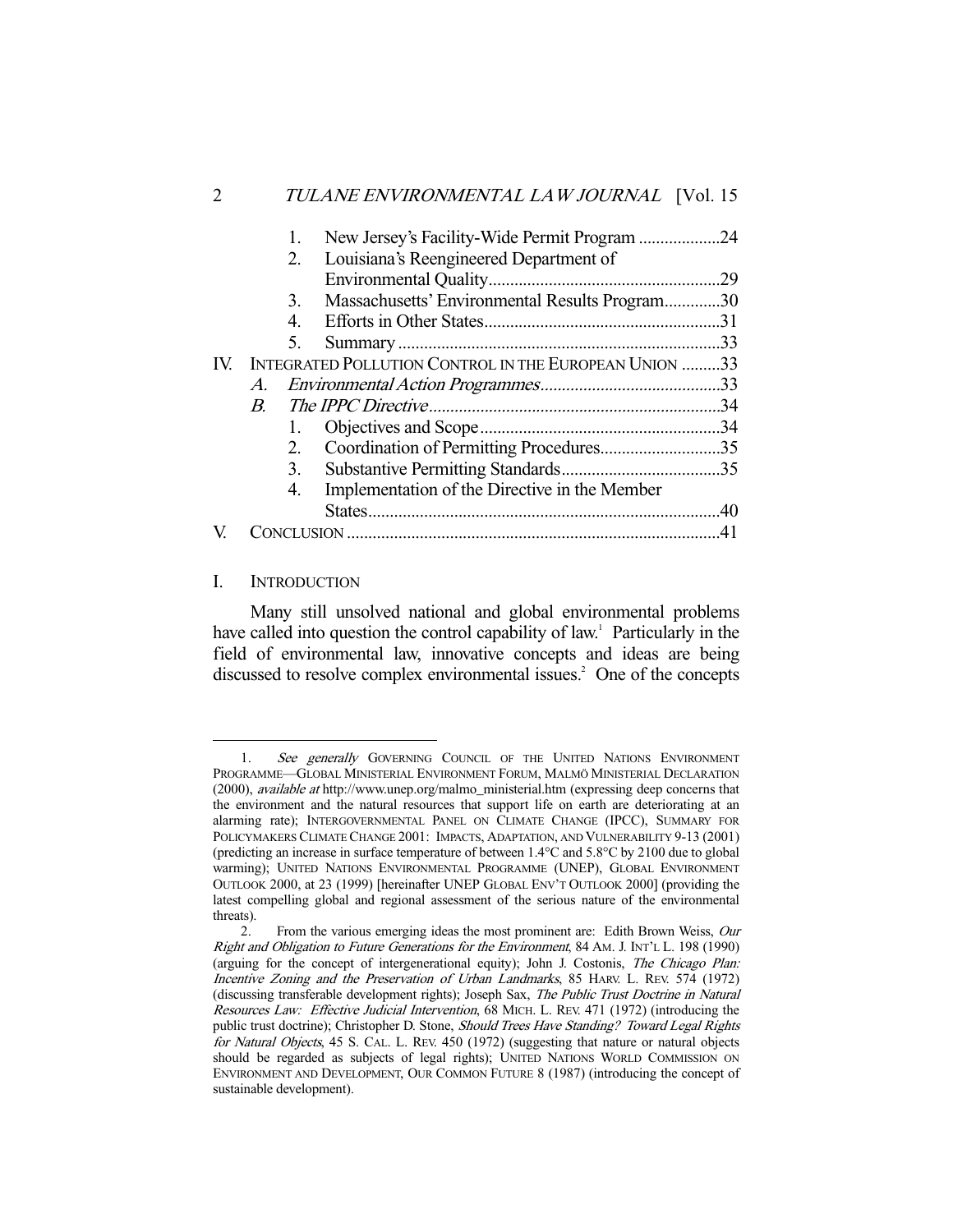which has entered the debate is integrated pollution control.<sup>3</sup> The adoption of the concept can be observed throughout the world.<sup>4</sup> The European Union has adopted it as an important element of its environmental policy in its Third Environmental Action Programme of 1983.<sup>5</sup> Notions of integration have been part of the United States' environmental agenda from its earliest stages. Arguably, the Environmental Protection Agency (EPA) was created for the purpose of integrating pollution control regimes. At the founding of the Agency, President Nixon declared that "for pollution control purposes the environment must be perceived as a single, interrelated system."6 Thirty years have passed. The United States has enacted numerous major environmental statutes, and the EPA has launched many environmental programs. To what extent has the United States achieved the goal of integration?

 This Article examines the similarities and differences of integration efforts of the United States and the European Union, focusing primarily on pollution control and industrial permitting. Part II seeks to define the phrase "integrated pollution control" and explains the goals behind the concept. Part III examines integration efforts in the United States at both the federal and state levels. Part IV outlines the development of

 <sup>3.</sup> Integrated pollution control started receiving considerable attention on the international level in the 1990s. See Barry G. Rabe & Janet B. Zimmerman, Cross-Media Environmental Integration in the Great Lake Basin, 22 ENVTL. L. 253 (1991) (examining integrated approaches between Canada and the United States to manage the Great Lake Basin); Philippe Sands, The "Greening" of International Law: Emerging Principles and Rules, 1 IND. J. GLOBAL LEGAL STUD. 293, 302-07 (1994) (discussing the concept of integrated pollution control as a new regulatory approach); Harald Hohmann, Cross Media Pollution and International Environmental Law, 34 NAT. RES. J. 535, 540-59 (1994) (commenting on the adoption of the Rules of Cross Media Pollution in International Drainage Basins by the International Law Association).

<sup>4.</sup> See Gyula Bandi, The Right to Environment in Theory and in Practice: The Hungarian Experience, 8 CONN. J. INT'L L. 439, 447-88 nn.7-8 (1993) (discussing the development of a broad "right to an environment" in Eastern and Central Europe); Ruth Greenspan Bell & Susan E. Brom, Lessons Learned in the Transfer of U.S.-Generated Environmental Compliance Tools: Compliance Schedules for Poland, 27 ENVTL. L. REP. 10,296, 10,298 (1997) (pointing out that in Poland there is a strong desire to move toward integrated or multimedia permits in the light of EU's movement toward integrated pollution prevention and control); Viktoria Ter-Nikoghosyan & Narine Karamian, Armenian Bottleneck: Building Authorities and Public Groups for Environmental Enforcement, 13 NAT'L ASS'N ATT'Y GEN.: NAT'L ENVTL. ENFORCEMENT J. 39, 41 (1998) (describing the Armenian attempts to integrate its environmental legislation).

<sup>5.</sup> European Commission, Third Environmental Action Programme, 1983 O.J. (C 46) 3 [hereinafter Third Environmental Action Programme].

<sup>6.</sup> Message of the President Relative to Reorganization Plan Nos. 3 and 4 of 1970, July 9, 1970, in U.S. COUNCIL ON ENVTL. QUALITY, ENVTL. REP., FIRST ANNUAL REP. 295 (1970) [hereinafter ENVIRONMENTAL REPORT].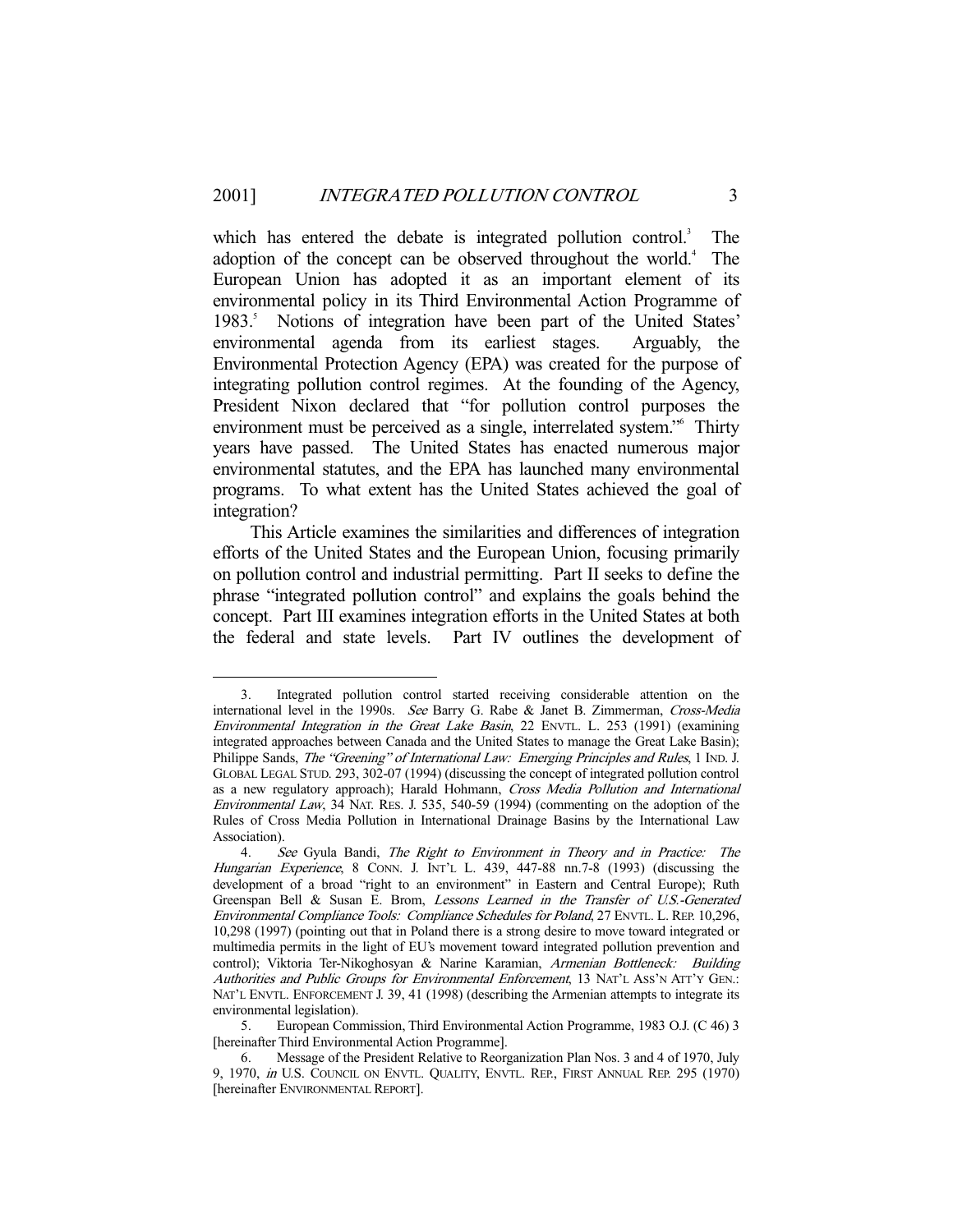integrated pollution control in the environmental law of the European Union. Finally, Part V offers a comparison and critique of those United States and European Union efforts, concluding that the practical implementation of the integrated concept has proven to be very difficult, and examples of a truly holistic multimedia permit can rarely be found.

#### II. GOALS OF INTEGRATED POLLUTION CONTROL

#### A. Defining the Term

 Although the concept of integrated pollution control is en vogue worldwide, the term is vague and ill-defined.<sup>7</sup> The term was used by a government for the first time in a legislative proposal in 1988.<sup>8</sup> Yet a consistent definition of the term "integrated pollution control" is still missing. In its plain meaning, the term integration means the process of making whole or combining into one.<sup>9</sup> An examination of integration in the area of environmental law must take into account the differentiation between two basic types of integration: external and internal.<sup>10</sup>

#### 1. External Integration

 "External integration" refers to the integration of environmental issues into other nonenvironmental policy areas such as economic and social policy. Environmental policy, it is argued, must be consistent with other major government policy decisions for overall policy effective-

 <sup>7.</sup> Many scholars, instead of defining the term precisely, prefer to describe it in a very broad manner. See FRANCES IRWIN, Introduction to Integrated Pollution Control, in INTEGRATED POLLUTION CONTROL IN EUROPE AND IN NORTH AMERICA 3, 9-11 (Nigel Haigh & Frances Irwin eds., 1990) [hereinafter IRWIN, INTEGRATED POLLUTION CONTROL] (pointing out that, at a Symposium on Integrated Pollution Control in Brussels, participants discussed how integrated pollution control might be achieved, not what it meant or why it mattered); see also WILLIAM H. RODGERS, ENVIRONMENTAL LAW 59 (2d ed. 1994) (describing integrated pollution control as an approach which seeks to avoid mistakes of the past which treated the environment as easily separable into discrete media); Lakshman Guruswamy, Integrating Thoughtways: Reopening of the Environmental Mind, 1989 WIS. L. REV. 463, 492-93 (1989) (giving no definition but describing the strategic principles of an integrated approach).

<sup>8.</sup> IRWIN, INTEGRATED POLLUTION CONTROL, supra note 7, at 10 (referring to the United Kingdom's proposal for legislation that would apply best available technology across media at major facilities).

<sup>9.</sup> BLACK'S LAW DICTIONARY 812 (7th ed. 1999).

<sup>10.</sup> See Michael G. Faure, The Harmonization, Codification and Integration of Environmental Law: A Search for Definitions, 9 EUR. ENVTL. L. REV. 181 (2000); Harald Kracht, Andreas Wasielewski, Integrierte Vermeidung und Verminderung der Umweltverschmutzung, in 1 HANDBUCH ZUM EUROPÄISCHEN UND DEUTSCHEN UMWELTRECHT 1070, 1072 (1998); Meinhard Schröder, Europarecht und integriertes Umweltrecht, 22 NATUR UND RECHT 481, 482 (2000).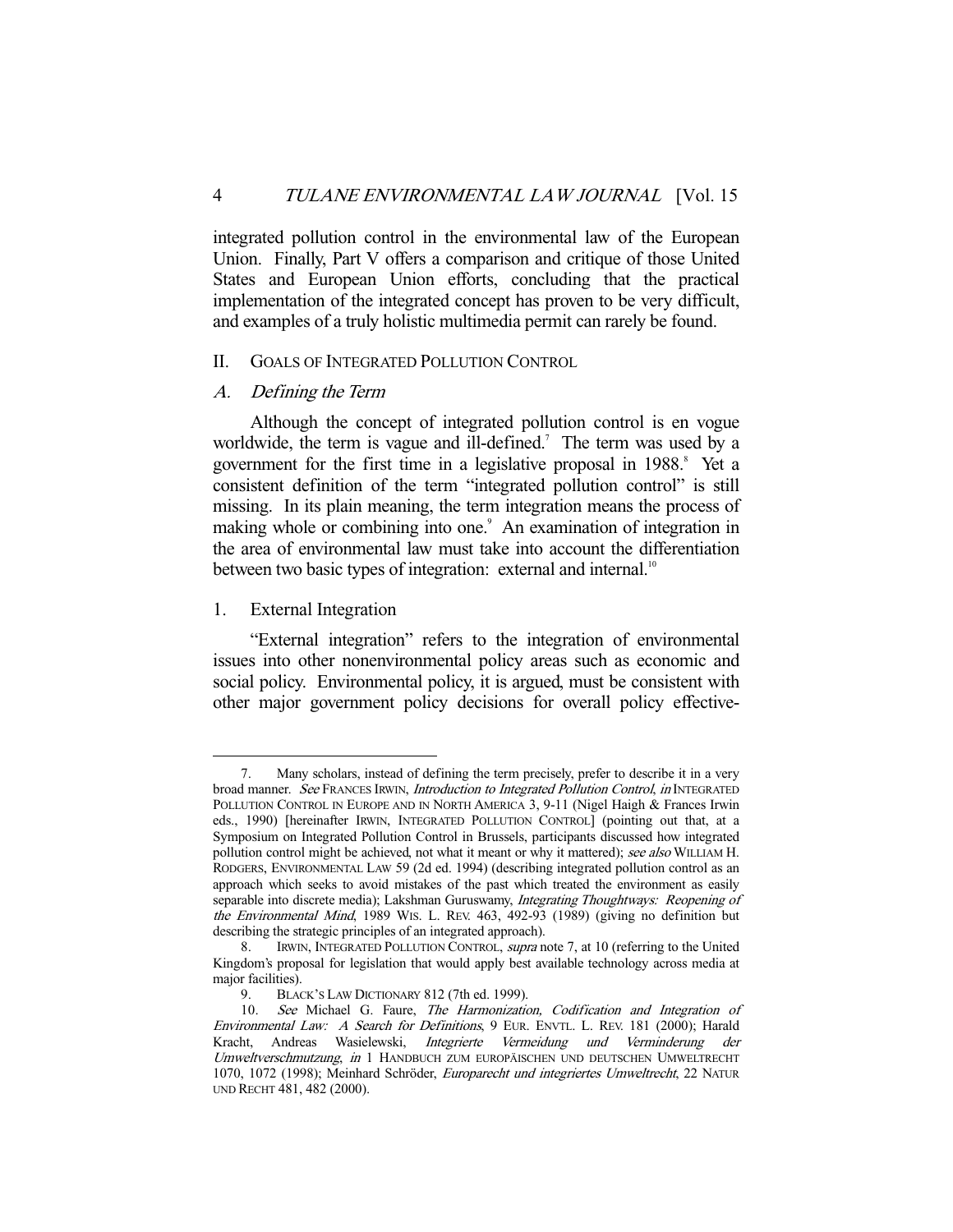ness.<sup>11</sup> The need to reconcile environmental considerations with conflicting policy goals was central to considerations at the United Nations Conference on Environment and Development (UNCED) in Rio de Janeiro, during which the Rio Declaration<sup>12</sup> and Agenda  $21<sup>13</sup>$  were adopted. Both documents championed the concept of sustainable development, which essentially integrates environmental issues and development issues.<sup>14</sup> Similarly, the "integration clause" of the EU Treaty<sup>15</sup> calls for the integration of environmental concerns in all policies of the European Union, including transportation, energy, development, industry, agriculture and the internal market.<sup>16</sup> In the United States, external integration is achieved to a degree by the Environmental Impact Statement (EIS) process under the National Environmental Policy Act of 1969 (NEPA), $17$  which requires a comprehensive analysis of the environmental impacts of all major federal actions<sup>18</sup> and legislative proposals.<sup>19</sup>

<sup>11.</sup> See MICHAEL KLOEPFER, UMWELTRECHT 558 (2d ed. 1999).

<sup>12.</sup> United Nations Conference on Environment and Development, Rio Declaration on Environment and Development, in 1 REPORT OF THE UNITED NATIONS CONFERENCE ON ENVIRONMENT AND DEVELOPMENT 3, U.N. DOC. A/CONF.151/26/REV.1 (1992).

<sup>13.</sup> United Nations Conference on Environment and Development, Agenda <sup>21</sup>, in 1 REPORT OF THE UNITED NATIONS CONFERENCE ON ENVIRONMENT AND DEVELOPMENT 9, U.N. DOC. A/CONF.151/26/Rev.1 (1992), reprinted in 31 I.L.M. 874 [hereinafter Agenda 21].

<sup>14.</sup> See UNEP GLOBAL ENV'T OUTLOOK 2000, supra note 1, at 203; Mary Pat Williams Silveira, International Legal Instruments and Sustainable Development: Principles, Requirements and Restructuring, 31 WILLAMETTE L. REV. 239, 241-46 (1995) (pointing out that integration of environment and development is difficult to achieve in a world that is dominated by issues that are cross-sectoral and structures that are sectoral); UNITED NATIONS ENVIRONMENT PROGRAMME (UNEP): PROTECTING OUR PLANET—SECURING OUR FUTURE AND HUMAN NEEDS 2-3, 53-73 (R.T. Watson et al. eds., 1998) (identifying key scientific and policy linkages between environmental issues and the need to meet basic human needs for adequate food, clean water and a healthful environment).

<sup>15. &</sup>quot;Environmental protection requirements must be integrated into the definition and implementation of the Community policies and activities referred to in Article 3, in particular with a view to promoting sustainable development." Treaty Establishing the European Community art. 6, in EUROPEAN UNION, CONSOLIDATED TREATIES 45 (1997). See generally David Grimeaud, The Integration of Environmental Concerns into EC Policies: A Genuine Policy Development?, 9 EUR. ENVTL. L. REV. 207 (2000) (discussing the legal status and limits of the integration principle and expressing doubts that it could form the basis for an annulment action of a Community act); KLOEPFER, supra note 11, at 558 (stating that the command to integrate may resemble an environmental impact assessment of European policies).

<sup>16.</sup> See BENJAMIN GÖRLACH ET AL., WUPPERTAL INSTITUTE FOR CLIMATE, ENVIRONMENT AND ENERGY, FROM VIENNA TO HELSINKI—THE PROCESS OF INTEGRATION OF ENVIRONMENTAL ISSUES IN ALL POLICIES OF THE EUROPEAN UNION (2000).

<sup>17.</sup> National Environmental Policy Act, 42 U.S.C. §§ 4321-4370d (1994).

<sup>18.</sup> The relevant provision of NEPA reads:

All agencies of the Federal Government shall . . . (C) include in every recommendation or report on proposals for legislation and other major Federal actions significantly affecting the quality of the human environment, a detailed statement by the responsible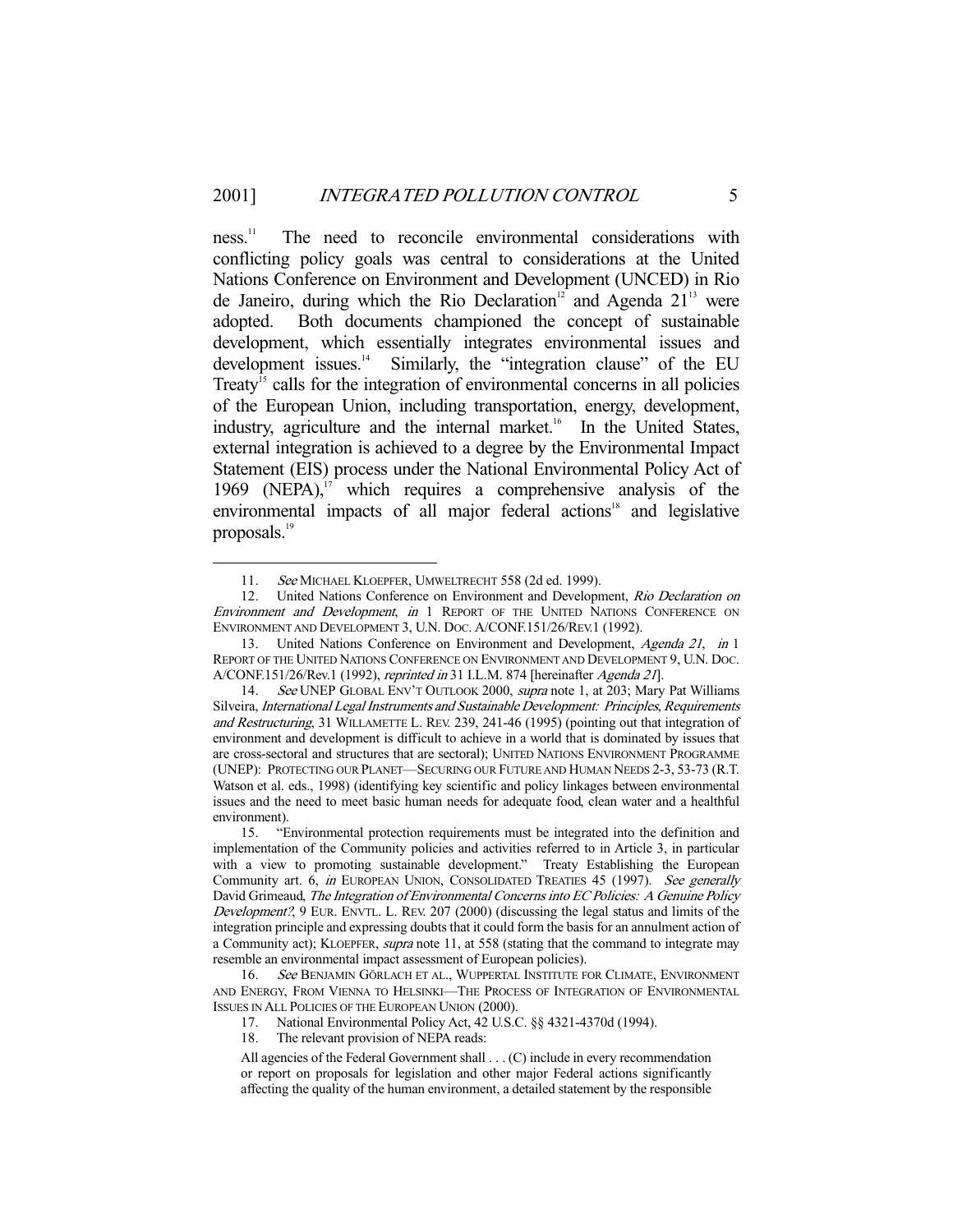#### 2. Internal Integration

 Internal integration, on the other hand, focuses on decision making within the scope of environmental law.<sup>20</sup> It can be understood in both a broad and a narrow sense.<sup>21</sup> Broadly, internal integration means an ecological and holistic approach to pollution control.<sup>22</sup> It refers to the entire range of organizational, legislative and programmatic efforts within environmental law.<sup>23</sup>

 One definition of the broad concept can be found in a 1991 recommendation of the Organization for Economic Cooperation and Development  $(OECD)$ <sup>24</sup>. There, integrated pollution control is defined as "taking into account the effects of activities and substances on the environment as a whole and the whole commercial and environmental life cycle of substances when assessing the risks they pose and when developing and implementing controls to limit their release."<sup>25</sup>

 This definition recognizes that substances move between environmental media and that controlling the release of a polluting substance to one environmental medium can result in shifting the

official on (i) the environmental impact of the proposed action, (ii) any adverse environmental effects which cannot be avoided should the proposal be implemented, (iii) alternatives to the proposed action, (iv) the relationship between local short-term uses of man's environment and the maintenance and enhancement of long term productivity, and (v) any irreversible and irretrievable commitments of resources which would be involved in the proposed action should it be implemented.

<sup>42</sup> U.S.C. § 4332(2)(C). See generally J. Clarence Davies, Some Thoughts on Implementing Integration, 22 ENVTL. L. 139, 144-46 (1992) (considering environmental impact statements under NEPA as major tools used to encourage external integration).

<sup>19.</sup> But see Andrus v. Sierra Club, 442 U.S. 347 (1979) (holding that legislative proposals subject to the EIS requirement include a bill or legislative proposal but not requests for appropriations); Pub. Citizen v. Office of U.S. Trade Representative, 5 F.3d 549, 553 (D.C. Cir. 1993) (holding that the submission of the North American Free Trade Agreement (NAFTA) to Congress by the President is not subject to judicial review as a final agency action under the Administrative Procedure Act (APA)); James W. Spensley, National Environmental Policy Act, in GOVERNMENT INSTITUTES, ENVIRONMENTAL LAW HANDBOOK 483, 508-09 (Thomas F.P. Sullivan ed., 16th ed. 2001) (noting that very little attention has been given to proposals for legislation under NEPA because most legislative proposals come from the President or Executive Office of the President).

<sup>20.</sup> Faure, *supra* note 10, at 181.<br>21. See IRWIN. INTEGRATED POLL

See IRWIN, INTEGRATED POLLUTION CONTROL, supra note 7, at 9-10.

<sup>22.</sup> See id.<br>23. Id. at 9  $Id$  at 9.

<sup>24.</sup> COUNCIL OF THE OECD, RECOMMENDATION ON INTEGRATED POLLUTION PREVENTION AND CONTROL, C (90) 164/Final, (1991) [hereinafter OECD RECOMMENDATION]; Neil Emmott & Nigel Haigh, Integrated Pollution Prevention and Control: UK and EC Approaches and Possible Next Steps, 8 J. ENVTL. L. 301, 301-02 (1996).

<sup>25.</sup> OECD RECOMMENDATION art. I(a).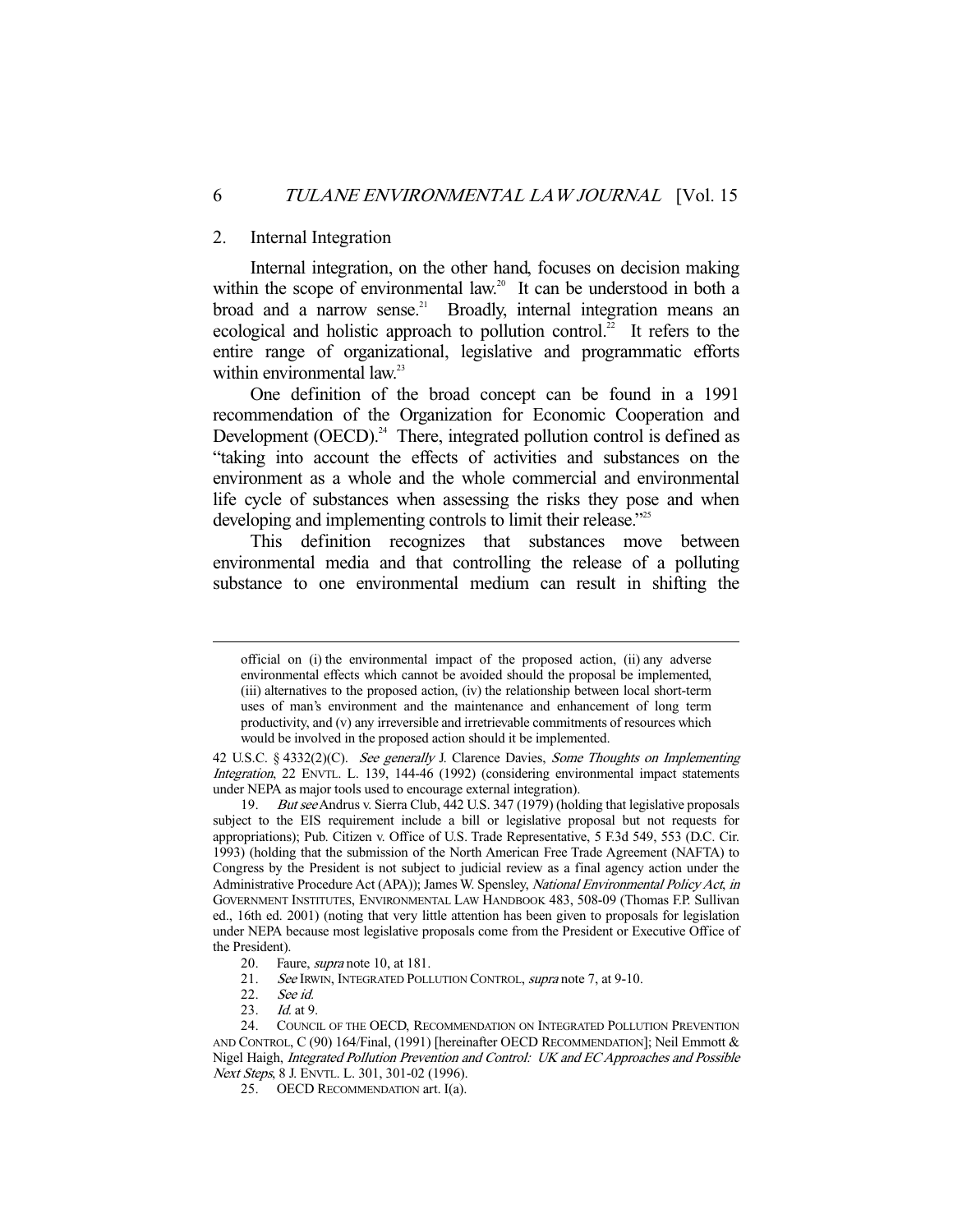pollution to another medium.<sup>26</sup> Therefore, the underlying principle of integrated pollution control is to consider the environment as a whole instead of regulating a single media (air, water and land) separately.<sup>27</sup>

 Integrated pollution control in the broad sense "can be applied in a myriad of ways and assume a variety of patterns."<sup>28</sup> It may include the assessment of cross-media impacts of substances and activities, assessments of energy efficiency, considerations of the "life cycle" of substances and products (cradle to grave principle), and minimization of the quantity and harmfulness of wastes.<sup>29</sup> This comprehensive concept has remained largely theory,<sup>30</sup> although several OECD countries have started implementing the concept in a narrower form.<sup>31</sup>

#### B. The Case for Integration

 The movement towards integrated pollution control is mainly driven by dissatisfaction with the single medium approach to pollution regulation.<sup>32</sup> Supporters of the integrated approach argue that a single media approach is not always an efficient way of tackling pollution problems.33 Dealing with pollution problems one medium at a time often results in the transfer of the pollutant between media without solving the overall problem.<sup>34</sup> One frequently cited example of cross-media shifting of pollution is the Clean Air Act<sup>35</sup> requirement that most utilities burning high sulfur coal use scrubbers to remove sulfur dioxide from flue gases.<sup>36</sup> The scrubbing, however, produces three to six tons of sludge for every

 <sup>26.</sup> Id. pmbl.

<sup>27.</sup> *Id.* | 1.

<sup>28.</sup> Guruswamy, *supra* note 7, at 492.

<sup>29.</sup> OECD RECOMMENDATION, *supra* note 24, app., 1.

<sup>30.</sup> EBERHARD BOHNE ET AL., FORSCHUNGSINSTITUT FÜR ÖFFENTLICHE VERWALTUNG SPEYER, THE EVOLUTION OF INTEGRATED PERMITTING AND INSPECTIONS OF INDUSTRIAL INSTALLATIONS IN THE EUROPEAN UNION 5 (1998).

<sup>31.</sup> See discussion infra Part IV.

<sup>32.</sup> See Frances H. Irwin, An Integrated Framework for Preventing Pollution and Protecting the Environment, 22 ENVTL. L. 1, 1-18 (1991) (listing seven reasons for integrated pollution control); IRWIN, INTEGRATED POLLUTION CONTROL, supra note 7, at 7-9 (enumerating five reasons for integration of environmental law); Bradford C. Mank, The Environmental Protection Agency's Project XL and Other Regulatory Reform Initiatives: The Need for Legislative Authorization, 25 ECOLOGY L.Q. 1, 7-9 (1998) (giving five reasons for an integrated approach).

<sup>33.</sup> Peter J. Fontaine, *EPA's Multimedia Enforcement Strategy: The Struggle to Close the* Environmental Compliance Circle, 18 COLUM. J. ENVTL. L. 31, 33-34 (1993); but see BOHNE ET AL., supra note 30, at 42 (expressing doubts whether the shifting of pollution between various environmental media is of practical or more theoretical relevance).

 <sup>34.</sup> Fontaine, supra note 33, at 33-34.

<sup>35.</sup> Clean Air Act, 42 U.S.C. §§ 7401-7671q (1994).

<sup>36.</sup> Guruswamy, supra note 7, at 473-74; Mank, supra note 32, at 7.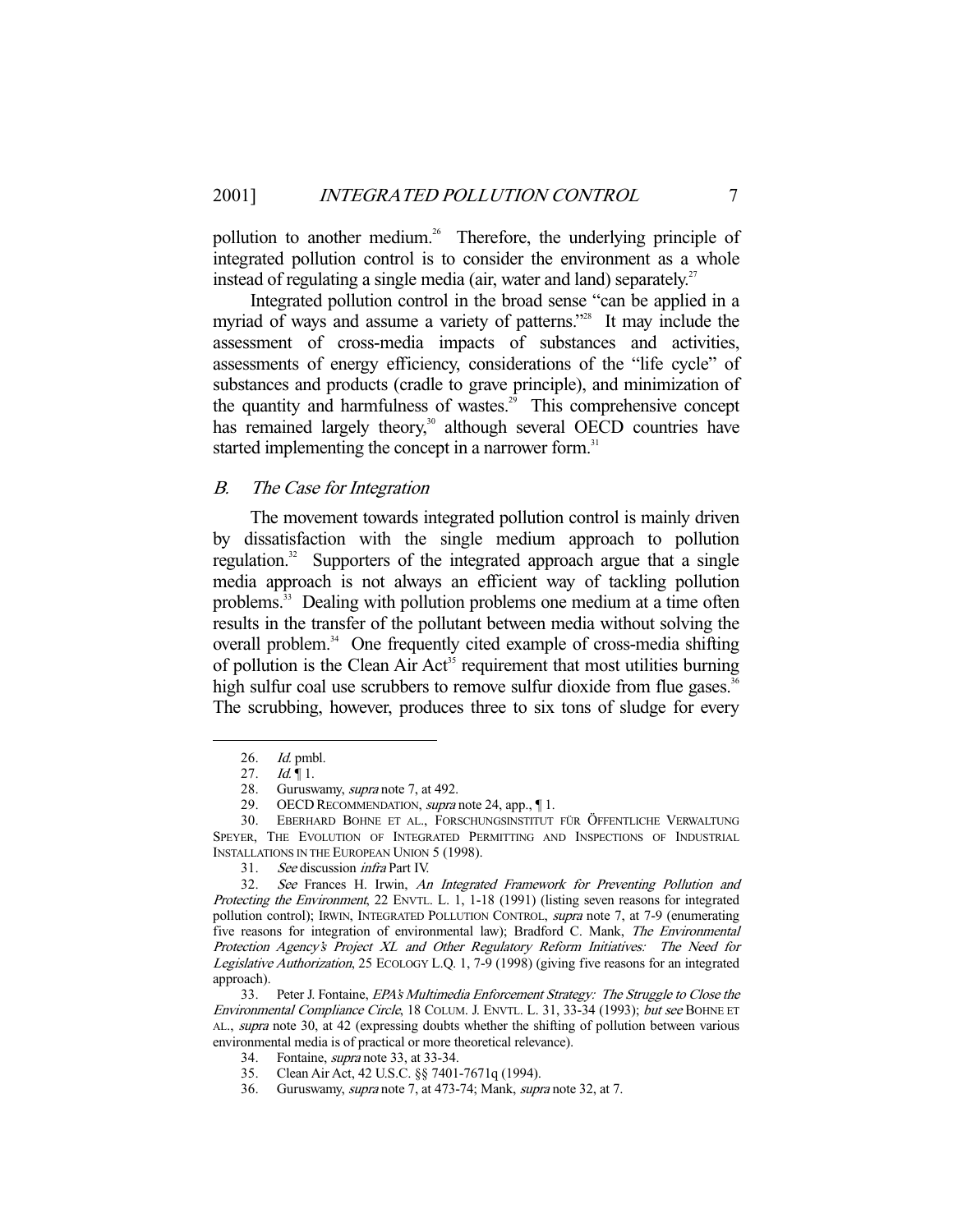ton of sulfur dioxide removed from the air.<sup>37</sup> "Indirect cross media transfers" also occur once pollution is released into the environment.<sup>38</sup> The pollution of the Great Lakes, for example, is not primarily a problem of direct discharges into the water but of atmospheric deposition.<sup>39</sup>

 Finally, critics contend that the current system of single media statutes has created a regime with overlapping and poorly coordinated requirements which neglects opportunities for holistic management.<sup>40</sup> This increases the costs and complexity of compliance with environmental regulation and impedes the ability to set priorities.<sup>41</sup> In sum, the theory of integration is very appealing.<sup>42</sup> Practical implementation, however, has proven to be difficult.<sup>43</sup>

#### C. Dimensions of Integration

 For analytical purposes, it is useful to distinguish four basic types of internal integration: substantive integration, procedural integration, organizational integration and product-oriented integration.<sup>44</sup>

43. From the very outset the integrated approach was confronted with criticism.

[W]e now understand that the environment is all interconnected. It is a system. We are deeply impressed as we have never been before with the interrelation of parts. Believing, then, that everything is interconnected we fall into the logical fallacy of believing the only way to improve those interconnections is to deal with them all at once. Clearly everything is connected. But because everything is interconnected, it is beyond our capacity to manipulate variables comprehensively. Because everything is interconnected, the whole environmental problem is beyond our capacity to control in one unified policy.

Charles Lindblom, Incrementalism and Environmentalism, in MANAGING THE ENVIRONMENT 83, 84 (U.S. EPA ed., 1973). Cf. Charles Lindblom, The Science of Muddling Through, 19 PUB. ADMIN. REV. 79, 79-80 (1959) (arguing that an integrated approach to administrative problems "assumes intellectual capacities and sources of information that men simply do not possess, and it is even more absurd as an approach to policy when . . . time and money [are] limited").

44. Cf. Schröder, supra note 10, at 482 (differentiating between four categories: "materielle Integration" (substantive integration), "produktorientierte Integration" (product

 <sup>37.</sup> Mank, supra note 32, at 7-8 (pointing out that some types of air pollutants are more dangerous if they reach the ground and contaminate food than if they are simply inhaled).

<sup>38.</sup> Guruswamy, supra note 7, at 473-75.

<sup>39.</sup> See Rabe, supra note 3, at 258-59 (stating that the costly efforts to clean up the Great Lakes through concentrating on point sources of pollution has been inefficient because, with regard to metal compounds such as lead, cadmium, mercury, and arsenic, air pollution is often the only possible source of pollution); Fontaine, supra note 33, at 34 (pointing out that the construction of taller smoke stacks at coal burning power plants has contributed to the acid rain problem and the pollution in many lakes in the Northeastern United States and Canada).

<sup>40.</sup> Mank, supra note 32, at 8.

<sup>41.</sup> See id. at 8-9; IRWIN, INTEGRATED POLLUTION CONTROL, supra note 7, at 8.

<sup>42.</sup> Contra James E. Krier & Mark Brownstein, On Integrated Pollution Control, 22 ENVTL. L. 119-24 (1992) (stating that integrated pollution control consists of nothing more than assertions because there is not enough evidence to show that integrated pollution control would actually accomplish what its supporters say).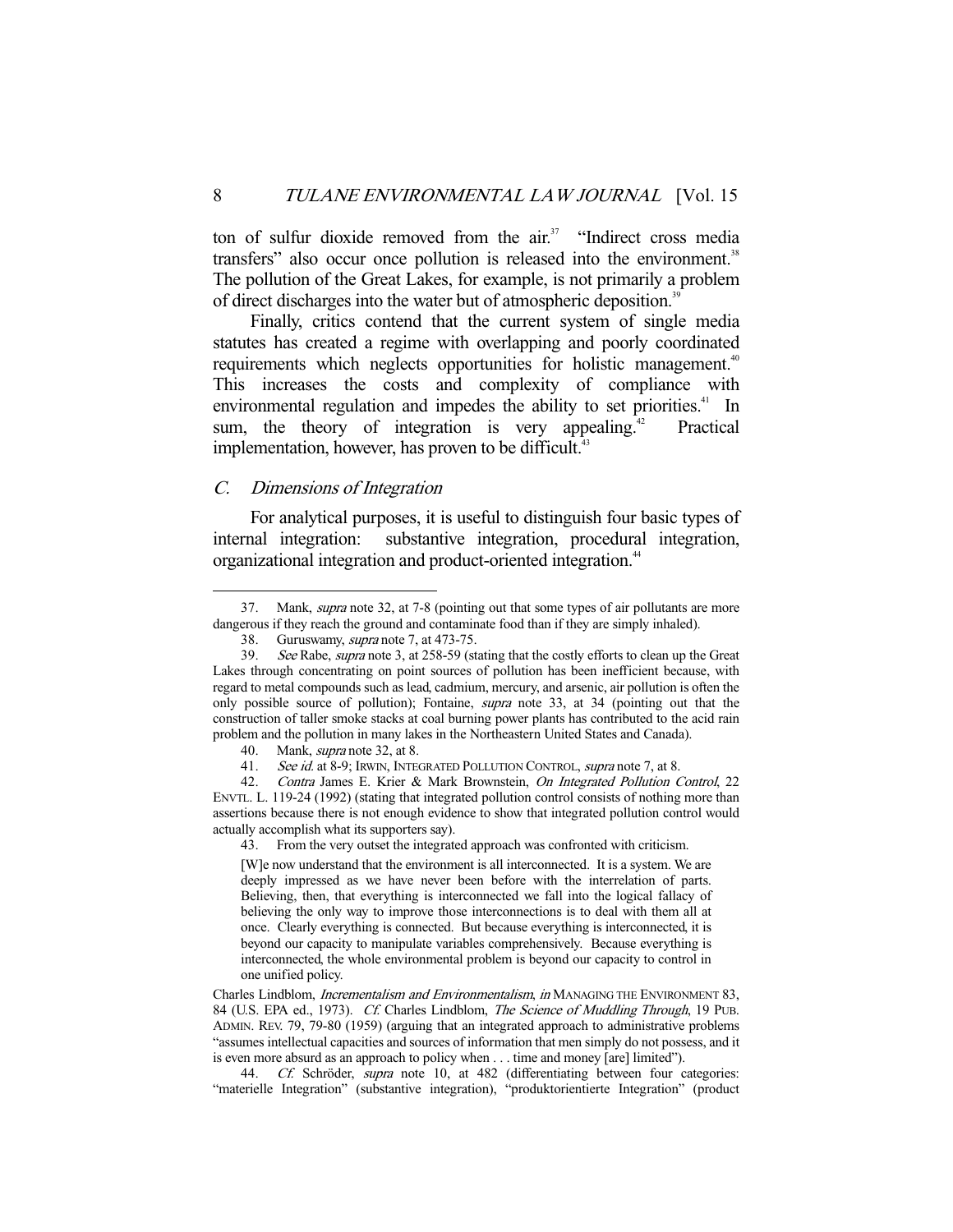#### 1. Substantive Integration

 Substantive integration is what most people think of when the subject is discussed in terms of environmental regulation. It involves comparative judgments, in the context of regulation, about the relative consequences of impacts on different media. The highest degree of substantive integration provides for a *holistic multimedia permit*, which looks at each medium separately and then arrives at an overall judgment by weighing and balancing the positive and negative aspects of a project to the environment.<sup>45</sup> But because no common denominator exists<sup>46</sup> for comparing the impacts of an activity on the different media of air, water, and land, holistic multimedia assessment is difficult to achieve.<sup> $47$ </sup> In fact, the problem is so complex as to raise the question whether regulatory agencies engage in substantive integration at all. As it will be shown, many innovative permit programs only achieve lesser forms of substantive integration by establishing *additive multimedia permits*, which look at each environmental medium separately without reaching an overall judgment on all relevant media.<sup>48</sup>

#### 2. Procedural Integration

 Contrary to substantive integration, procedural integration refers to actions within the permitting process itself.<sup>49</sup> It allows different agencies (or different offices of the same agency) to coordinate their regulatory activities.

 In its highest form, procedural integration can, for example, result in the issuance of a single permit to replace what was formerly several permits. Lesser levels of procedural integration might simply coordinate the renewal date of existing, individual permits, or might address other specific procedural differences between a regulation agency's air and water offices, for example. Some authors characterize this lesser level of

-

oriented integration), "formelle Integration" (procedural integration), and "legislatorische Integration" (legislative integration)). But see BOHNE ET AL., supra note 30, at 41 (distinguishing only between three categories: substantive, procedural, organizational integration).

<sup>45.</sup> See BOHNE ET AL., supra note 30, at 42-44.

<sup>46.</sup> But see Terry Davies, The United States: Experiment and Fragmentation, in INTEGRATED POLLUTION CONTROL, supra note 7, at 51, 60 (expressing beliefs that quantitative risk analysis might be used as a common denominator); see Krier & Brownstein, supra note 42, at 133-34 (arguing strongly against the use of risk analysis as a common denominator).

<sup>47.</sup> See BOHNE ET AL., *supra* note 30, at 44.

<sup>48.</sup> See id.

<sup>49.</sup> See id. at 45; Schröder, supra note 10, at 482.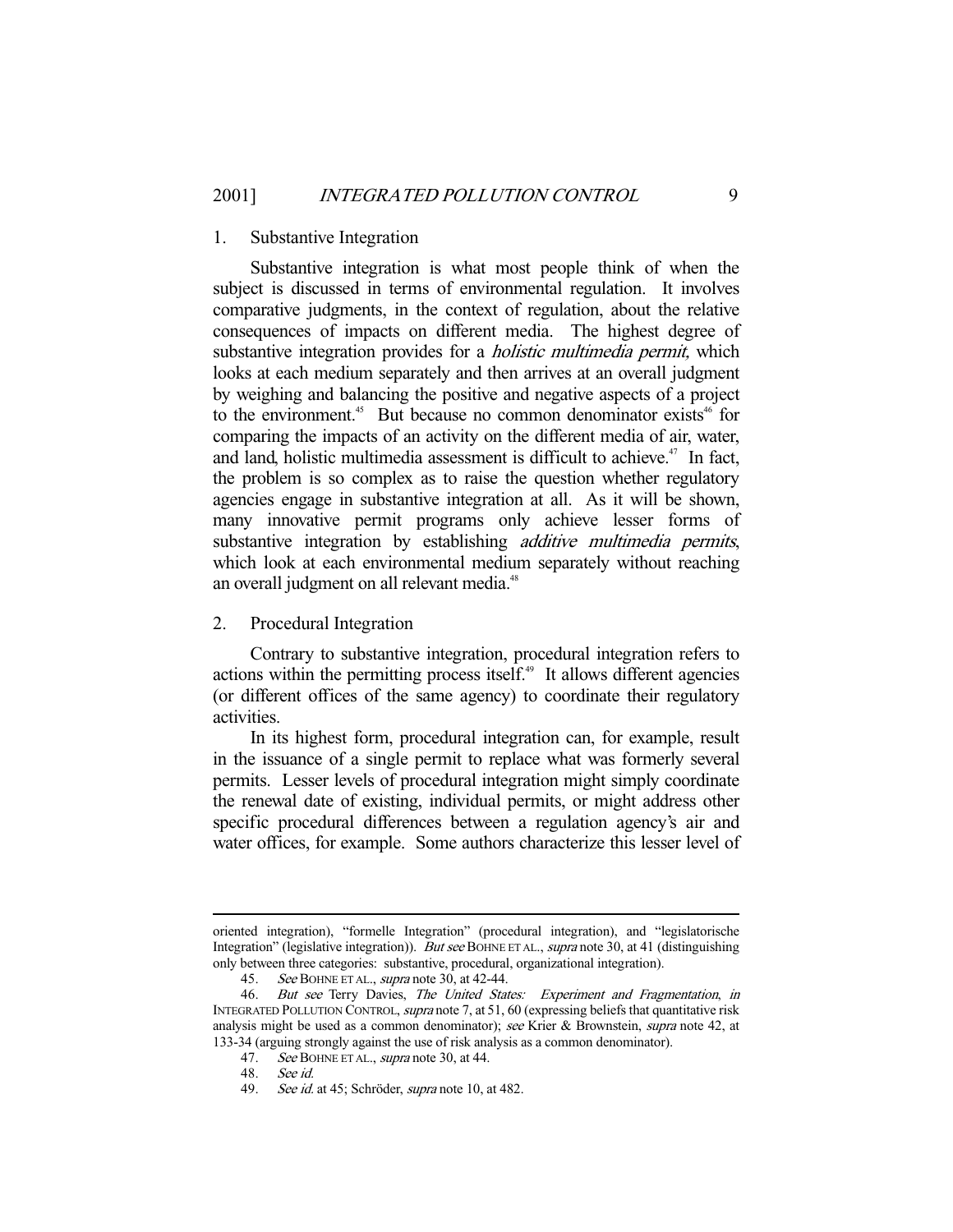procedural integration as coordination and the more complete form (resulting in single permits) as *concentration*.<sup>50</sup>

#### 3. Organizational Integration

 Organizational integration expresses the regulatory competence of agencies with regard to environmental media. It refers to the question of whether a single agency or different agencies have the competence to issue permits covering the media of air, water, and land.<sup>51</sup>

 At basic levels of organizational integration, one can identify different degrees of competence: sole competence, shared competence and lead competence for several or all environmental media.<sup>52</sup> An agency has sole competence when it has the regulatory authority to make all permitting decisions on its own, and has the power to direct other agencies to provide the information necessary to make the decision.<sup>53</sup> Lead competence, on the other hand, depicts a situation where an agency must consult other public institutions, but is not bound by their opinion.<sup>54</sup> Thus, "lead competence" refers to a setting where an agency has the final say on an issue. Finally, shared competence means that an agency is legally bound by the opinion of another public institution.<sup>55</sup> The term "shared competence" is therefore used when an agency needs prior consent from another agency to make a decision.<sup>56</sup>

 Of course, there is a strong relationship between procedural and organizational integration. If procedures are designed in a

<sup>50.</sup> See generally BOHNE ET AL., supra note 30, at 45; Schröder, supra note 10, at 482.

<sup>51.</sup> See BOHNE ET AL., *supra* note 30, at 45.

<sup>52.</sup> Id.

<sup>53.</sup> Sole competence is provided in section 75, paragraph 1, sentence 1, Verwaltungsverfahrensgesetz, (German Administrative Law Code) v. 25.5.1976 (BGBl. I 1253, last amended 21.9.1998 BGBl.I 3050) (stipulating a concentration of competence, thus the planning agency in a plan fixation procedure has sole competence).

<sup>54.</sup> See BOHNE ET AL., supra note 30, at 46. An example of such a duty of consultation can be seen in section 10, paragraph 5, Gesetz zum Schutz vor schaedlichen Umwelteinwirkungen durch Luftverunreinigungen, Geraeusche, Erschuetterungen und aehnliche Vorgaenge (Bundesimmissionsschutzgesetz) v. 15. 3.1974 (BGBl. I S. 721, last amended 27.7.2001, BGBl. I S. 1973) (Act for Protection Against Harmful Effects of the Environment from Air Pollution, Noise, Vibrations, and Similar Occurrences of March 15, 1974) (requiring the permitting agency to consult other agencies whose interests are affected by a pending permit application).

<sup>55.</sup> See BOHNE ET AL., *supra* note 30, at 46.

<sup>56.</sup> Section 36, paragraph 2, sentence 1, Baugesetzbuch (German Zoning Law Code) v. 27.7.1997 (BGBl. I 2141, last amended 27.7.2001, BGBl. I 2013) (issuing of a operation and construction permit for an industrial installation under the Bundesimmissionsschutzgesetz requires prior consent of the municipality when the permitting agency decides issues of construction and zoning law).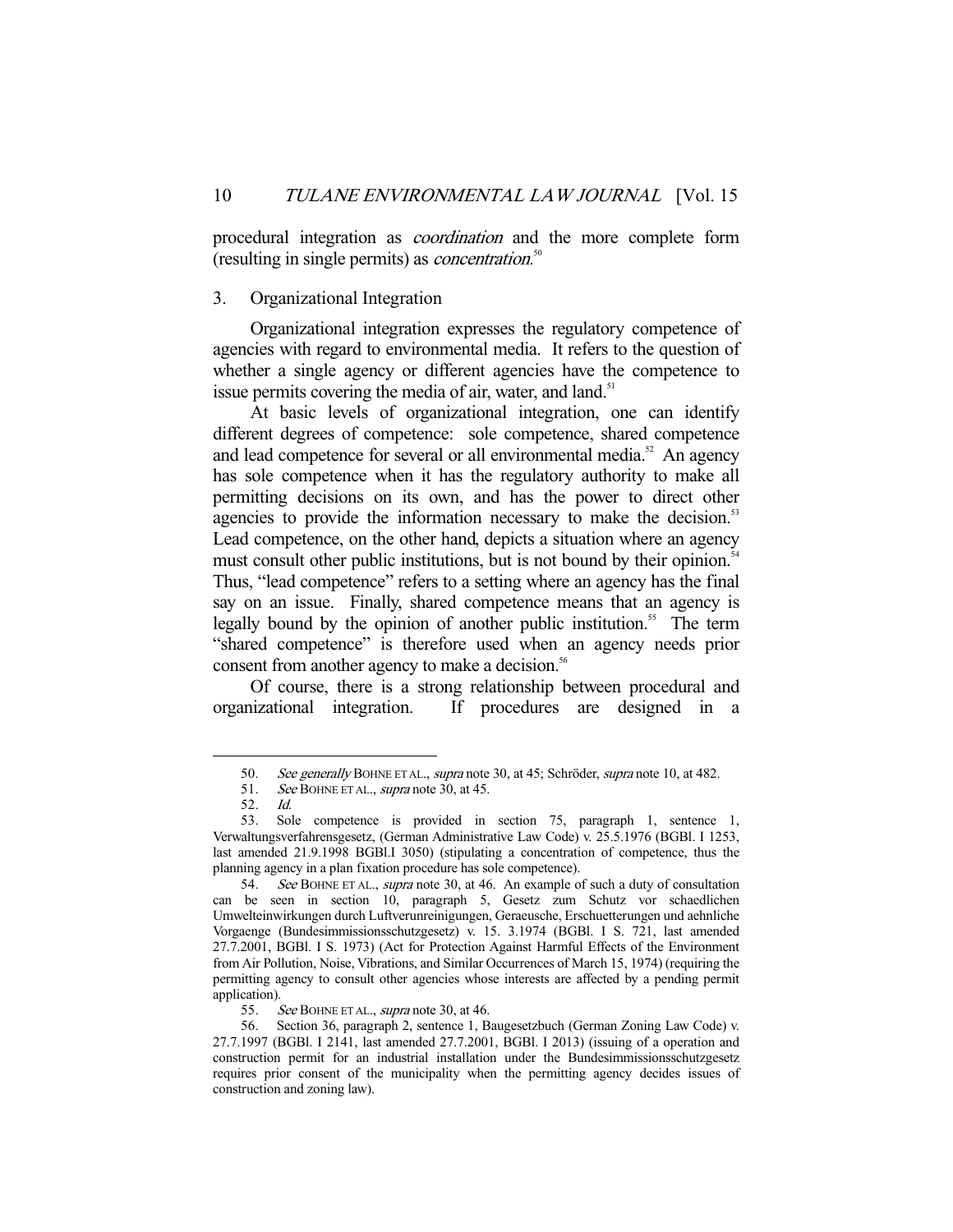comprehensive manner, it is very likely that the same holds true for regulatory competence.

#### 4. Integrated Product Policy

 Product-oriented integration attempts to take environmental concerns into account in production processes.<sup>57</sup> Integrated product policy seeks to address the whole life cycle of a product, avoiding the shifting of environmental problems from one medium to another.<sup>58</sup> Integrated product policy has become an issue of environmental policy in both the United States<sup>59</sup> and the European Union.<sup>60</sup>

#### III. INTEGRATED APPROACHES IN THE UNITED STATES

- A. Federal Environmental Law
- 1. Federal Statutes
	- a. Fragmented Statutory Patchwork

 The major federal pollution control statutes in the United States have credited a media-specific permitting system. Both the Clean Water Act (CWA),<sup>61</sup> which established the National Pollutant Discharge Elimination System (NPDES), $62$  and the Clean Air Act (CAA), $63$  which introduced the Title V operating permit program, $64$  are limited to regulating releases of pollutants into a single environmental medium.

<sup>57.</sup> Schröder, *supra* note 10, at 482.

<sup>58.</sup> EUROPEAN COMMISSION DG XI, EXECUTIVE SUMMARY FROM THE FINAL REPORT ON INTEGRATED PRODUCT POLICY 1 (1998).

<sup>59.</sup> In the United States, the EPA Office for Pollution Prevention and Toxics (OPPT) initiated the Design for the Environment Program in 1992 which aims at forming voluntary partnerships with industry, universities, research institutions, public interest groups, and other government agencies to incorporate environmental considerations into the design and redesign of products, processes, and technical management systems. See generally U.S. EPA, Office of Pollution Prevention and Toxics, Design for the Environment, at http://www.epa.gov/opptintr/dfe (last updated Aug. 8, 2001).

<sup>60.</sup> See Communication from the Commission to the Council, the European Parliament, the Economic and Social Committee and the Committee of the Regions on the Sixth Environment Action Programme of the European Community Environment 2010: Our Future, Our Choice, COM (01)31 final at 54 (announcing the development of an integrated product policy approach which promotes intelligent product design that reduces the environmental impacts of products from their conception to the end of their useful life).

<sup>61.</sup> Federal Water Pollution Control Act, 33 U.S.C. §§ 1251-1387 (1994).

<sup>62. 33</sup> U.S.C. § 1342.

<sup>63.</sup> Clean Air Act, 42 U.S.C. §§ 7401-7671q (1994).

<sup>64. 42</sup> U.S.C. §§ 7661-7661f (requiring all major facilities to have a facility wide operating permit for air and thus integrating all previously issued permits for single sources of air pollution).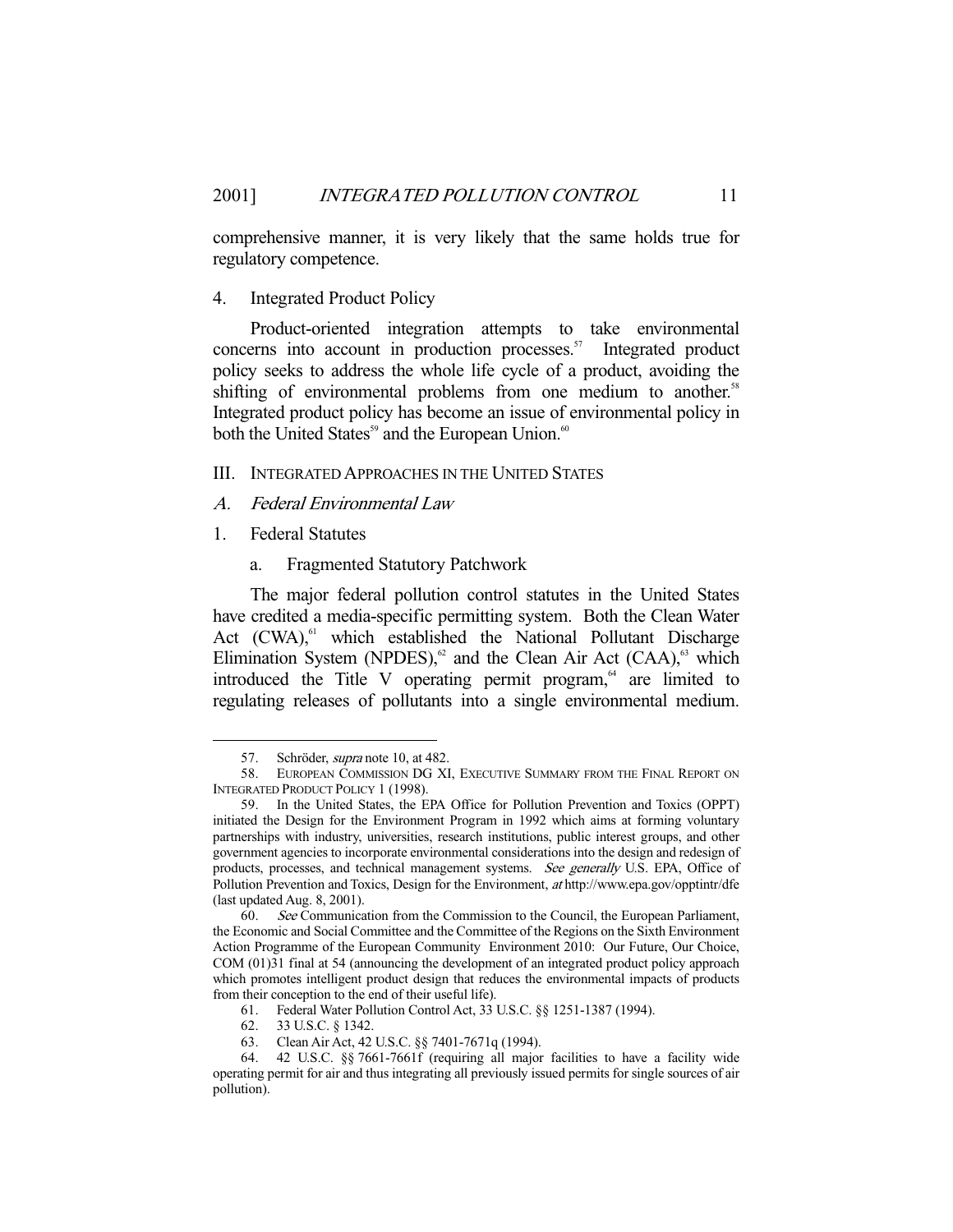Similarly the hazardous waste permit program under the Resource Conservation and Recovery Act  $(RCRA)$ <sup>65</sup> is primarily aimed at protecting the remaining media, soil and groundwater, from pollution. In fact, when Congress enacted RCRA, it was mainly concerned that hazardous waste left over from air and water treatment might cause pollution to other environmental media.<sup>66</sup> Yet in prescribing a best demonstrated achievable control technology standard at Treatment, Storage, and Disposal Facilities, Congress helped contribute to the crossmedia pollution problem.<sup>67</sup> In practice, that standard has typically meant incineration, which shifts pollution from the soil to air again.<sup>68</sup> The EPA's "only truly integrated statute"<sup>69</sup> is the Toxic Substances Control Act  $(TSCA).$ <sup>70</sup> It is based on the recognition that toxic substances do not exclusively pollute specific media but can also be found in food and consumer products. Congress therefore vested the EPA with the authority to control toxic substances in all media.<sup>71</sup> However, the integrated thrust of TSCA is limited. If the EPA finds a risk to health or the environment associated with a chemical substance which involves laws not administered by the EPA, Section 9(a)(I) of TSCA provides only the power to submit a report to the competent agency.<sup>72</sup> Only when the determination of a risk involves laws administered by the EPA, may it use the authority contained in other federal laws to protect against such a risk.73 Thus, TSCA does not override the existing medium oriented statutes in environmental law.<sup>74</sup>

 As an alternative to this existing fragmented patchwork of pollution control statutes, several ideas have been offered creating an integrated pollution control statute.<sup>75</sup> However, none of these proposals have yet

 <sup>65.</sup> Solid Waste Disposal Act, 42 U.S.C. §§ 6921-6931 (1994).

<sup>66.</sup> See ZYGMUNT J.B. PLATER ET AL., ENVIRONMENTAL LAW AND POLICY: NATURE, LAW, AND SOCIETY 765 (2d ed. 1998).

<sup>67. 42</sup> U.S.C. § 6924.

<sup>68.</sup> PLATER ET AL., *supra* note 66, at 765.

<sup>69.</sup> Davies, supra note 18, at 144.

<sup>70. 15</sup> U.S.C. §§ 2601-2692 (1994).

<sup>71.</sup> Guruswamy, *supra* note 7, at 523 (pointing out that the Council on Environmental Quality recommended that the EPA should be authorized to control toxic substances since no other agency considered itself completely responsible).

<sup>72. 15</sup> U.S.C. § 2608(a)(1).

<sup>73.</sup> *Id.* § 2608(b).

<sup>74.</sup> Contra Guruswamy, *supra* note 7, at 525.

<sup>75.</sup> See, e.g., NAT'L ACAD. OF PUB. ADMIN., RESOLVING THE PARADOX OF ENVIRONMENTAL PROTECTION, AN AGENDA FOR CONGRESS, EPA AND THE STATES 65 (1997) [hereinafter NAPA REPORT 1997] (calling Congress and EPA to develop an integrated statute). See David Clark, Chasing Rainbows: Is an Integrated Statute the Pot of Gold for Environmental Policy?, 22 ENVTL. L. 281-82 (1992) (arguing strongly for an integrated statute); Guruswamy, supra note 7, at 518 (discussing the Conservation Foundation Proposal).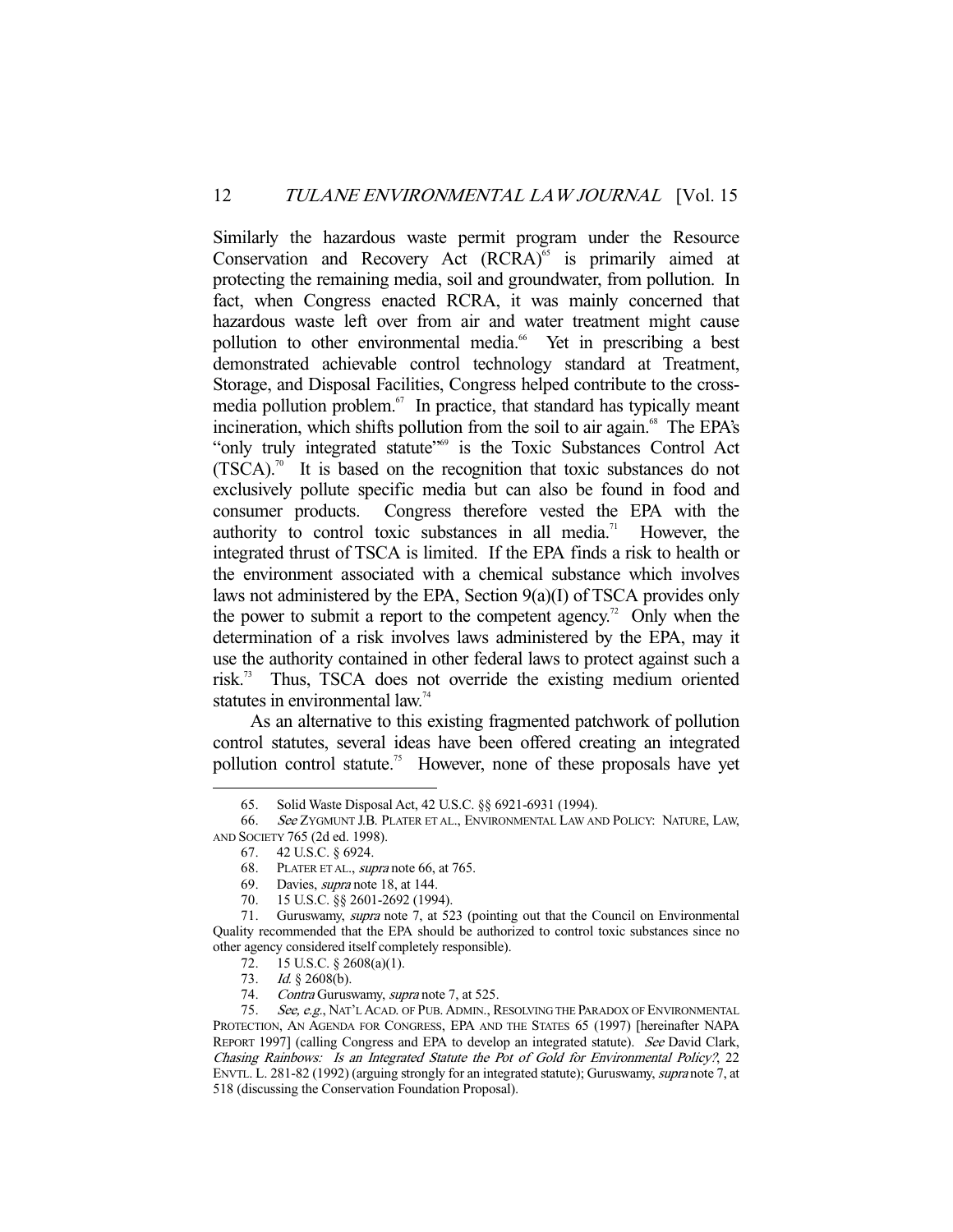borne fruit–and they are not likely to. Instead, the EPA pursues an approach that seeks integration through several programs of innovation created in the context of existing legislation.<sup>76</sup>

#### b. Pulp and Paper "Cluster Rule"

 One example of integration through existing legislation can be seen in the promulgation of the pulp and paper "cluster rule."<sup>77</sup> Based on its regulatory authority under the Clean Air Act and Clean Water Act, the EPA proposed an integrated, multimedia regulation, the so-called "cluster rule," in 1993 to control the release of pollutants to two media (air and water) from the pulp and paper industry.<sup>78</sup> After a re-proposal in 1996,<sup>79</sup> the EPA finally adopted the pulp and paper cluster rule in 1998.<sup>80</sup>

 Concerning water, the rule sets effluent limits for toxic pollutants in wastewater discharges from the bleaching process and for the final discharge based on substituting chlorine dioxide for elemental chlorine.<sup>81</sup> With regard to air, the cluster rule promulgates emission standards for hazardous air pollutants under the Clean Air Act for the source category of pulp and paper production. $82$  The rule requires both new and existing

78.

 . . . A holistic approach to implementing these pollution prevention technologies would contribute to the long term goal of minimizing impacts of mills in all environmental media by moving mills toward closed-loop process operations.

Final Pulp and Paper "Cluster Rule," 63 Fed. Reg. at 18,507. See generally Susan Bruninga, Pulp Paper Cluster Rule Seeks Cuts in Dioxin, Hazardous Air Pollutants, 28 ENV'T REP. 1406 (1997); Mank, supra note 32, at 13 (discussing attempts by the EPA to develop integrative approaches); U.S. EPA, OFFICE OF WATER, FACT SHEET EPA'S FINAL PULP, PAPER, AND "CARDBOARD CLUSTER RULE" (1997), EPA doc. EPA-821-F-97-010.

79. See Mank, supra note 32, at 13-15 (arguing that a specific legislative authorization for cluster rules would likely have encouraged the EPA to move forward more quickly in promulgating a final rule).

80. Final Pulp and Paper "Cluster Rule," 63 Fed. Reg. at 18,504; Arnall, Golden & Gregory, EPA Issues Pulp and Paper "Cluster" Rules, 9 GA. ENVTL. L. LETTER 9-10 (1998).

<sup>76.</sup> See infra Part III.A.3.

<sup>77.</sup> Final Pulp and Paper "Cluster Rule," 63 Fed. Reg. 18,504, 18,507 (Apr. 15, 1998) (to be codified at 40 C.F.R. pt. 63, 261, and 430).

EPA has integrated the development of the regulations discussed today to provide greater protection of human health and the environment, . . . promote and facilitate pollution prevention, and emphasize the multimedia nature of pollution control. . . .

<sup>81.</sup> Arnall, Golden & Gregory, supra note 80. Environmental organizations which called for regulations providing for zero chlorine discharge limits did not succeed because EPA found the cost imposed to industry would be relatively high compared to the benefits. PLATER ET AL., supra note 66, at 512-13.

<sup>82.</sup> For example, methanol, chlorinated compounds, formaldehyde, benzene and xylene; Final Pulp and Paper "Cluster Rule," 63 Fed. Reg. at 18,518.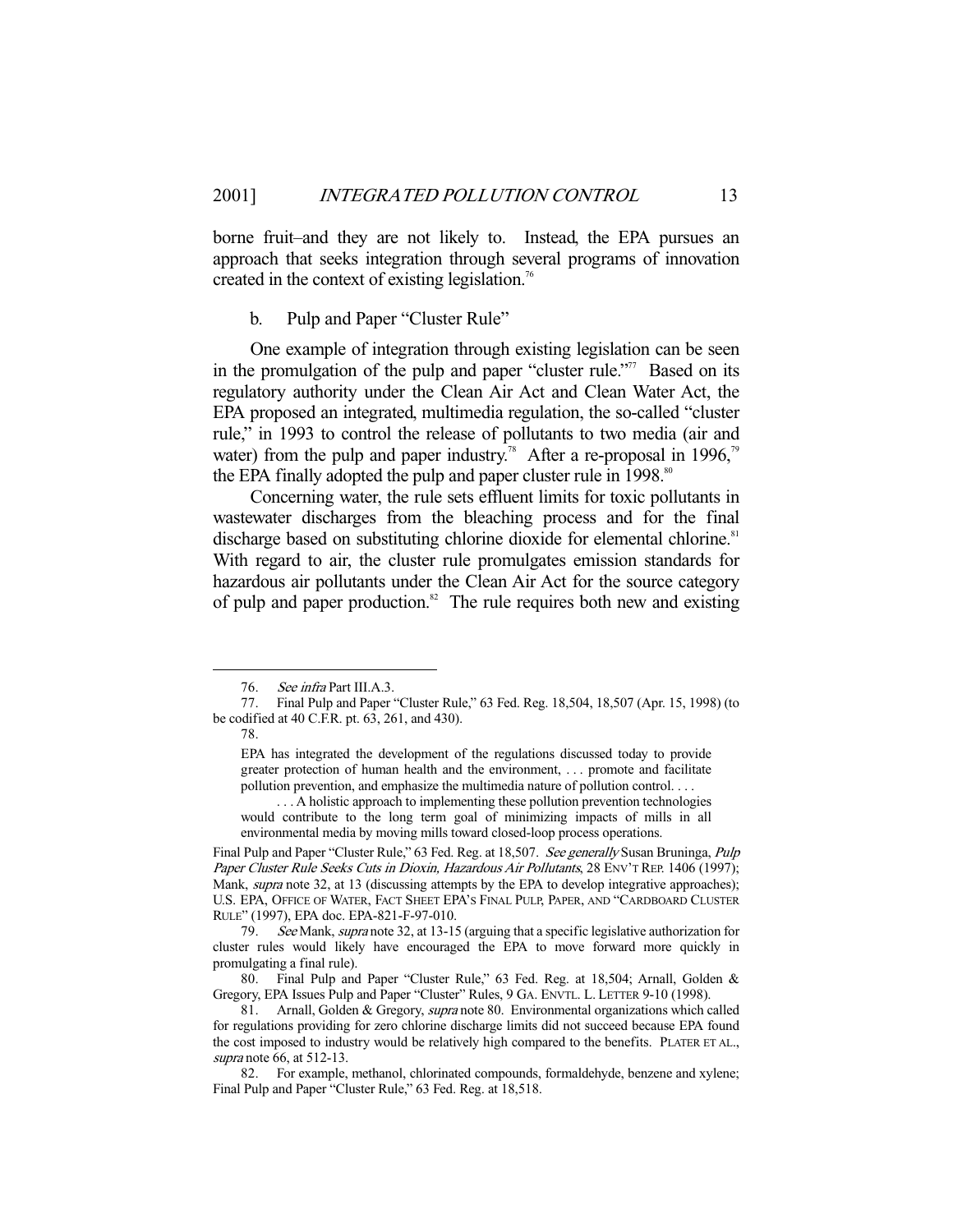pulp and paper mills to reduce, capture, and treat emissions of toxic air pollutants occurring during the manufacturing process.<sup>83</sup>

 The cluster rule made significant efforts toward substantive integration. In determining the applicable control technology for effluent limits, the EPA conducted a series of analyses assessing the impacts of various combinations of technological standards,<sup>84</sup> taking into account the adverse impacts for air quality.<sup>85</sup> Similarly, in determining the air control technology, the EPA considered the adverse effects on water quality.<sup>86</sup> Thus, prior to selecting the control technology for the cluster rule, the EPA engaged in a balancing of cross-media effects. Because the cluster rules stipulate two separate standards—one for air and one for water the rules constitute "two rules with a common preamble."<sup>87</sup>

#### 2. The EPA's Organizational Structure

 In an ideal world, a single omnipotent regulatory entity would know everything. However, in modern state administration, with its highly sophisticated and specialized offices and agencies, "many things are known but only in separate heads.<sup>"88</sup> The challenge is to integrate the different segments into one unified picture.

When President Nixon created the EPA in 1970 by executive order,<sup>89</sup> he was inspired by ideas and concepts of integration.<sup>90</sup> He declared that "[d]espite its complexity, for pollution control purposes the environment should be perceived as a single, interrelated system."<sup>91</sup> By establishing

-

<sup>83.</sup> *Id.*<br>84. The

The EPA included in its assessment of control technologies the following standards of the CWA and CAA: BAT—best available technology economically achievable, CWA § 304(b)(2); BCT—best conventional pollutant control technology, CWA § 304(b)(4); BPT—best practical control technology currently available, CWA § 304(b)(1); PSES—pretreatment standard for existing sources of indirect discharge, CWA § 307(b); PSNS—pretreatment standard for new sources, CWA § 307(b)(c); NSPS—new source performance standard, CWA § 306(a)(1); MACT—maximum achievable control technology, CAA  $\S$  112(d)(2); BMP—best management practices, CWA § 304(e).

<sup>85.</sup> First Proposal of the Paper and Pulp "Cluster Rule," 58 Fed. Reg. 66,078, 66,094 (Dec. 17, 1993) (to be codified at C.F.R. pt. 63 and 430).

<sup>86.</sup> *Id.* at 66,094.

<sup>87.</sup> NAPA REPORT 1997, *supra* note 75, at 66.

<sup>88.</sup> Statement of Dr. Andreas Troge, German Federal Environmental Protection Agency, reprinted in GÖRLACH ET AL., supra note 16, at 2.

<sup>89.</sup> See Message from the President of the United States, Reorganization Plan No. 3, H.R. MISC. DOC. NO. 91-364 (1970).

<sup>90.</sup> Guruswamy, *supra* note 7, at 515 (citing ALFRED MARCUS, PROMISE AND PERFORMANCE CHOOSING AND IMPLEMENTATION OF ENVIRONMENTAL POLICY 31 (1980)).

<sup>91.</sup> ENVIRONMENTAL REPORT, *supra* note 6, at 295.

A single source may pollute the air with smoke and chemicals, the land with solid wastes, and a river with or lake with chemicals and other wastes. Control of the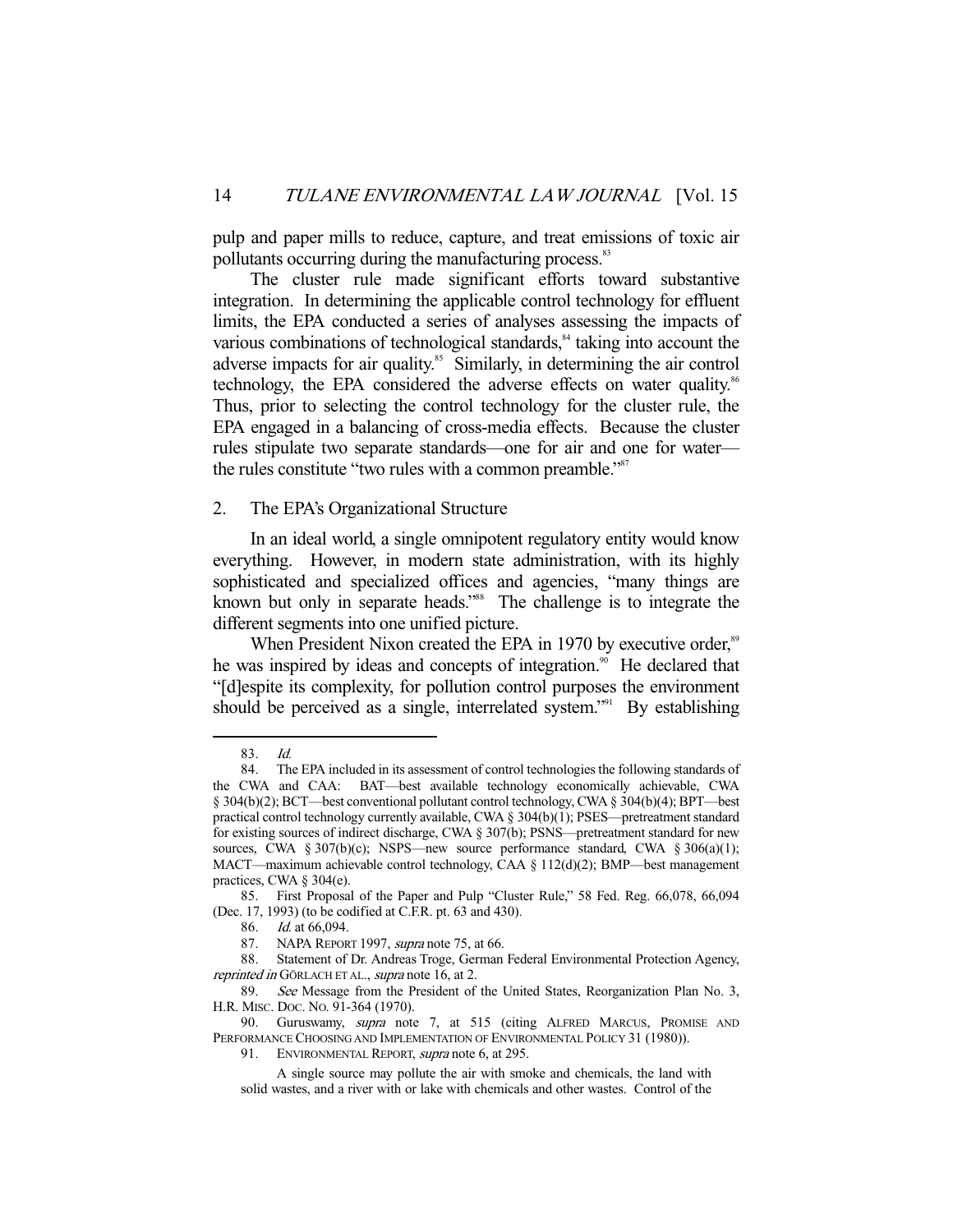the EPA, Nixon concentrated the regulatory authority of five major environmental statutes that were previously administered by different agencies into a single agency.<sup>92</sup> Air pollution was previously under the regulatory authority of National Air Pollution Control Administration in the Department of the Interior; water pollution was previously administered by the Federal Water Pollution Control Administration in the Department of the Interior; solid waste management, drinking water quality and radiological health were previously controlled by the Department of Health, Education, and Welfare; pesticides regulation and research was administered by both the Food and Drug Administration and the Agriculture Department; and ambient standard setting for radiation was previously conducted by the Atomic Energy Commission. Given the fact that the EPA was given the sole competence for five different statutes covering three different media, the creation of the EPA certainly constitutes a significant step toward organizational integration, with substantial opportunities for procedural and substantive integration.

 However, the implementation of an integrated approach within the EPA has turned out to be more difficult than originally anticipated.<sup>93</sup> Contrary to the original plan which envisaged a organization along functional lines, $4$  the EPA went only "halfway down the integration road"<sup>95</sup> and remained "half functional and half fragmented."<sup>96</sup> One EPA administrator referred to his own agency as a mere "holding company for

— Determine the total exposure of man and his environment.

— Identify where the ecological chain interdiction would be most appropriate.

Id.

air pollution may create more solid wastes which then pollute the land or water. Control of the water polluting effluent may convert it into solid wastes, which must be disposed of on land . . . .

A far more effective approach to pollution control would:

 <sup>—</sup> Identify pollutants.

 <sup>—</sup> Trace them through the entire ecological chain, observing and recording changes in form as they occur.

 <sup>—</sup> Examine interactions among forms of pollution.

<sup>92.</sup> See id. at 25.

<sup>93.</sup> See Davies, supra note 46, at 52 (stating that the first EPA Administrator, William Ruckelshaus, was more committed to meeting the new demands being imposed on the agency than to the functional approach).

<sup>94.</sup> Id. (pointing out that the initially proposed structure for EPA provided for five functionally based divisions: research, monitoring, standard setting, enforcement, and assistance); Guruswamy, supra note 7, at 488.

<sup>95.</sup> Davies, *supra* note 46, at 52-53 (observing that the "first permanent organization of EPA retained the media (air and water) and categorical (pesticides, radiation, and solid waste) offices but also created offices for research and monitoring, planning and management, and enforcement").

<sup>96.</sup> Guruswamy, *supra* note 7, at 515-16.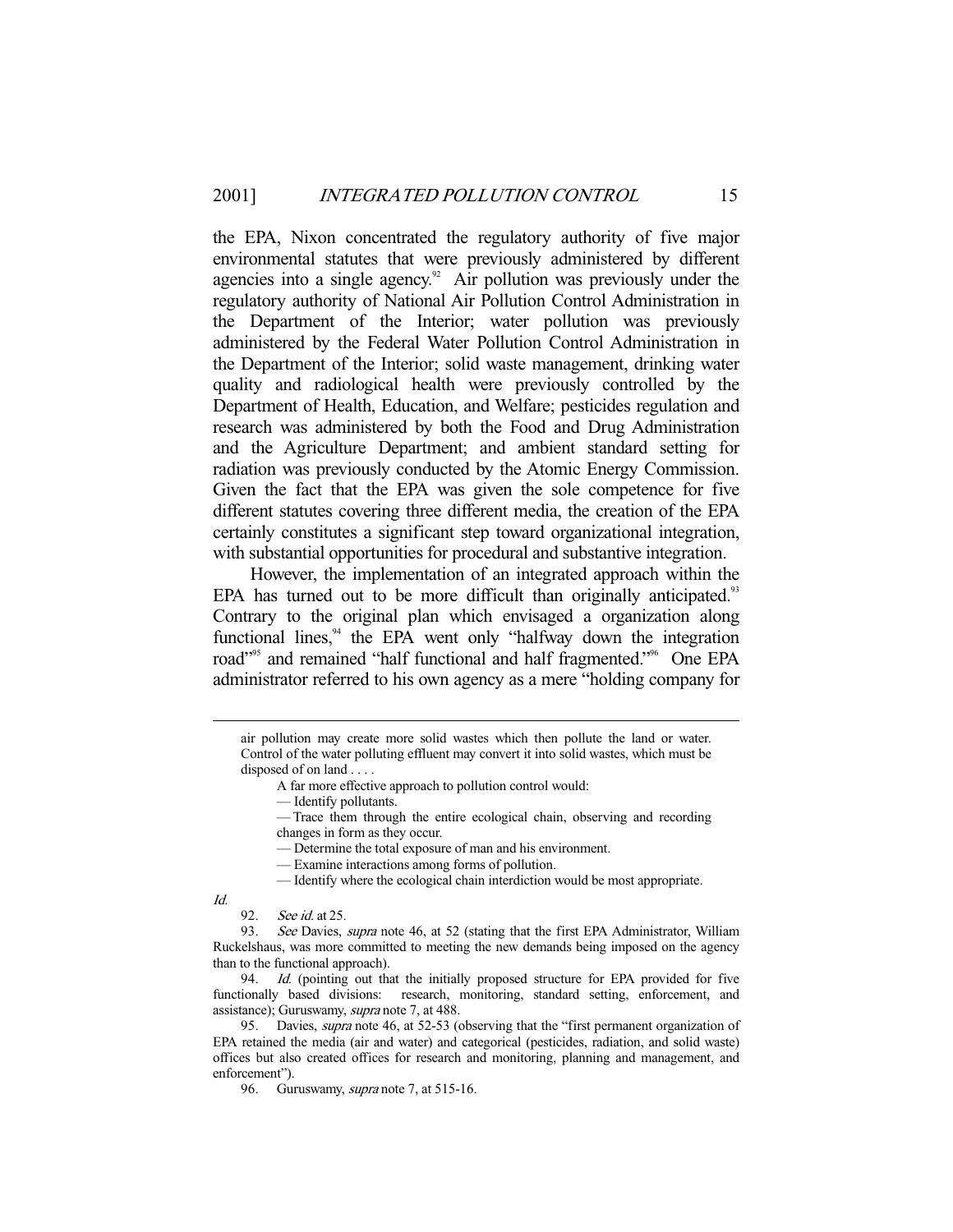single medium programs."<sup>97</sup> There are several reasons for this development. First, the EPA's authority is mainly derived from a set of media-specific statutes which precluded consideration of the environment as a whole.<sup>98</sup> The EPA still has no overarching statute authorizing it to integrate media-based programs.<sup>99</sup> Second, the staff who came to the agency to administer the media-specific programs transferred from the specialized agencies that originally held the regulatory authority and brought with them an abiding loyalty to the media-specific statutes.<sup>100</sup> Third, the congressional committees having responsibility for the EPA are structured in a fragmented fashion which reinforces the fragmented approach within the agency.<sup>101</sup>

 Nevertheless, in the last decade and even earlier, the EPA has made several attempts to strengthen its functional management structure.<sup>102</sup> One such attempt was the creation of the Office of Enforcement and Compliance Assurance (OECA) under Administrator Carol Browner, providing a multimedia review of both enforcement and compliance assistance.103 In addition, Administrator Browner created the Office of Environmental Information (OEI) in 1998, whose mission was to improve access to information about environmental conditions.<sup>104</sup> However, the development of an integrated data infrastructure has been impeded by the fact that the decisions on which data can enter the information system still lie with the media-specific offices and the OECA.<sup>105</sup> Finally, the EPA has allowed some regional offices, notably the New England office, to reorganize along functional lines rather than by medium or EPA program. The New England regional office eliminated

 <sup>97.</sup> Administrator Lee M. Thomas, Controlling Pollution for Permanent Protection: Toward a Whole System Approach to Environmental Policy, Speech for Natural Resources Council of America 12 (May 30, 1985).

<sup>98.</sup> See NAPA REPORT 1997, supra note 87, at 65.

<sup>99.</sup> Id. at 64 (observing that EPA has not yet produced a comprehensive reorganization plan to "break down the walls between the media offices").

<sup>100.</sup> Guruswamy, *supra* note 7, at 489.

<sup>101.</sup> See NAPA REPORT 1997, supra note 87, at 64; Guruswamy, supra note 7, at 489.

<sup>102.</sup> Davies, supra note 46, at 58 (referring to the implementation of Integrated Environmental Management Program in 1980).

<sup>103.</sup> In the last years, the OECA also developed a strategy called "integrated compliance assurance." However, the label "integrated" in this context is not related to a holistic understanding of the environment. Here "integrated" means the enforcement involves selfevaluation and compliance assistance, as well as traditional regulatory practices. See NAT'L ACAD. OF PUB. ADMIN., 1 ENVIRONMENT.GOV: TRANSFORMING ENVIRONMENTAL PROTECTION FOR THE 21ST CENTURY: RESEARCH PAPERS 167 (2000) [hereinafter NAPA REPORT 2000]; see also NAPA REPORT 1997, supra note 87, at 64 (pointing out that OECA is retraining its specialized pollution inspectors to enable them to inspect all sources of a facility's pollution).

<sup>104.</sup> NAPA REPORT 2000, supra note 103, at 170.

<sup>105.</sup> Id. at 171.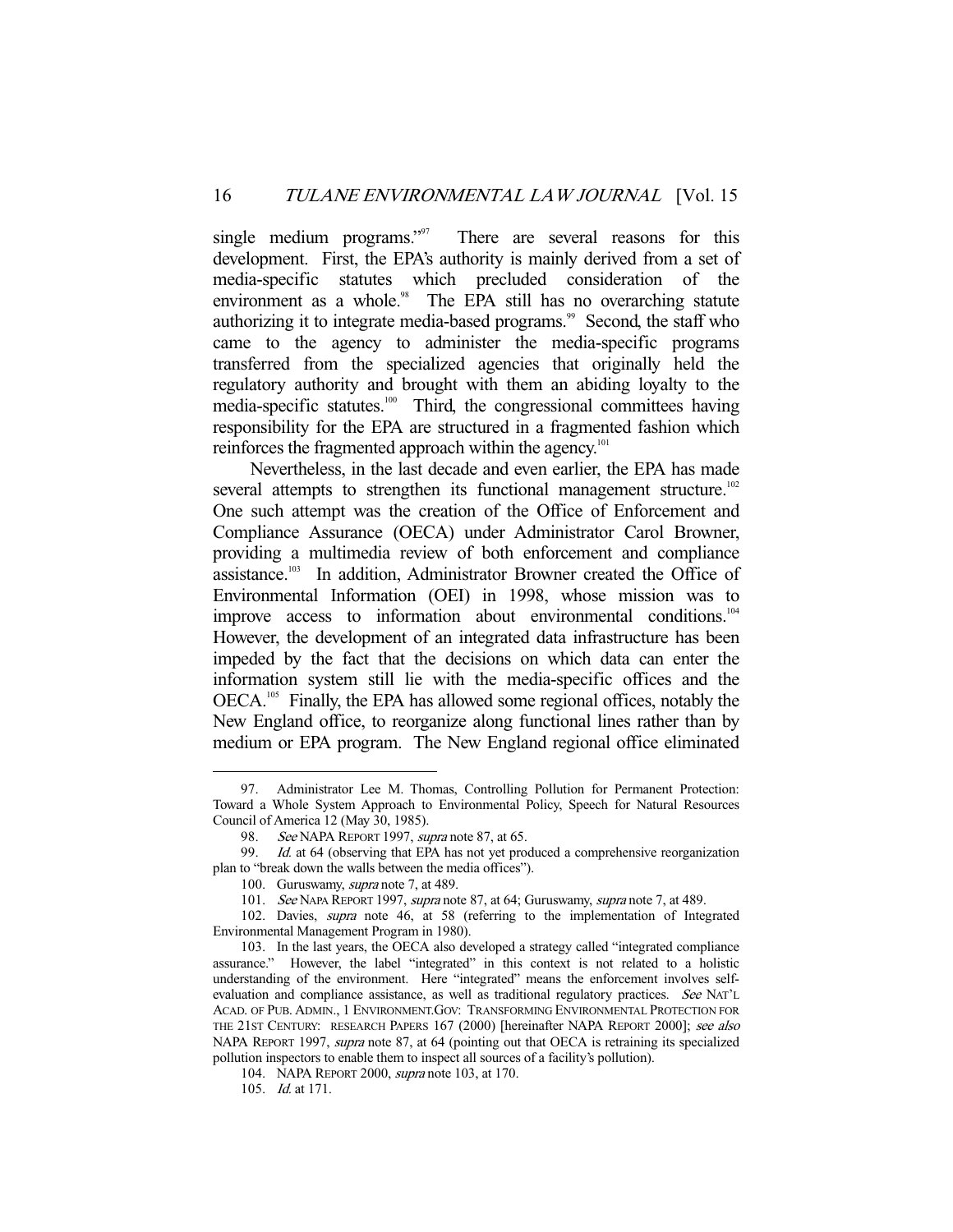its traditional offices for air, water, and solid waste and created two multimedia offices: the Office of Ecosystem Protection (OEP) and the Office of Environmental Stewardship (OES).<sup>106</sup>

 Despite those innovations, the EPA's management structure continues to be governed by a mix of media-specific and functional offices. Efforts toward organizational integration remain significantly limited by the EPA's internal management structure. The efforts to adopt a multimedia management structure are "still in their infancy."107

#### 3. The EPA's Reform Initiatives

 In an effort to depart from the prevailing command-and-control strategy, the EPA launched various initiatives during the last decade which were aimed at increasing the flexibility of regulation. For the purpose of this Article, we turn now to two particularly interesting programs: the Common Sense Initiative and Project XL.<sup>108</sup>

#### a. Common Sense Initiative

 The Common Sense Initiative (CSI) was introduced in 1994 as an industry sector-based approach to environmental policy.109 It was launched to encourage industry, regulators, and environmental interest groups to develop cleaner, cheaper, and smarter approaches to protect the environment and the public health. The EPA created multi-stakeholder panels to consider these issues in six industrial sectors: metal finishing and plating, electronics and computers, iron and steel, auto assembly,

<sup>106.</sup> See generally JODI PERRAS, NAT'L ACAD. OF PUB. ADMIN., REINVENTING EPA NEW ENGLAND: AN EPA REGIONAL OFFICE TESTS INNOVATIVE APPROACHES TO ENVIRONMENTAL PROTECTION 5 (2000).

<sup>107.</sup> NAPA REPORT 2000, supra note 103, at 180-81.

<sup>108.</sup> In this context also, EPA's Multimedia Pollution Prevention Permitting Project (M4P) has to be mentioned. However, the M4P does not constitute a separate project experiment, but rather gathers and evaluates the data of existing multimedia permitting efforts in New Jersey, Arizona, and Massachusetts. Those state efforts will be covered in this Article, infra Part III.B. See generally U.S. EPA, MULTIMEDIA POLLUTION PREVENTION IN PERMITTING PROJECT, PROJECT REPORT (1997).

<sup>109.</sup> U.S. EPA Administrator's Update No. 12, Common Sense Initiative 1 (1994) (stressing that the CSI would establish a fundamentally different system of environmental protection that replaces the pollutant-by-pollutant approach of the past with an industry by industry approach of the future). See generally KERR, GREINER, ANDERSON, & APRIL, INC., ANALYSIS AND EVALUATION OF THE EPA COMMON SENSE INITIATIVE (1999), available at http://www.epa.gov/sectors/whatsnew.htm [hereinafter EVALUATION REPORT CSI]; Daniel F. Fiorino, Toward a New System of Environmental Regulation: The Case for an Industry Sector Approach, 26 ENVTL. L. 457, 470-72 (1996); Mank, supra note 32, at 14; John M. Scagnelli, Pollution Prevention Act, in GOVERNMENT INSTITUTES, ENVIRONMENTAL LAW HANDBOOK 659 (Thomas F.P. Sullivan ed., 16th ed. 2001); NAPA REPORT 1997, supra note 87, at 17.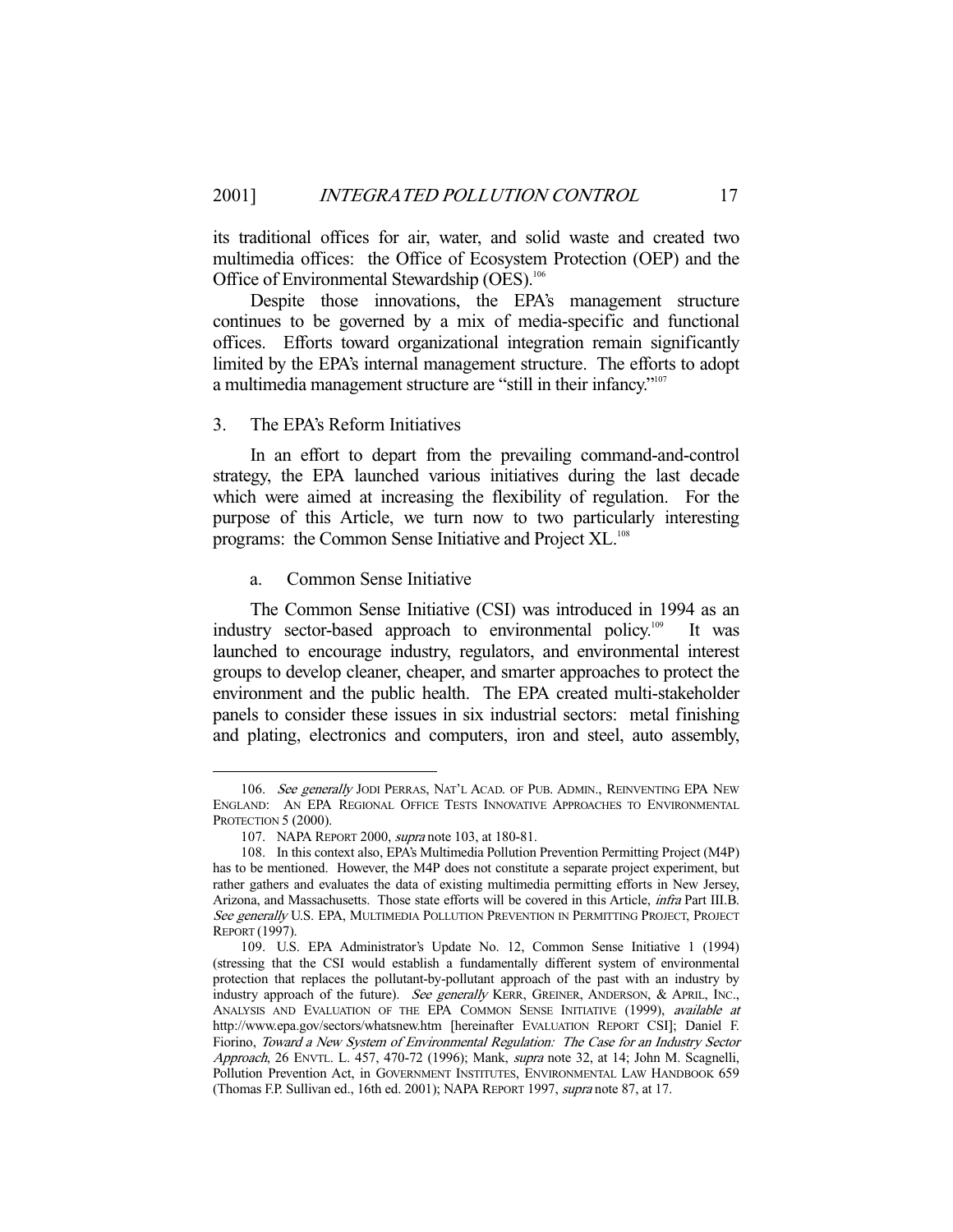petroleum refining, and printing.<sup>110</sup> The six panels were charged with identifying opportunities for innovation in six key areas: (1) regulation, (2) pollution prevention, (3) record keeping and reporting, (4) compliance and enforcement,  $(5)$  permitting, and  $(6)$  environmental technology.<sup>111</sup> None of the targeted areas explicitly addressed integration. However, the CSI process itself departed from a media-specific regulatory approach and sought to view an industry's environmental impacts holistically.<sup>112</sup> Thus, it can be considered to be pursuing an integrated approach. The question, however, is whether the CSI process (which ended in 1998) produced integrated regulatory alternatives. Some of the panels did, in fact, identify integrated alternatives to the existing regulatory scheme.<sup>113</sup>

 The CSI printing sector committee, for example, developed PrintSTEP (Printers Simplified Total Environmental Partnership), an alternative regulatory model which consolidates and simplifies the permitting process for printers.<sup>114</sup> The program introduced a staggered regulatory scheme whose requirements increase as emissions or waste increase from a particular printer. Printers with the lowest levels of emissions and waste are only required to notify the regulating agencies of their activities.115 Printers releasing greater amounts of emissions are required to enter a so-called "PrintSTEP Agreement."116 This agreement replaces all of the printer's federal, state, and local permits related to waste water, hazardous waste, storm water, and air emissions and incorporates them into one comprehensive document.<sup>117</sup> The program promotes a holistic view of printing facilities which should discourage cross-media transfers of pollutants. Yet, it does not provide any sort of cross-media balancing. As to the degree of substantive integration, the

 <sup>110.</sup> In addition, EPA set up the CSI Council as a federal overarching body. Common Sense Initiative Council Advisory Committee: Establishment, 59 Fed. Reg. 55,117 (Nov. 3, 1994).

<sup>111.</sup> See EVALUATION REPORT CSI, supra note 109, at 2-3.

<sup>112.</sup> Scagnelli, *supra* note 109, at 579; Fiorino, *supra* note 109, at 471 (considering CSI the first comprehensive attempt by EPA to look beyond its medium specific programs and define industrial sectors as sets of related environmental issues).

<sup>113.</sup> U.S. EPA, OFFICE OF POLICY AND REINVENTION, STATUS OF THE IMPLEMENTATION OF THE COMMON SENSE INITIATIVE RECOMMENDATIONS (1999), available at http://www.epa. gov/sectors/whatsnew.htm.

<sup>114.</sup> EVALUATION REPORT CSI, supra note 109, at 10; U.S. EPA, COMMON SENSE INITIATIVE, PRINTSTEP PILOT PROGRAM: STATE GUIDE TO PRINTSTEP, i-1—i-3 (1999), available at http//www.epa.gov/sectors/pdf/gudtosts.pdf [hereinafter State Guide]; SUSAN C. HELMS ET AL., The Potential and Pitfalls of Innovative Permits, Learning from New Jersey's Facility Wide Permit Program in NAPA REPORT 2000, supra note 103, at 104. See generally U.S. EPA, COMMON SENSE INITIATIVE, PRINTING SECTOR SUBCOMMITTEE FACT SHEET (1999).

<sup>115.</sup> See State Guide, supra note 114, at 1-3.

 <sup>116.</sup> See id.

<sup>117.</sup> *Id.* at 1-4.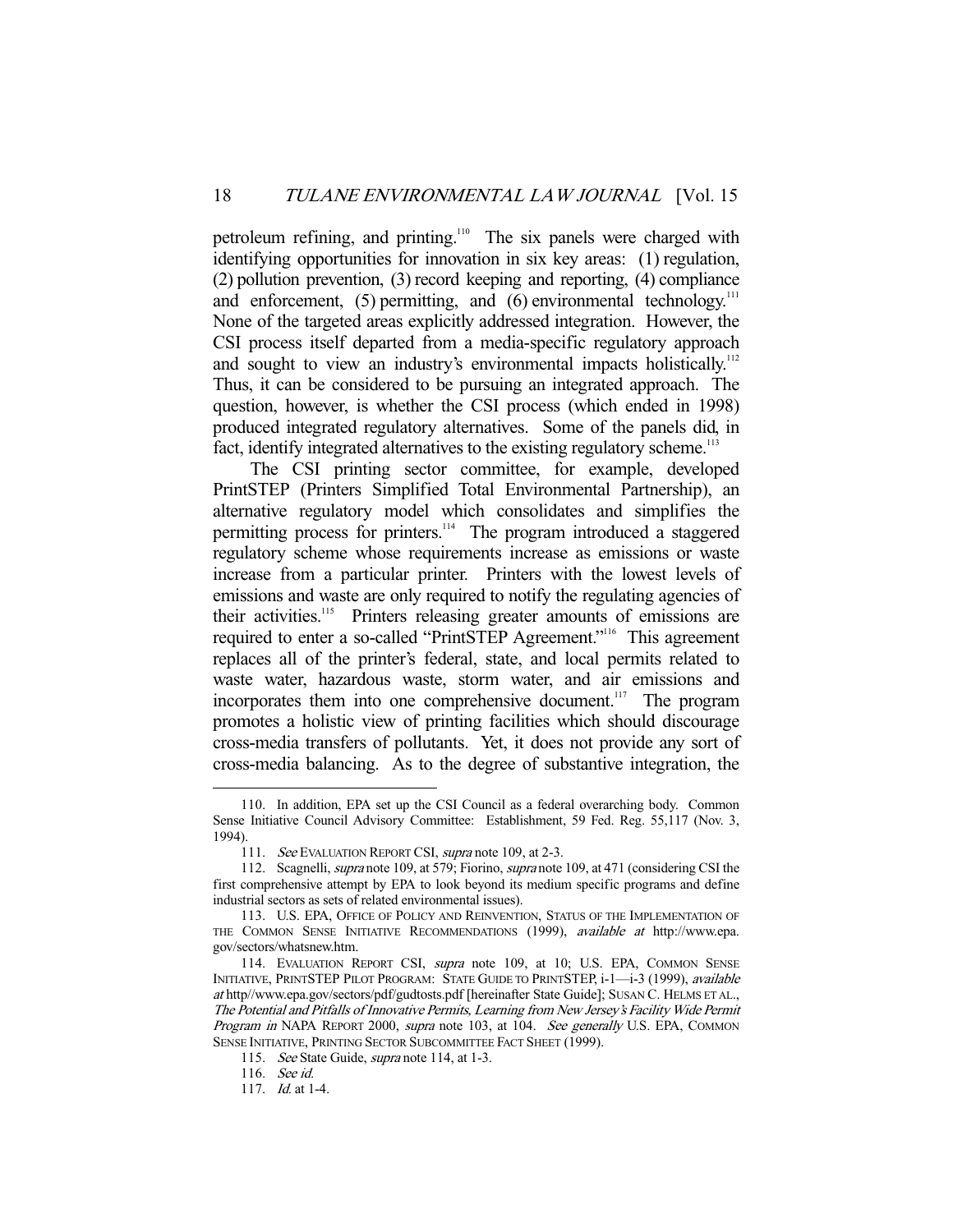PrintSTEP program therefore can be qualified as an additive multimedia assessment.

 Another example of efforts toward integration can be found in the CSI Iron  $\&$  Steel Sector Multimedia Permitting Project.<sup>118</sup> The workgroup of the Iron & Steel Sector sought to create a multimedia permit model for a steel mini-mill in Texas, which integrated and simplified permit requirements for all media.<sup>119</sup> The goal was to incorporate pollution prevention planning into the permit, minimize cross-media pollutant transfers, and reduce paperwork and administrative burdens for both industry and regulatory agencies.<sup>120</sup> However, the permit was never implemented. A significant obstacle in developing the multimedia permit was the lack of data on all process streams to complete the mass balances for the facility.<sup>121</sup>

 The CSI process also made some progress toward procedural integration. The Sector on Computers and Electronics, for example, proposed a Consolidated Uniform Report for the Environment (CURE).<sup>122</sup> This recommendation, based on the work of the Texas Natural Resource Conservation Commission and CSI members, developed a single reporting form for the electronics and computers industry to replace thirteen separate environmental reports used in Texas.<sup>123</sup>

 In summary, the CSI process promoted a holistic consideration of all media within an industrial sector, and it created programs and proposals which moved toward procedural and substantive integration. However, the example of the Multimedia Permitting Project in the Iron and Steel Sector showed the limits of a truly integrated substantive approach. Not only do we currently lack the data necessary to make cross-media, mass balancing judgments, but it must be doubted whether we will ever be able to engage in such mass balancing procedures at all.

 <sup>118.</sup> U.S. EPA, COMMON SENSE INITIATIVE, ISSUES SUMMARY AND RECOMMENDATIONS ON THE MULTIMEDIA PERMIT PROJECT, IRON AND STEEL SECTOR—PERMITS WORKGROUP (1997).

<sup>119.</sup> Id. See generally U.S. EPA, COMMON SENSE INITIATIVE, IRON AND STEEL SECTOR SUBCOMMITTEE FACT SHEET (1999).

<sup>120.</sup> HELMS ET AL., supra note 114, at 105-06.

<sup>121.</sup> *Id.* (pointing out that the costs to collect data on air and water were estimated to be approximately \$250,000).

<sup>122.</sup> U.S. EPA, COMMON SENSE INITIATIVE, COMPUTER AND ELECTRONIC SECTOR SUB-COMMITTEE FACT SHEET 7 (1999).

<sup>123.</sup> A sector specific database listing each applicable federal and state rule or regulation that requires record keeping or reporting is available at http://www.pwbrc.org.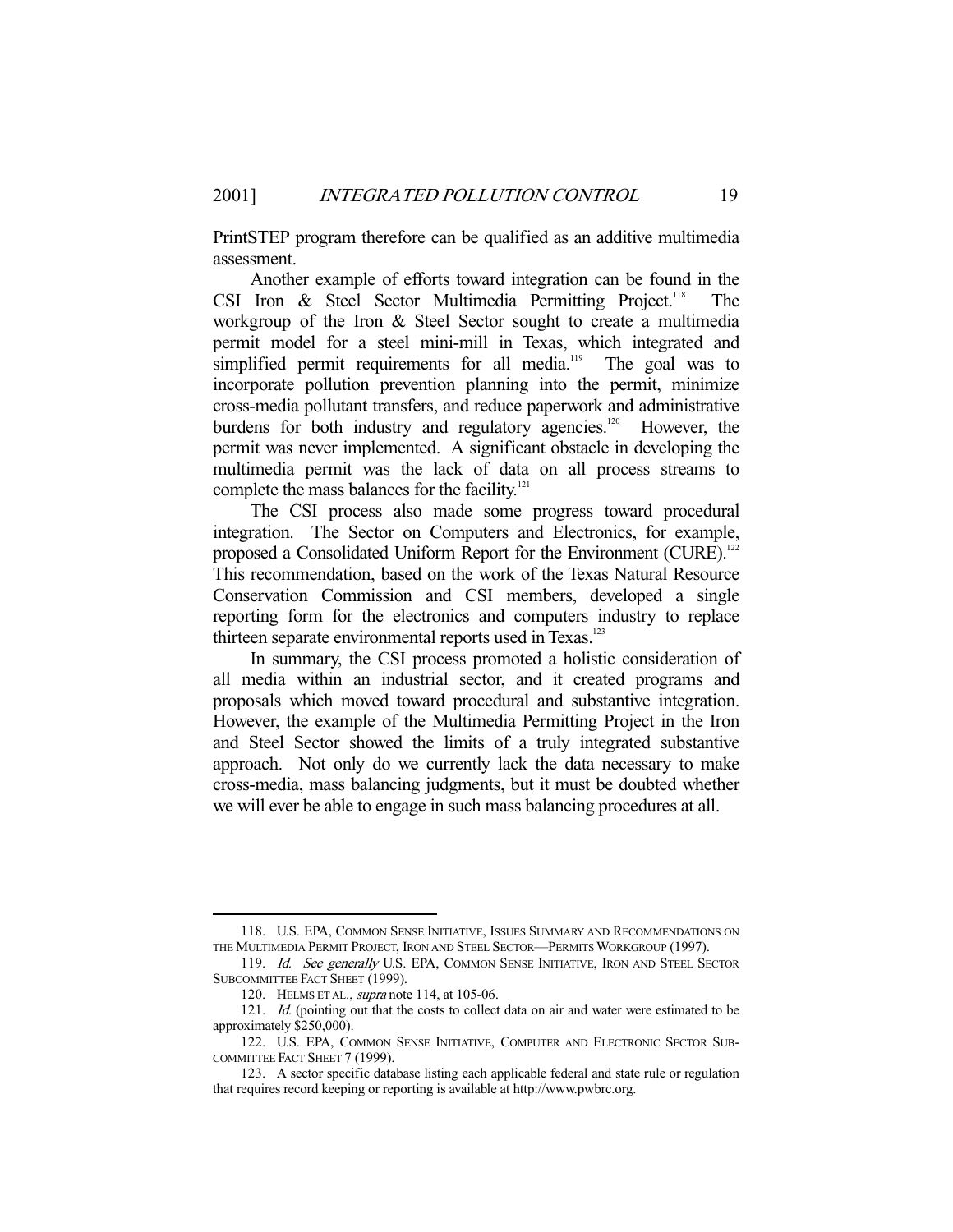#### b. Project XL

 Project XL, which stands for "eXcellence and Leadership," is a national pilot program aimed at promoting and testing environmental regulatory innovations.124 It was launched by the EPA in 1995 as part of President Clinton's National Performance Review regulatory reinvention initiative.<sup>125</sup> Under this program participants in four categories—states, local governments, businesses, and federal facilities—were given flexibility to depart from existing regulatory requirements<sup>126</sup> in exchange for enforceable commitments to achieve environmental results that are superior to and cheaper than under conventional regulations. $127$  To participate in Project XL, participants are required to submit an alternative pollution reduction strategy pursuant to eight criteria: superior environmental results,<sup>128</sup> cost savings and paperwork reduction, stakeholder support, innovation/multimedia pollution prevention, transferability to other facilities, technical and administrative feasibility, monitoring, and no shift of risk burden.<sup>129</sup> In an attempt to give more guidance and to increase participation in the program,130 the EPA issued a Notice of Modification in 1997 emphasizing that three out of the eight criteria are key project elements in deciding whether to approve an XL proposal: achieving superior environmental performance, transferability to other projects, and adequate opportunity for stakeholder involvement.<sup>131</sup>

<sup>124.</sup> See generally Susan Bruninga & Allison Meyer, "Reinvention" Top EPA Priority, 26 ENV'T REP. 1889-90 (1996); William H. Freedman & Karen A. Chaffee, EPA's Project XL: Regulatory Flexibility, 10 NAT. RESOURCES & ENV'T 59 (1996); Beth S. Ginsberg & Cynthia Cummis, EPA's Project XL: A Paradigm for Promising Regulatory Reform, 26 ENVTL. L. REP. 10,059 (1996); Mank, supra note 32, at 19; Scagnelli, supra note 109, at 585.

<sup>125.</sup> Regulatory Reinvention (XL) Pilot Projects, 60 Fed. Reg. 27,282, 27,283 (May 23, 1995).

<sup>126.</sup> See Mank, supra note 32, at 24-30 (pointing out that one of the Project's problems is uncertainty because the existing statutory requirements are based on a single medium approach that at best ignores and at worst forbids multimedia regulatory approaches); NAPA REPORT 1997, supra note 87, at 19 (stating that applicants to the XL project feel constrained by existing statutes and the threat of citizen suits).

<sup>127.</sup> Regulatory Reinvention (XL) Pilot Projects, 60 Fed. Reg. at 27,288.

<sup>128.</sup> To determine whether a project achieves superior environmental performance, the EPA uses a two-tiered assessment: First, it develops a quantitative baseline estimate of what would have happened to the environment absent the project, then compares that baseline estimate against the project's anticipated environmental performance. Second, the EPA considers both quantitative and qualitative measures in determining if the anticipated environmental performance will produce a level superior to the baseline. See Regulatory Reinvention (XL) Pilot Projects: Notice of Modification to Project XL, 62 Fed. Reg. 19,872, 19,874 (Apr. 23, 1997).

<sup>129.</sup> Regulatory Reinvention (XL) Pilot Projects, 60 Fed. Reg. at 27,287.

<sup>130.</sup> In April 1997, the EPA approved three XL projects for implementation, proposed approval of a fourth, and was developing ten additional projects. Regulatory Reinvention (XL) Pilot Projects: Notice of Modification to Project XL, 62 Fed. Reg. at 19,873.

<sup>131.</sup> Id. at 19,872.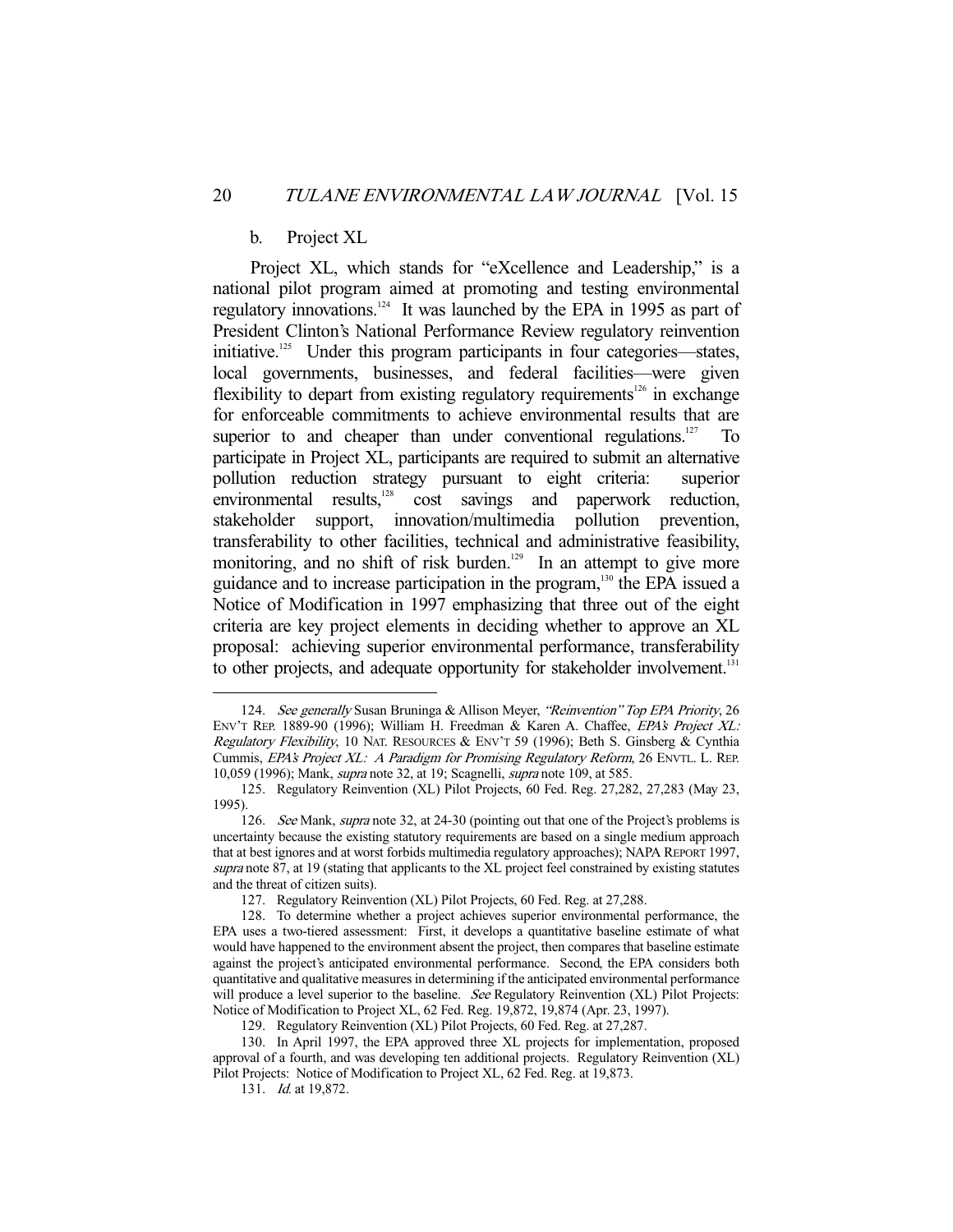Project XL, therefore, is not primarily concerned with fostering an integrated approach. However, one out of the eight criteria encourages the participating entities to engage in an undefined, innovative multimedia management practice.<sup>132</sup> Several of the fifty projects that were finally approved by the EPA, moreover, show that permit innovations adopted elements of an integrated approach.<sup>133</sup>

 As for substantive integration, two different approaches can be identified. On the one hand, there are projects such as Intel's Chandler facility,<sup>134</sup> Anderson Windows,<sup>135</sup> 3M in Minnesota,<sup>136</sup> and Merck's Stonewall Plant,<sup>137</sup> which implement process-level or facility-wide emission caps. These permits preauthorize certain types of changes or

 <sup>132.</sup> Regulatory Reinvention (XL) Pilot Projects, 60 Fed. Reg. at 27,287 (failing to define the term multimedia strategy but merely describing it as strategy affecting more than one environmental media). See generally NAPA REPORT 1997, supra note 87, at 12 (evaluating Project XL as a loosely defined experiment providing only limited guidance).

<sup>133.</sup> See generally the alphabetical list of all approved XL projects, available at http://www.epa.gov/projectxl/projects.htm (last updated Oct. 4, 2001).

<sup>134.</sup> Intel is implementing an Environmental Management Master Plan that includes a facility wide cap on air emissions to replace individual permit limits for different air emission sources at its Chandler facility in Arizona. The agreement substitutes the case by case review of specific manufacturing process changes if emissions remain under a capped amount, and preapproves major plant expansions if emissions remain below a capped amount for the entire site. See generally U.S. EPA, PROJECT XL PROGRESS REPORT INTEL CORPORATION (2001), EPA doc. 100-R-00-031, available at http://www.epa.gov/projectxl/intel/index.htm.

<sup>135.</sup> The Andersen Corporation Final Project Agreement for the Bayport facility in Minnesota introduces production based emission measure units and establishes caps on the emission of volatile organic compounds. It gives the Andersen Corporation the flexibility to modify and add pre-approved emission sources without additional review by EPA or Minnesota. See generally U.S. EPA, PROJECT XL PROJECT PROGRESS REPORT, ANDERSEN CORPORATION (1999), EPA doc. 100-R-00-016, available at http://www.epa.gov/projectxl/andersen/index.htm; U.S. EPA, Andersen Corporation: Proposed Rule and Request for Comments on Draft Final Project Agreement, 64 Fed. Reg. 74 (Apr. 19, 1999) (to be codified at 40 C.F.R. 52).

<sup>136. 3</sup>M proposed a project which would allow for performance-based permits, establish emission caps below existing regulatory limits, develop a single, simplified multimedia permit, and implement a simplified reporting system and an Environmental Management System verification process for its Hutchinson Minnesota facility. However, the project Agreement was not executed. See generally Project Overview, at http://www.epa.gov/projectxl/3mhut/index.htm (last updated Dec. 1, 1999).

<sup>137.</sup> Merck & Co. agreed in the Final Project Agreement to limit or cap certain pollutant emissions of its pharmaceutical manufacturing facility in Elkton, Virginia below recent actual levels. In exchange, Merck will no longer need to obtain approval from the EPA or the Virginia Department of Environmental Quality for any changes at the facility that cause emission increases as long as Merck's emissions remain below the cap. See generally Notice of Proposing Site Specific Rule to Implement Merck XL Project, 62 Fed. Reg. 15,304 (Mar. 31, 1997); Notice of Final Site Specific Rule to Implement Merck XL Project, 62 Fed. Reg. 52,621 (Oct. 8, 1997); Notice with Delegation to the Commonwealth of Virginia, 62 Fed. Reg. 62,594 (Nov. 24, 1997); U.S. EPA, PROJECT XL PROGRESS REPORT MERCK STONEWALL PLANT (2001), EPA doc. 100-R-00-034, available at http://www.epa.gov/projectxl/merck/index.htm; U.S. EPA PROJECT XL PROJECT FACT SHEET MERCK STONEWALL PLANT (1998), EPA doc. 100-F-98-020, available at http://www.epa.gov/projectxl/merck/0998.htm.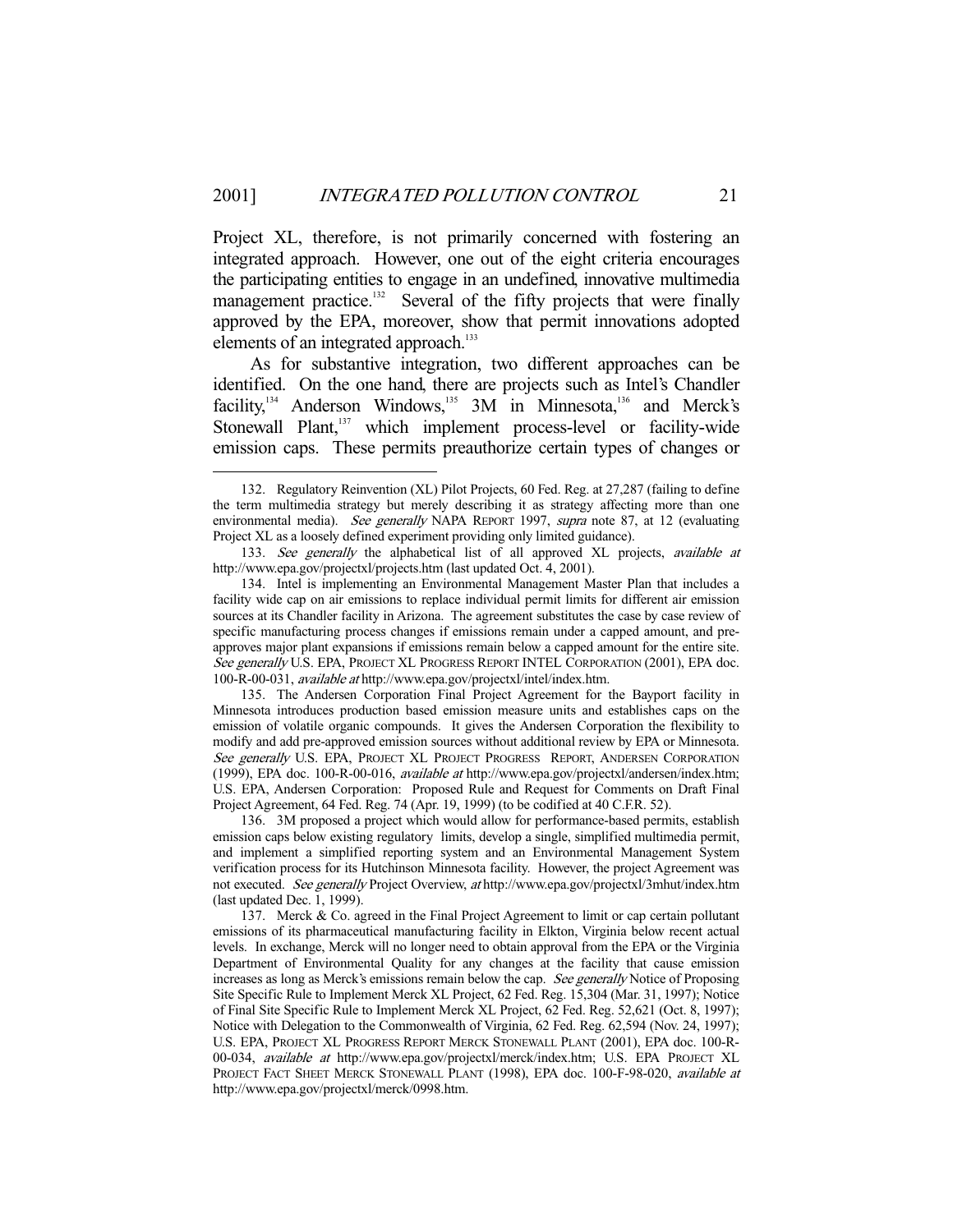modifications within the process or facility as long as the total emissions remain below the caps established by the permit.<sup>138</sup> This gives the participating entities substantial operational flexibility to make fast changes in their production processes according to their economic needs without having to engage in time-consuming permit reviews.<sup>139</sup> Even though the new permits do not focus on a single source but rather on all sources within a process or a facility, they remain single medium oriented. Thus, those permits do not achieve substantive integration.

 On the other hand, there are examples which employ a so-called "multimedia permit." Under the Jack M. Berry Co. Final Project Agreement (FPA), Berry will prepare a Comprehensive Operating Permit (COP) in partnership with the Florida Department of Environmental Protection, the South Florida Water Management District, and the EPA, which consolidated twenty-three federal, state, and local environmental permits related to air quality, water quality, and consumptive use regulations into one single manual for the facility.<sup>140</sup> Another example can be found in the Lucent FPA, which provided a transition "from a medium specific regulatory system, governed by individual permits to a holistic multimedia management system."<sup>141</sup> A multimedia approach can

 <sup>138.</sup> HELMS ET AL., supra note 114, at 72-74 (stressing that in the case of Intel it is not the permit which gives flexibility but the Final Project Agreement).

<sup>139.</sup> Id. (pointing out that in the Intel Chandler facility's first year of operation under the new system, the new permit eliminated thirty to fifty permit reviews, avoiding millions of dollars' worth production delay for the company).

<sup>140.</sup> Jack M. Berry Inc., a medium-size citrus juice processing company, which operates a facility in La Belle, Florida, signed the FPA on August 8, 1996, and was the first XL pilot project approved by the EPA. However, in 1997, through a lease agreement, Cargill, Inc. became the new operator of the facility. Cargill, Inc. will hold the lease for five years and has an option to purchase the plant. As a consequence, the COP development was put on a hold. After further progress on the COP development appeared unlikely, the State of Florida finally chose to terminate the agreement on June 2, 1999. See generally U.S. EPA, PROJECT XL FACT SHEET JACK M. BERRY, INC. (1998), EPA doc. 100-R-98-017, available at http://www.epa.gov/projectxl/berry/ 0998.htm; U.S. EPA, PROJECT XL PROGRESS REPORT JACK M. BERRY, INC. (1999), EPA doc. 100- R-99-004, available at http://www.epa.gov/projectxl/berry/index/htm.

<sup>141.</sup> The Microelectronics Group of Lucent Technologies, Inc. designs and manufactures integrated circuits and optoelectronic components for the computer and communications industries. Lucent has been operating a third-party certified ISO 14001 Environmental Management System (EMS) since 1997. The Lucent FPA, which was signed August 19, 1998, tests site-specific flexibility for the Lucent facilities in Allentown, Pennsylvania; Reading, Pennsylvania; Breinigsville, Pennsylvania; and Orlando, Florida. The ultimate goal is to use the EMS as a platform from which the company can, over time, consolidate all federal and state permits for its domestic facilities into a single company wide multimedia permit. The Lucent XL project will be implemented over a five year period through site-specific demonstration projects. See generally U.S. EPA, PROJECT XL, PROJECT FACT SHEET: LUCENT TECHNOLOGIES, INC. (1998), EPA doc. 100-F-98-011, available at http://www.epa.gov/projectxl/lucent/06\_1998.htm; U.S. EPA, PROJECT XL, PROGRESS REPORT LUCENT TECHNOLOGIES, INC. (1999), EPA doc. 100-R-00- 012, available at http://www.epa.gov/projectxl/lucent/index.htm; Notice of Availability of Lucent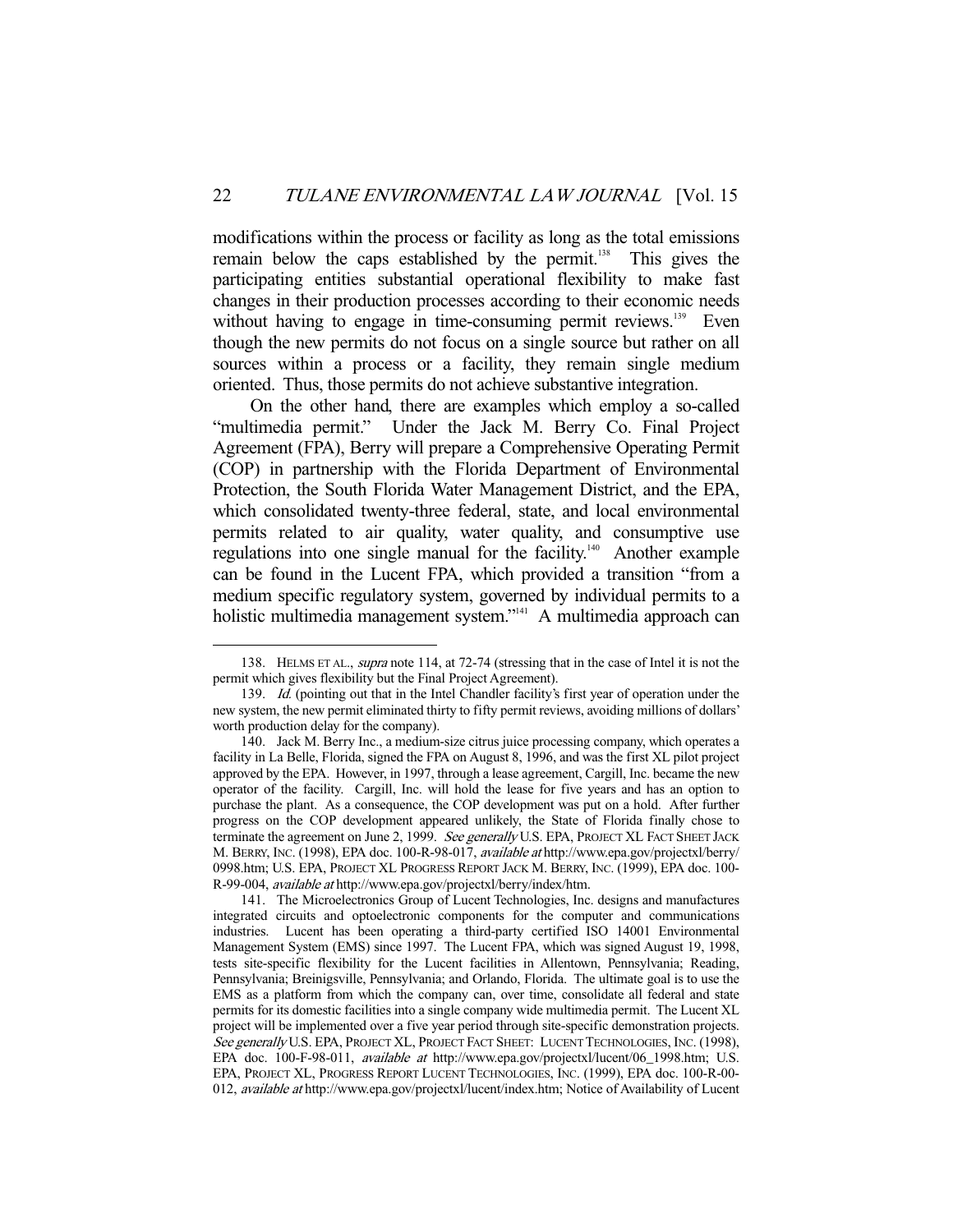also be observed in the case of Steele County Community, which provides for the use of environmental permitting based on overall community performance, rather than individual member performance, in the areas of air emissions, solid waste reduction, hazardous waste reduction, chemical storage, and community sustainability.<sup>142</sup> These examples demonstrate that the term multimedia permit can characterize the incorporation of several different permits in a single document. Because the multimedia permits do not stipulate any kind of multimedia balancing, the approach can be qualified as an additive multimedia permit.<sup>143</sup>

 Project XL also entailed other innovations concerning the procedural dimension of integration. Under the Intel FPA, for example, the project produced an agreement that allowed Intel to submit a consolidated environmental report instead of separate reports for air, water, and waste.<sup>144</sup> In addition, the Arizona Department of In addition, the Arizona Department of Environmental Quality (ADEQ) acted as the coordinating agency for Intel's Chandler facility.<sup>145</sup> However, the coordinating function of ADEQ only applied to maintaining the public records and the implementation of the FPA.146 The Merck FPA, however, went one step further, establishing a three-tiered consolidated set of reporting requirements, with increased reporting requirements accompanying increased emission levels.<sup>147</sup>

 The XL projects demonstrate some innovations with regard to organizational integration. Although XL projects did not change the

-

Project XL Final Project Agreement and Related Documents, 63 Fed. Reg. 47,022 (Sept. 3, 1998); Notice of Availability of Lucent Project XL Draft Umbrella Final Project Agreement and Related Documents, 63 Fed. Reg. 35,212 (June 29, 1998).

<sup>142.</sup> The Steele County XLC Project, a group of private sector facilities in Owatonna and Blooming Prairie, Minnesota, have proposed a community-wide project consisting of a two phased approach. Phase I addresses industrial regulated wastewater effluent reductions, and at the same time concentrates on significant water use reduction. Phase II will expand the project to a multimedia approach to environmental permitting. See generally U.S. EPA PROJECT XL COMMUNITIES FACT SHEET: STEEL COUNTY (2000), EPA doc. 100-F-00-015, available at http://www.epa.gov/projectxl/steele/index.htm; Community XL (XLC) Site Specific Rulemaking for Steele County, MN, 65 Fed. Reg. 59,738 (Oct. 6, 2000); Notice of Availability of Steele County Project XL for Communities (XLC) Draft Final Project Agreement, 64 Fed. Reg. 73,047 (Dec. 29, 1999).

<sup>143.</sup> See discussion of the term, supra Part II.C.1.

<sup>144.</sup> U.S. EPA PROJECT XL PROGRESS REPORT INTEL CORPORATION (1999), EPA doc. 100- R-00-005, available at http://www.epa.gov/projectxl/intel/index.htm.

<sup>145.</sup> Intel Final Project Agreement, Part II., I. 2., available at http://www.epa.gov/projectxl/ intel/111996.htm (last updated Dec. 11, 1999).

<sup>146.</sup> Id. Part II., I. 2. a. b.

<sup>147.</sup> See HELMS ET AL., *supra* note 114, at 70-72.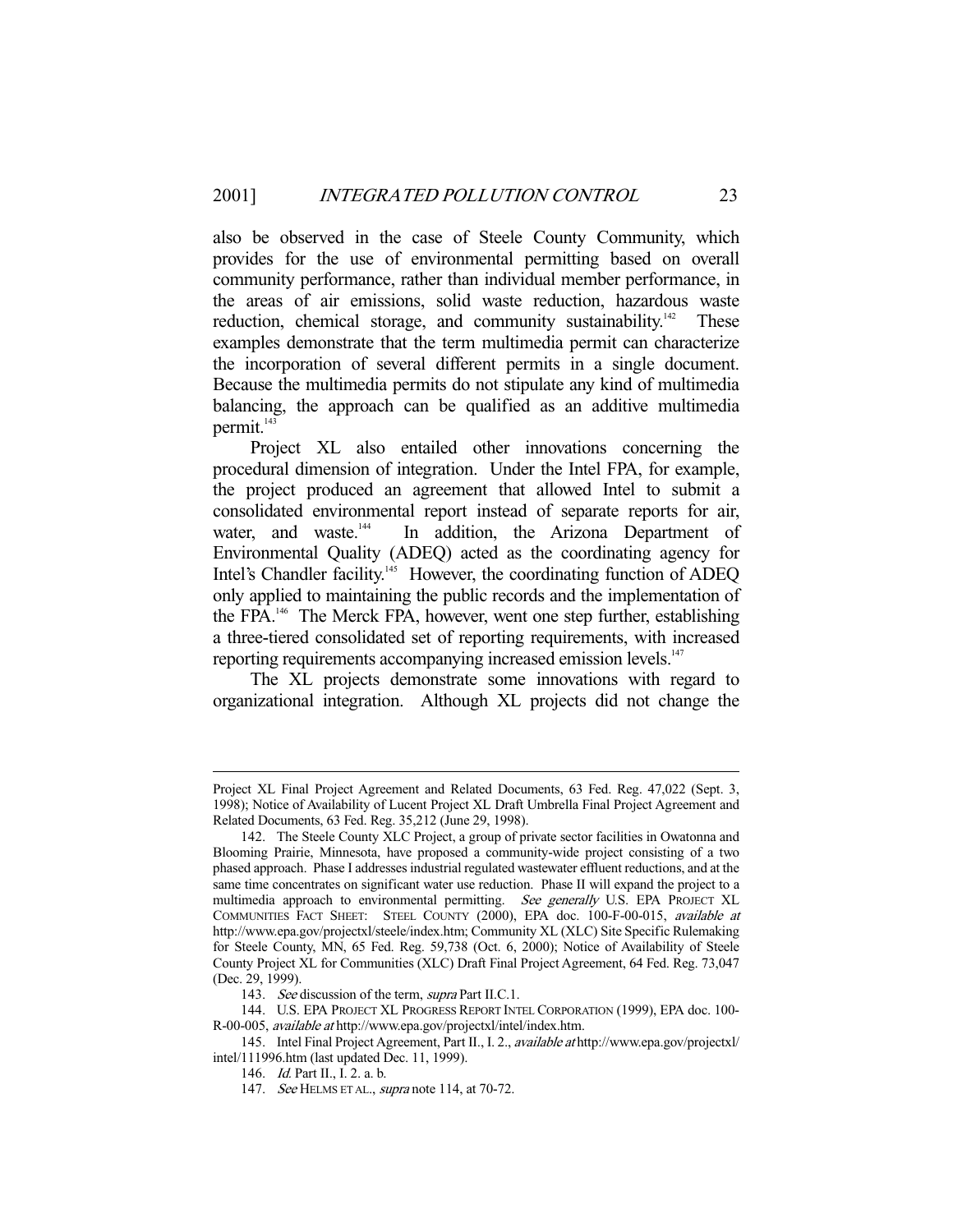permitting competence of any agency involved under the existing statutory framework, many projects employed a coordinating agency.<sup>148</sup>

#### B. Adoption of the Integrated Approach on the State Level

States are, of course, key actors in the environmental arena,<sup>149</sup> and numerous states have launched initiatives to streamline and reform their permitting processes.<sup>150</sup> The approaches taken by the states differ significantly.

#### 1. New Jersey's Facility-Wide Permit Program

 New Jersey began experimenting with integrated permitting in the early 1990s.<sup>151</sup> As a result of these early efforts, the state's facility-wide permit (FWP) pilot project became the first permit innovation program in the United States to issue binding multimedia permits.<sup>152</sup> Given the rich history of the New Jersey program, it provides an excellent example to explore integrated permitting in more detail.

 The New Jersey facility-wide permit pilot project was launched with the enactment of the New Jersey Pollution Prevention Act in 1991,<sup>153</sup> which provided for an industrial pollution prevention planning program within the New Jersey Department of Environmental Protection (NJDEP).<sup>154</sup> Under the mandatory planning requirement, approximately

 <sup>148.</sup> See Intel Final Project Agreement, supra note 145, Part II., I. 2.

<sup>149.</sup> Paul R. Portney, Overall Assessment and Future Directions, in PUBLIC POLICIES FOR ENVIRONMENTAL PROTECTION 275 (Paul R. Portney ed., 1993) (stating that the most interesting environmental initiatives have arisen at the state level).

<sup>150.</sup> Barry G. Rabe, Permitting, Prevention, and Integration: Lessons from the States, in ENVIRONMENTAL MANAGEMENT, PERFORMANCE MEASUREMENT 2 (Donald F. Kettl ed., 2001).

<sup>151.</sup> See generally HELMS ET AL., supra note 114, at 1; Barry G. Rabe, Facilitywide Permits and Environmental Regulatory Integration: Lessons from New Jersey, 12 ENVTL. ENFORCEMENT J. 3-5 (Apr. 1997); Scagnelli, supra note 109, at 589.

<sup>152.</sup> HELMS ET AL., supra note 114, at 1-9; Rabe, supra note 151, at 3-5 (pointing out that New Jersey developed an array of ambitious regulatory programs as a response to the particular situation of the state characterized by population density, diversity, concentration of industry, and legacy of environmental degradation).

<sup>153.</sup> Pollution Prevention Act, N.J. STAT. ANN. §§ 13:ID-35-50 (West 1991). See generally Susan W. Schuler, New Jersey's Pollution Prevention Act of 1991: A Regulation That Even the Regulated Can Enjoy, 16 SETON HALL LEGIS. J. 814 (1992); NEW JERSEY DEPARTMENT OF ENVIRONMENTAL PROTECTION, OFFICE OF POLLUTION PREVENTION AND PERMIT COORDINATION, NEW JERSEY POLLUTION PREVENTION PLAN SUMMARY, REVISED INSTRUCTIONS (2000), *available at* http://www.state.nj.us/dep/opppc.; NEW JERSEY DEPARTMENT OF ENVIRONMENTAL PROTECTION, OFFICE OF CHEMICAL RELEASE, NEW JERSEY POLLUTION, RELEASE AND POLLUTION PREVENTION REPORT (1999).

<sup>154.</sup> N.J. STAT. ANN. § 13:ID-41. See generally Thomas R. Mounteer, The Inherent Worthiness of the Struggle: The Emergence of Mandatory Pollution Prevention Planning as an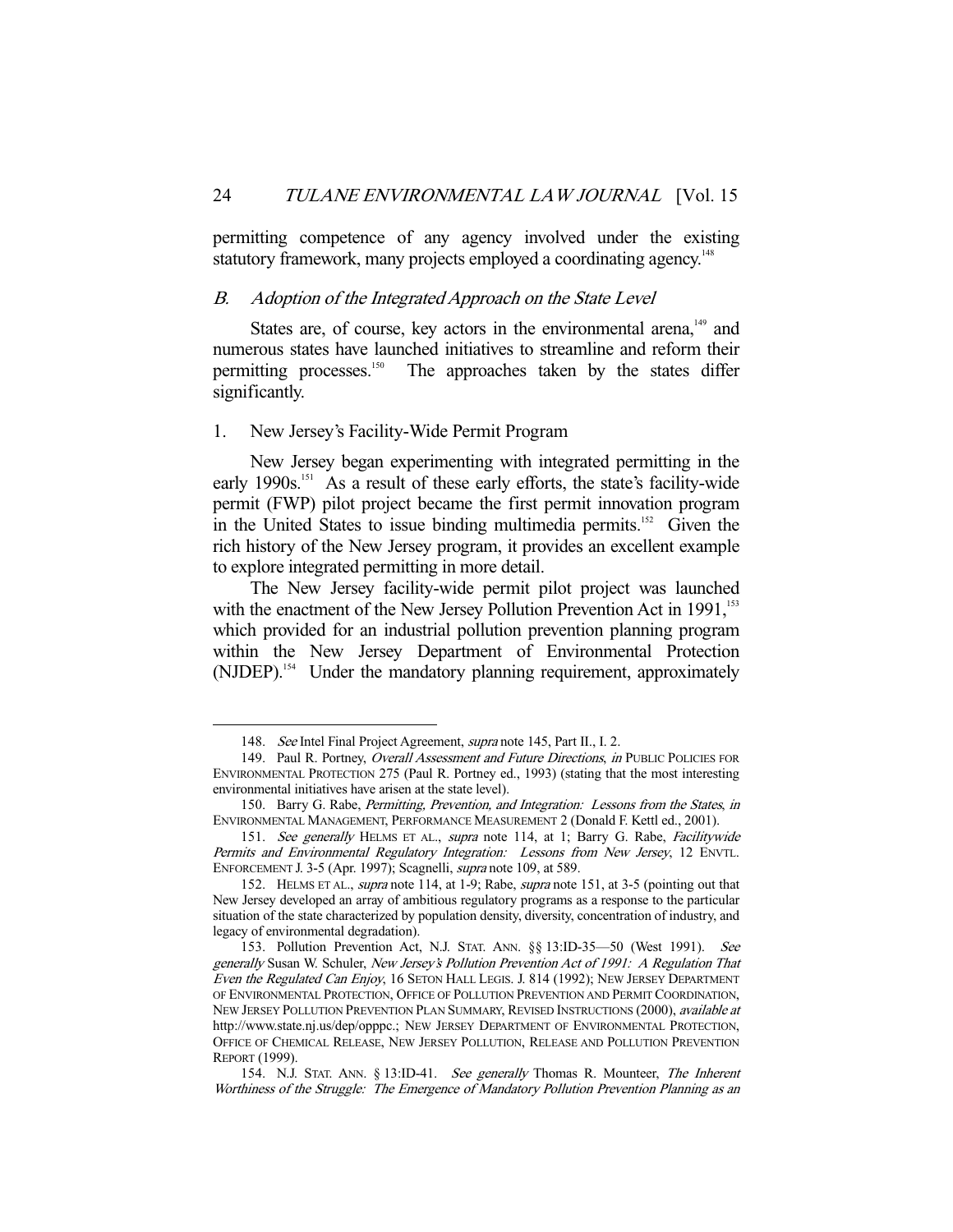600 manufacturing businesses<sup>155</sup> had to conduct an assessment and systematic exploration of hazardous substance flows<sup>156</sup> at their facilities and develop a pollution prevention plan for targeted processes.<sup>157</sup> A key feature of the assessment required the description and quantification of nonproduct outputs (NPO), defined as all hazardous substances or hazardous waste generated prior to storage, out of process recycling, treatment, control or disposal, and that are not intended for use as a product.<sup>158</sup> It is, essentially, a measure of the loss of materials from a production process, and can be a useful indicator of progress in pollution prevention.<sup>159</sup>

 Although the primary result of the New Jersey Pollution Prevention Act was an industrial planning program, it also introduced the FWP project to fifteen designated facilities<sup>160</sup> and aimed at testing a comprehensive multimedia permit.<sup>161</sup>

 The legislation creating the Act recognized that "the traditional system of separately regulating air pollution, water pollution, and hazardous waste management constitutes a fragmented approach to environmental protection and potentially allows pollution to be shifted from one environmental media to another."<sup>162</sup> It sought to "transform the current system of pollution control to a system of pollution prevention."<sup>163</sup>

156. The planning requirement relates only to those hazardous substances under 42 U.S.C. § 11023 (1994) that are used or manufactured in quantities of 10,000 pounds or more; compare N.J. ADMIN. CODE tit. 7, § 1K-3.4(a) (1994).

-

Environmental, Regulatory Ethic, 19 COLUM. J. ENVTL. L. 251, 286-92 (1994); HARRY M. FREEMAN, INDUSTRIAL POLLUTION PREVENTION HANDBOOK (1995).

<sup>155.</sup> Current number given by the State of New Jersey, Department of Environmental Protection, Office of Pollution Prevention and Permit Coordination, available at http://www.state.nj.us/dep/opppc/back.htm; *contra* Rabe, *supra* note 151, at 5 (pointing out that the Pollution Prevention Act mandatory planning requirement affected 850 facilities in New Jersey). The Pollution Prevention Act only applies to those industrial facilities large enough to be required to submit a Toxic Substances Release Inventory (TRI) reporting Form R to the United States Environmental Protection Agency under 42 U.S.C. § 11023 (1994); compare N.J. ADMIN. CODE tit. 7, § 1K-3.1(a) (1994).

<sup>157.</sup> See Rabe, supra note 151, at 4-5.

<sup>158.</sup> N.J. ADMIN. CODE tit. 7, § 1K-1.5 (1994); NEW JERSEY DEPARTMENT OF ENVIRONMENTAL PROTECTION, INDUSTRIAL POLLUTION PREVENTION—TRENDS IN NEW JERSEY 2 (1996), available at www.state.nj.us/dep/oppc/trend.htm.

<sup>159.</sup> NEW JERSEY DEPARTMENT OF ENVIRONMENTAL PROTECTION, supra note 158, at 2.

<sup>160.</sup> N.J. STAT. ANN. § 13:ID-48 (West 1991); see also HELMS ET AL., supra note 114, at 21-23 (providing a list of all participating companies in the FWP project).

<sup>161.</sup> N.J. STAT. ANN. § 13:ID-41.

<sup>162.</sup> Id. § 13:ID-36.

<sup>163.</sup> Id.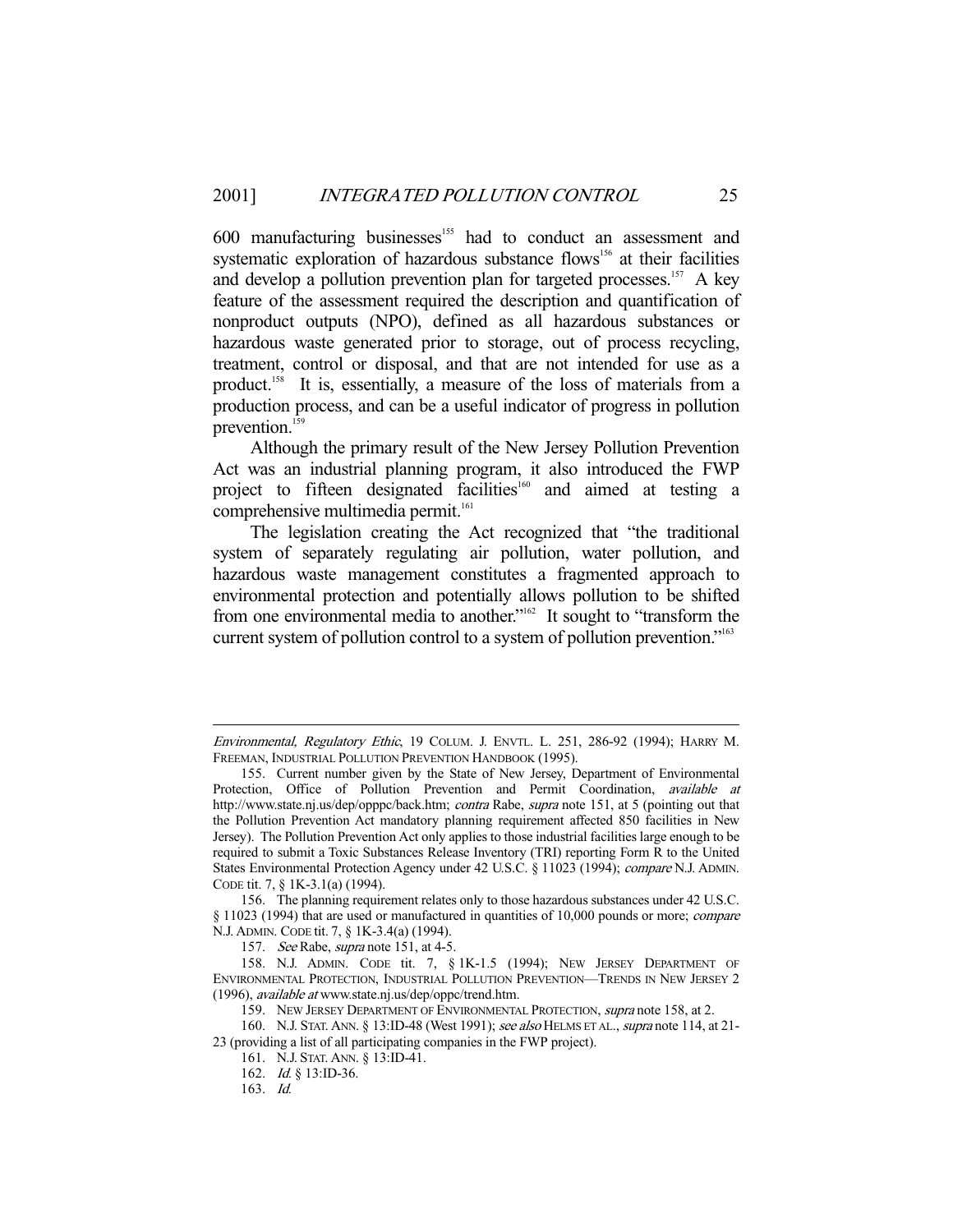A facility-wide permit is defined by the Act as a single permit that incorporates all previous permits *and* a pollution prevention plan.<sup>164</sup> The crucial difference from traditional permits is that an FWP stipulates emission limits based on industrial processes and not on single sources. Therefore, it incorporates the process data collected during the planning process. In addition, and contrary to traditional air permits, emission limits are set for categories of substance rather than for specific chemicals.<sup>165</sup>

 It is important to understand that, despite the name, an FWP is really process-based, with process-level caps rather than truly "facilitywide" regulation.<sup>166</sup> Still, these caps allow firms to engage in internal emissions trading within industrial processes.<sup>167</sup> Thus, an FWP provides companies with operational flexibility within a production process and negates the need for prior approval for each change in the process unless the cap is exceeded.<sup>168</sup> Process change within the cap only requires notice to the DEP within 120 days of the change.<sup>169</sup>

 <sup>164.</sup> A single permit issued by the New Jersey Department of Environmental Protection to the owner or operator of a priority industrial facility incorporates the permits, certificates and registrations, or other relevant department approvals previously issued to the owner or operator of the priority facility pursuant to the Solid Waste Management Act, N.J. STAT. ANN. § 13:1E-1, the Water Pollution Control Act, N.J. STAT. ANN. § 58:10A-1, the Air Pollution Control Act, N.J. STAT. ANN. § 26:2C-1 and the appropriate provision of the pollution prevention plan developed by the owner or operator of the priority facility pursuant to N.J. STAT. ANN. § 13:1D-41, -42. N.J. ADMIN. CODE tit. 7, § 1K-1.5 (1994).

The FWP replaces air permits, permits for discharges to surface water, groundwater and publicly owned treatment works, water treatment works approvals, hazardous waste facility permits, recycling notifications for hazardous wastes and hazardous waste accumulation approvals; compare N.J. ADMIN. CODE tit. 7, § 1K-1.5.

<sup>165.</sup> Such categories are, e.g., particulates, volatile organic compounds (VOCs); HELMS ET AL., supra note 114, at 56 (arguing that caps by category provide an additional source of flexibility).

<sup>166.</sup> For small facilities having only one process, the term facility level and process level might be identical. However, in large industrial plants, for example the Degussa Corporation, thirty-four different processes were identified. The average number of processes at facilities is eleven. See HELMS ET AL., supra note 114, at 26-29, 31-32 (identifying three different types of caps levels: source level caps, process level caps, and facility-wide caps).

<sup>167.</sup> HELMS ET AL., supra note 114, at 52-54; contra NAPA REPORT 2000, supra note 103, at 54 (citing Helms incorrectly for the proposition that the FWP allows trading of emissions within their facility).

<sup>168.</sup> See HELMS ET AL., supra note 114, at 54-55 (pointing out to the example of Schering Corporation which typically has made ten to fifteen changes in its processes per year requiring time consuming (up to a year) permit modifications).

<sup>169.</sup> *Id.* at 54-56.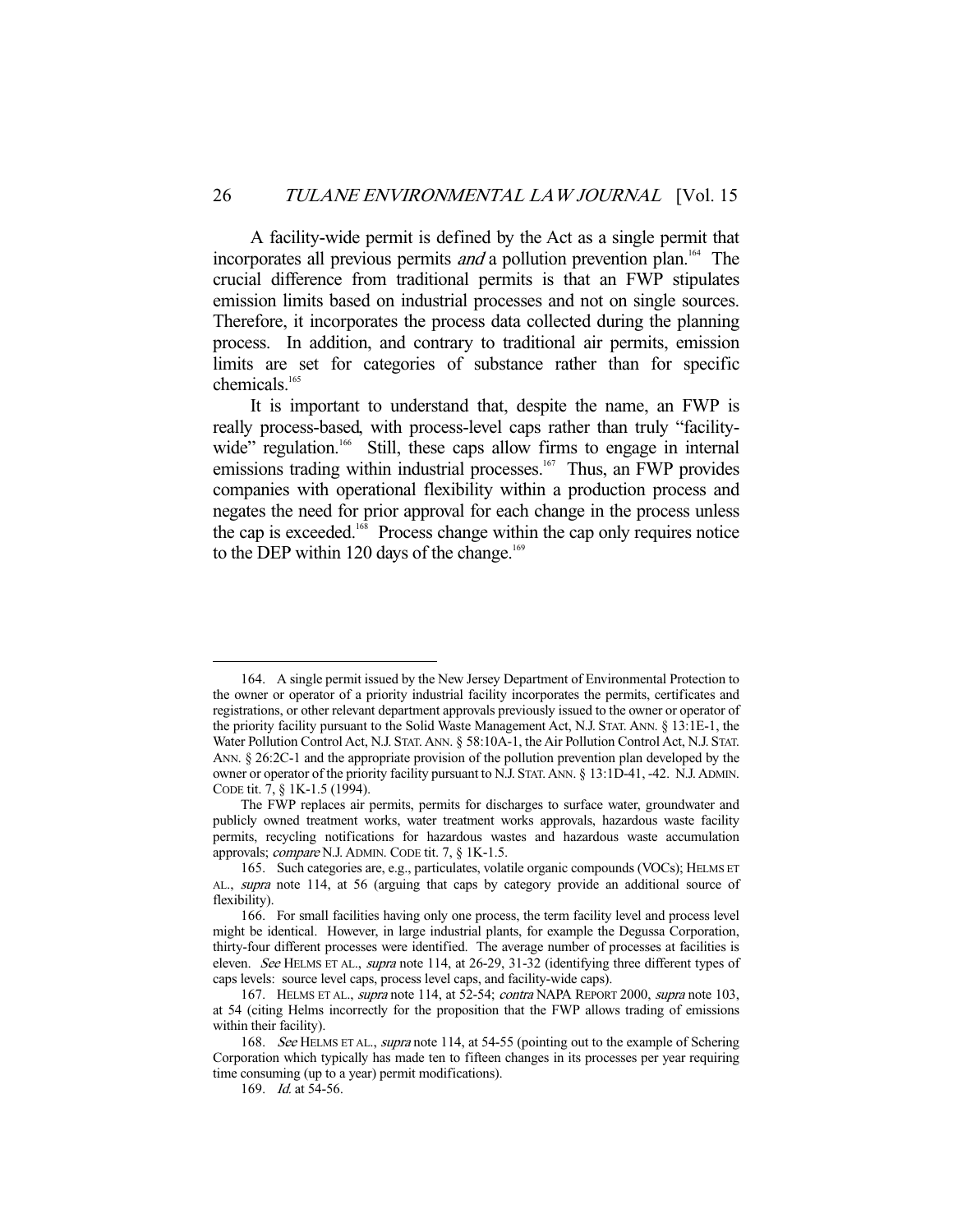Also, despite the name, FWPs are not truly multimedia; they set no multimedia caps.<sup>170</sup> Rather, caps under the FWP program are solely based on a single medium, primarily air.<sup>171</sup> Therefore, its "integration" is limited to the fact that previously different permits are incorporated into a single document. $172$  It therefore constitutes an additive multimedia permit.173 Some agency staff, in fact, regarded the FWP not as a substantive improvement over traditional permits, but as a "stapling exercise."<sup>174</sup> Others thought it more accurate to refer to it as a "facilitywide air permit."<sup>175</sup>

 Although the terms "facility-wide permit" and "multimedia permit" are slightly misleading, the FWP project produced some (remarkable) results.176 The process did, in fact, identify some cross-media shifts. In one case, a facility employed "strippers" to remove volatile organic compounds (VOCs) from an air stack. The water discharges from the strippers were sent to a local treatment plant, but the treatment plant then employed an open catch basin from which most of the VOCs were simply evaporating back into the air.<sup>177</sup> Such examples highlight the core concern for integrated permitting and demonstrate the pollution-shifting potential of traditional permitting.<sup>178</sup> This example further demonstrates the value of the process of the FWP program. Instead of considering plants as a checklist of single sources, plant environmental managers (and regulators) started understanding the plants as a series of processes and material flows.<sup>179</sup> Significantly, the FWP project uncovered a number

<sup>170.</sup> *Id.* at 26-28 (noting that multimedia caps would provide greater flexibility, but they would also be difficult to set because of the different types of risks introduced by the same chemical in different media).

<sup>171.</sup> See id. at 25-27 (stating that process levels for water and hazardous waste are not feasible because on the one hand, water discharge limits are generally set at the facility level, and on the other hand, there is no statutory basis for setting limits on hazardous waste generation).

<sup>172.</sup> As to the implications with regard to the procedural dimension of integration, see infra note 184 and accompanying text.

<sup>173.</sup> See discussion of the term, supra Part II.C.1.

<sup>174.</sup> Out of eleven issued FWPs, five incorporated air permits only and four included water and air permits. Only two involved other permits: one replaced a hazardous waste storage permit and one a water allocation permit. See HELMS ET AL., supra note 114, at 25-27, 52 (stressing that this view was particularly held by the staff supervising water and hazardous waste, because the FWP did not significantly change the water or waste permits).

<sup>175.</sup> HELMS ET AL., *supra* note 114, at 25-27.

<sup>176.</sup> See NAPA Report 2000, supra note 103, at 55 (stating that the New Jersey permits are more conservative than those envisioned by Wisconsin and Oregon).

<sup>177.</sup> HELMS ET AL., *supra* note 114, at 51-53.

<sup>178.</sup> See discussion, supra Part II.B.

<sup>179.</sup> HELMS ET AL., *supra* note 114, at 51.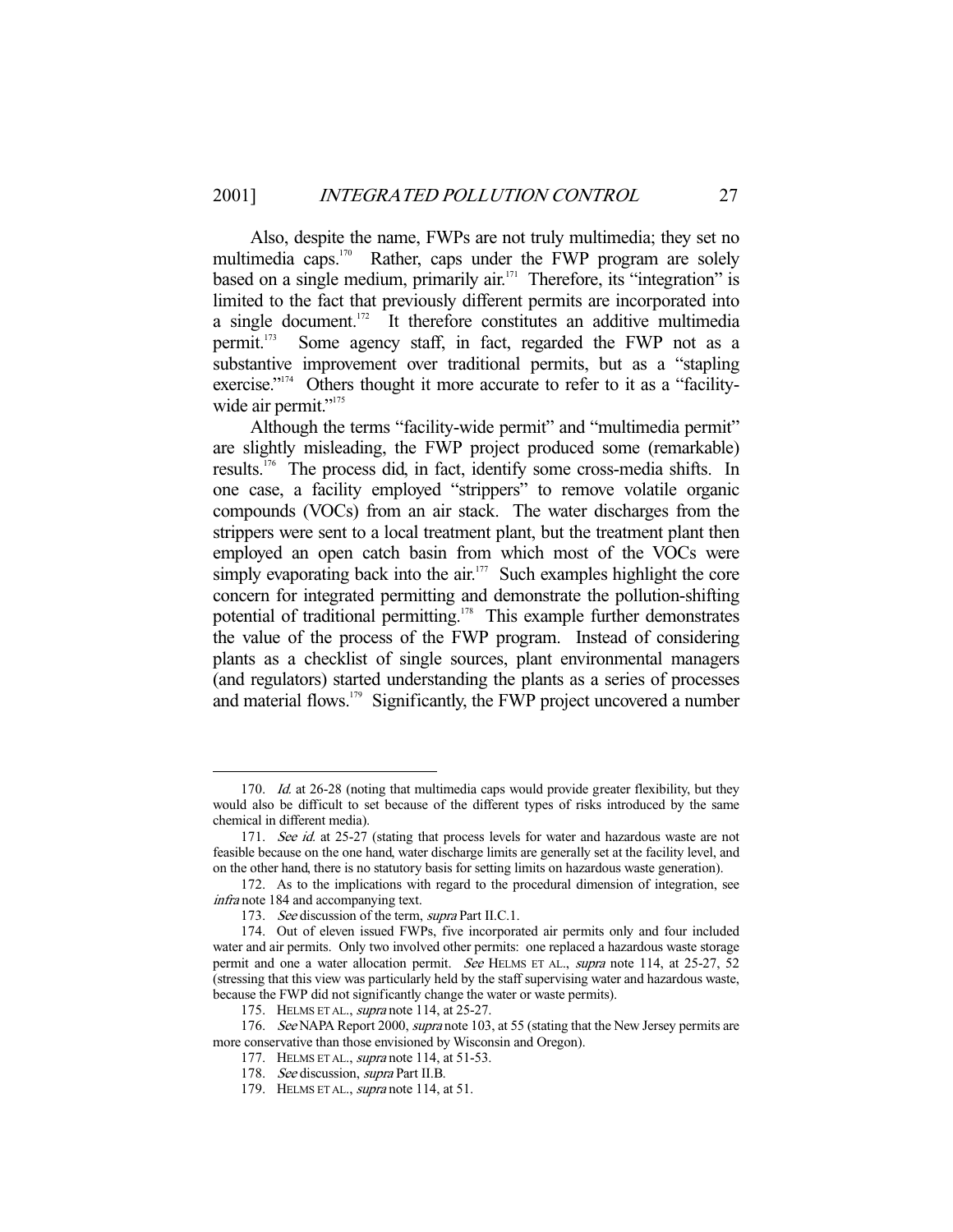of previously unregulated sources in the targeted plants.<sup>180</sup> But it is interesting to note that the outcome was a more "integrated" way of considering the permit process, rather than of an "integrated permit" requiring multimedia caps.<sup>181</sup>

 The FWP program also managed some concentrations of procedures that could be considered a type of integration. Although it did not achieve concentration with regard to reporting requirements, it did create a consolidated application process.<sup>182</sup> It required only a single administrative permit application, replacing six different categories of permits.<sup>183</sup> However, some participants complained that the new process turned out to be more complex and time-consuming than originally anticipated.184 And despite the consolidated application process, the legal and technical review within the DEP was still done by its various departments with responsibility only for a single media.<sup>185</sup>

 The FWP did establish procedural integration in the sense of a single contact person at the Office of Pollution Prevention with responsibility for all consultations with the permittee on regulatory issues. The participants considered this a major benefit of the program.<sup>186</sup>

 In sum, the FWP has made significant steps toward procedural integration of the permitting process by introducing an additive multimedia permit and consolidating the application process. It also generated a degree of substantive integration by identifying pollution transfers between media in some cases.

<sup>180.</sup> Rabe, *supra* note 151, at 17 (pointing out that at a Frigidaire Company plant, fiftyseven emission sources were found which had never been regulated before in any manner).

<sup>181.</sup> NAPA REPORT 2000, supra note 103, at 54 (noting that firms reduced emissions in facilities, not necessarily because of the integrated permit, but because of what they learned in the process of developing the permit).

<sup>182.</sup> HELMS ET AL., *supra* note 114, at 56-59 (stating that while the Pollution Prevention Office's original intent was to decrease the reporting burden for FWP facilities, the FWP led to a net increase in reporting for a number of them).

<sup>183.</sup> See N.J. ADMIN. CODE tit. 7, § 1K-1.5 (1994).

<sup>184.</sup> HELMS ET AL., supra note 114, at 24-26 (pointing out that although the primary responsibility for completing the application lay with the facility's environmental managers, the permit writers provided constant assistance and feedback, turning the FWP application into an arduous process which often lasted more than three years).

<sup>185.</sup> Id.

<sup>186.</sup> Id. at 55-57 (quoting a staff member of one of the participating facilities who complained that prior to the institution of the FWP program he often would "spend five days on the phone just trying to find the right person to talk to" or "get someone different every time I called and have to start over").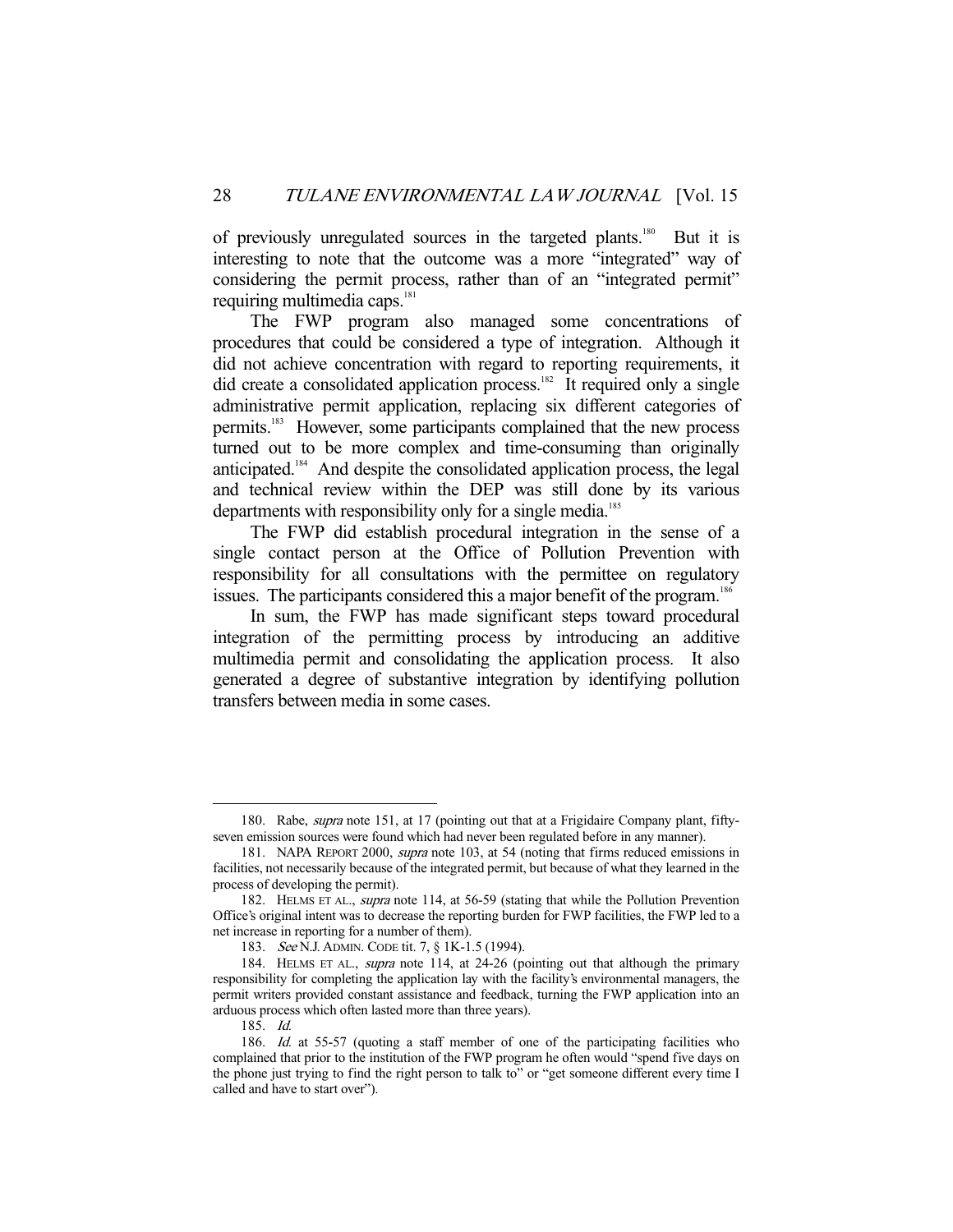#### 2. Louisiana's Reengineered Department of Environmental Quality

 In 1997, the Louisiana Department of Environmental Quality (DEQ) undertook an effort known as "Business Process Reengineering." The basic goals of this effort were to achieve increased effectiveness and efficiency of the DEQ.<sup>187</sup> In a three-tiered process, the department sought to change both the way it conducts business (with respect to managing the environment) and the way it provides services to its "stakeholders."<sup>188</sup>

 After an initial phase of interviews with stakeholders, the executive staff decided to redesign various processes within DEQ, including strategic planning, permitting, enforcement and remediation, and to change its organizational structure.<sup>189</sup> Contrary to its past organization around specific media, the new structure is centered around key processes.<sup>190</sup> In addition to previously existing Office of the Secretary and Office of Management and Finance, the department created an Office of Environmental Services (with divisions of Environmental Assistance and Permitting), an Office of Environmental Compliance (with divisions of Surveillance and Enforcement), and Office of Environmental Assessment (with divisions of Planning, Evaluation, Technology, and Remediation).<sup>191</sup> The reengineered DEQ also provides for a new multimedia approach and the assembling of personnel trained teams in single medias to cope with multimedia issues.<sup>192</sup>

 Although the efforts of reengineering within the Louisiana DEQ entailed a substantive change in the organizational structure, the degree of integration remains rather modest. The reengineered DEQ does not provide for substantive integration. The multimedia approach used by the DEQ lacks a holistic multimedia assessment. As to procedural integration, the thrust of the reengineered DEQ is limited to the establishment of a single point of contact within the DEQ and the implementation of an Integrated Data Management System that allows the department, inter alia, to consolidate its data concerning permitting,

<sup>187.</sup> See LOUISIANA DEPARTMENT OF ENVIRONMENTAL QUALITY: FACT SHEET—THE RE-ENGINEERED LOUISIANA DEPARTMENT OF ENVIRONMENTAL QUALITY 1 (2000), at http://www.deq. state.la.us/organization/reengineereddeq.htm [hereinafter RE-ENGINEERED DEQ].

 <sup>188.</sup> Stakeholder is defined as anyone who has an interest in DEQ including private citizens, the regulated community and DEQ employees. RE-ENGINEERED DEQ, supra note 187, at 1.

<sup>189.</sup> See id.

 <sup>190.</sup> Id.

<sup>191.</sup> *Id.* at 2.

<sup>192.</sup> Under the process of reengineering, another alternative to implementing a multimedia approach is to improve multimedia skills in individual employees. See id. at 9.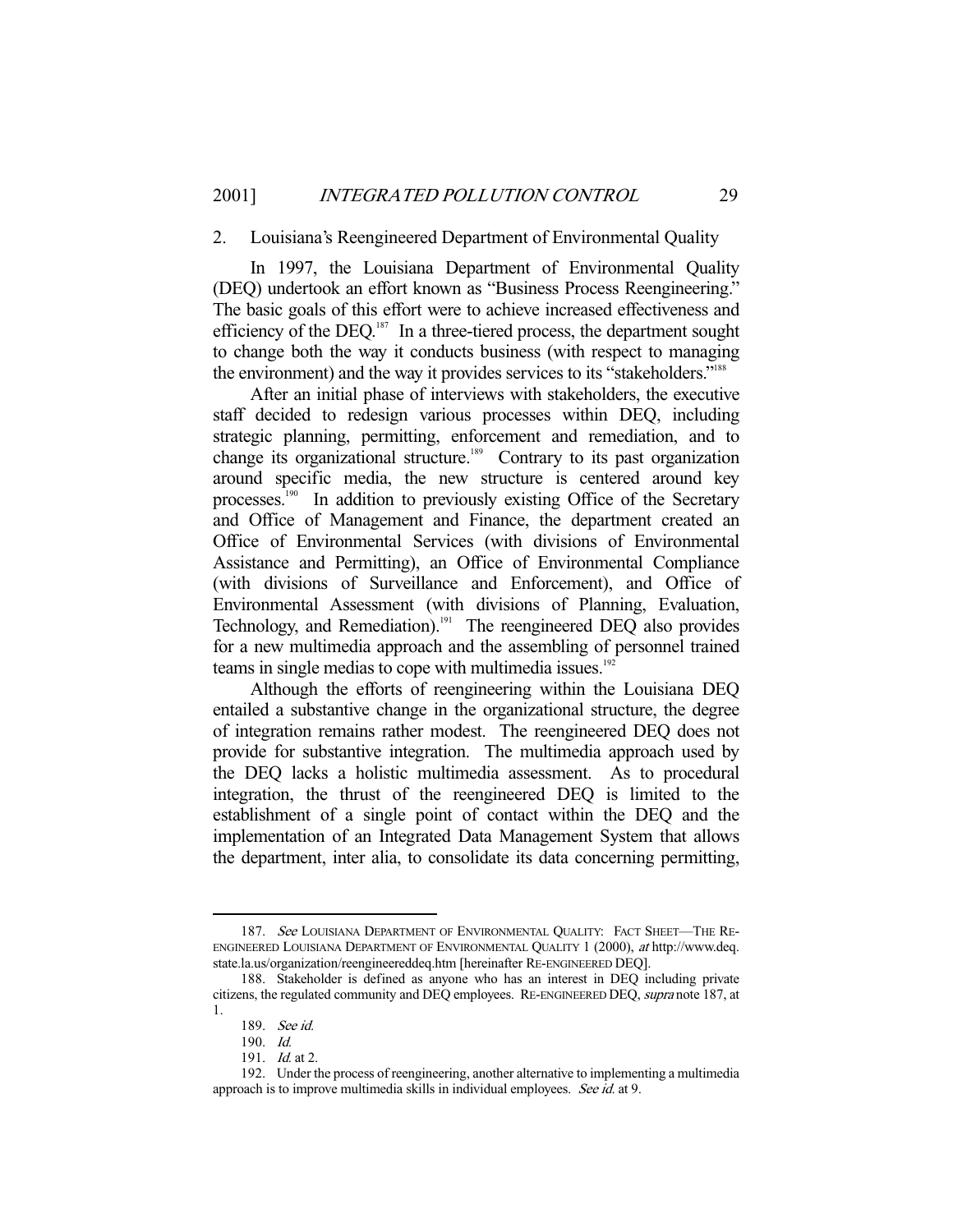surveillance, enforcement, and remediation in a single system.<sup>193</sup> In addition, the reengineered DEQ does not accomplish organizational integration because it did not consolidate the statutory scheme of competences for air, water and land. Reengineering merely replaced the organization focused on specific media with organization focused on key processes (service, compliance, assessment). However, this overall result does not come as a surprise given the fact that the reengineering process was driven by concerns of efficiency and effectiveness rather than by demands for integration or a holistic understanding of the environment.

#### 3. Massachusetts' Environmental Results Program

The Environmental Results Program (ERP)<sup>194</sup> was developed in 1996 by the Massachusetts Department of Environmental Protection (DEP) to streamline permits through a facility-wide, performance-based self-certification program, and originally designed for three industrial sectors: dry cleaners, photo processors, and commercial printers.<sup>195</sup> The Massachusetts ERP is a sector-based program under the EPA's Project XL and is aimed at small- and medium-sized companies. The program's goals are to "reduce the resources expended by both the DEP and industry in the permitting process, as well as to improve compliance by offering companies flexibility in pollution prevention."196

 The ERP has two key elements. The first is to eliminate and reduce the number of state permits by converting traditional state-permit<sup>197</sup>

 <sup>193.</sup> The Integrated Data Management System consists of five different elements: Document Management System (replacing paper documents and files); Labworks Enterprise (Labratory Management System for the Air and Water Laboratories); Terrabase (analytical/validation data base system), Tempo (Tools for Environmental Management and Protection Organizations), Enhanced Global Positioning System Capabilities. See id. at 10.

<sup>194.</sup> See generally PROJECT XL FINAL PROJECT AGREEMENT FOR THE MASSACHUSETTS ENVIRONMENTAL RESULTS PROGRAM (1998), available at http://www.epa.gov/projectxl/massdep/ index.htm [hereinafter PROJECT AGREEMENT]; U.S. EPA, PROJECT XL FACT SHEET MASSACHUSETTS ENVIRONMENTAL RESULTS PROGRAM (1998), EPA doc. 100-F-98-025, available at http://www.epa.gov/projectxl/massdep/index.htm [hereinafter FACT SHEET]; U.S. EPA, PROJECT XL PROJECT PROGRESS REPORT MASSACHUSETTS DEPARTMENT OF ENVIRONMENTAL PROTECTION (1999), EPA doc. 100-R-00-013, available at http://www.epa.gov/projectxl/massdep/index.htm [hereinafter PROGRESS REPORT]; Susan April & Tim Greiner, Evaluation of the Massachusetts Environmental Results Program, in NAPA REPORT 2000, supra note 103, at 34.

<sup>195.</sup> FACT SHEET, supra note 194, at 1 (stressing that after evaluation and revision, the program may be transferred to other industry sectors throughout Massachusetts and also other states).

<sup>196.</sup> Id.

<sup>197.</sup> See April & Greiner, supra note 194, at 33-37 (pointing out that the federal/state relationship created barriers to flexibility).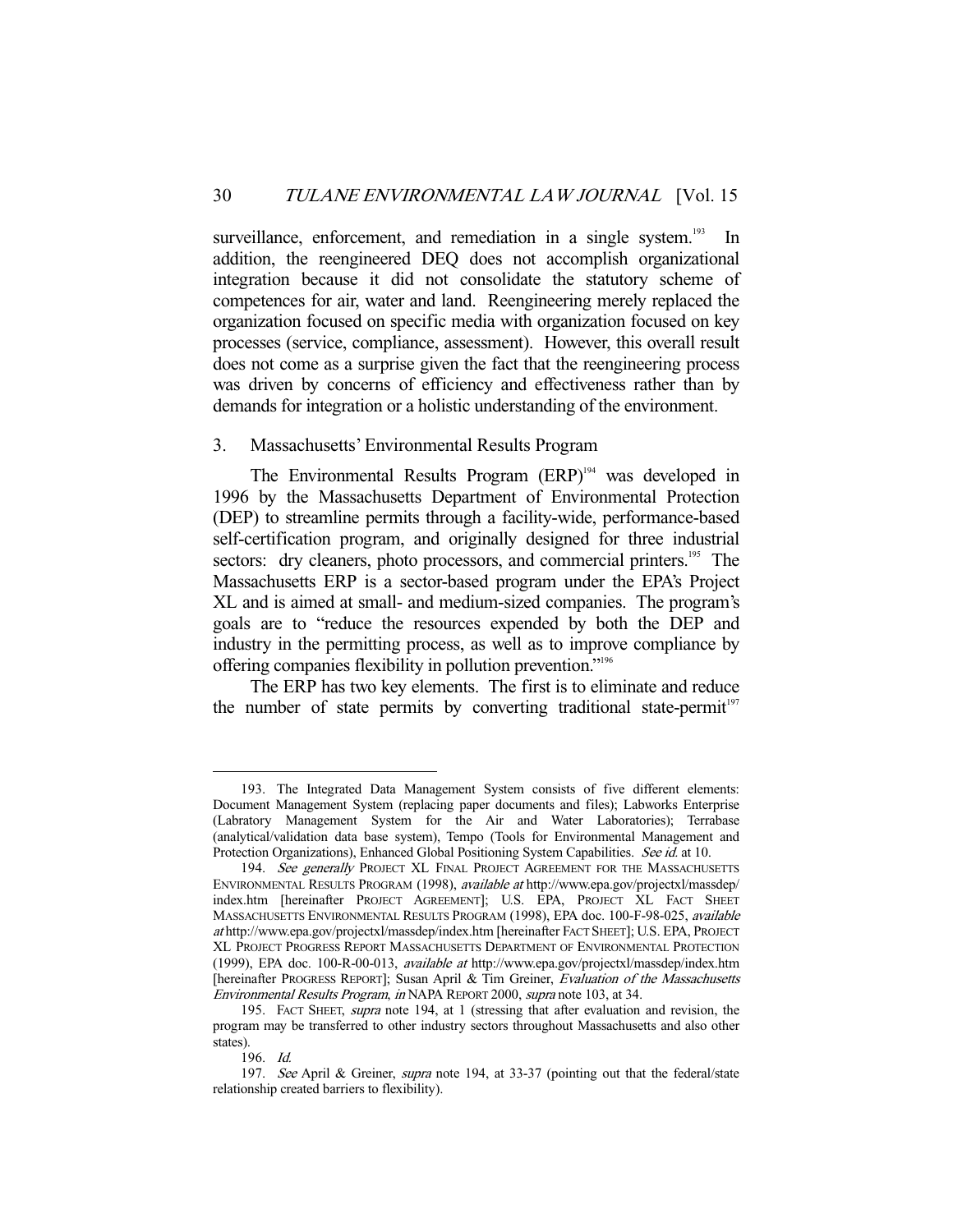requirements into an industry-wide performance standard.<sup>198</sup> However, this task turned out to be more difficult than originally expected, and the ERP did not eliminate a large number of permits.<sup>199</sup> The ERP also emphasizes pollution prevention and incorporates pollution prevention practices into performance standards.<sup>200</sup> The second key element of the program is the use of annual self-certification which requires senior-level company officials to certify that they are in compliance with the air, water and hazardous waste performance standards.<sup>201</sup>

 Although ERP is an innovative program, it does not constitute a significant step toward integration. The ERP demonstrates procedural integration insofar as it converts state-permit requirements into a performance-based self-certification program. However, the adopted performance standards for water, air, and hazardous waste are still singlemedia oriented, and therefore lack substantive integration. The ERP program primarily looks at the regulated sectors as a whole.<sup>202</sup> Similarly, the efforts to incorporate pollution prevention remain somewhat vague because pollution prevention is incorporated only where appropriate.<sup>203</sup>

#### 4. Efforts in Other States

 Like New Jersey, New York began experimenting with multimedia approaches in the early 1990s.<sup>204</sup> Two innovations within New York's Department of Environmental Control (DEC) are of particular interest.

 <sup>198.</sup> Contrary to strict technology-based standards, performance standards do not prescribe the technology or technique the facility has to use to stay within limits. APRIL & GREINER, supra note 194, at 1.42.

<sup>199.</sup> See id. at 1.41-1.42 (stating that the adopted standards were a mix of performance and technology-based standards. The development of pure performance standards was challenged by the reluctance of the DEP to relinquish the technology-forcing standard, the reluctance of the industry to accept performance standards rather than technology standards, and the difficulty of making standards compatible with federal requirements).

<sup>200.</sup> PROJECT AGREEMENT, supra note 194, at 4 (pointing out examples of pollution prevention under the ERP: photo processors and printers that discharge or ship wastewater to publicly owned treatment works have to install silver recovery units; printers have to use clean up solutions which are either low in volatile compounds (VOCs) or low in evaporation rate; screen and flexographic printers that emit greater that one ton VOCs per year have to use low VOC inks; area-source dry cleaners have to replace transfer machines installed after September 1993 with dry-to-dry machines and carbon absorbers installed after that date with refrigerated condensers).

<sup>201.</sup> FACT SHEET, *supra* note 194, at 2.

<sup>202.</sup> See PROJECT AGREEMENT, *supra* note 194, at 7-8 (stating that it will improve industry wide compliance by giving the DEP a far better understanding of the regulated universe as a whole).

<sup>203.</sup> Id. at 4 (listing dry cleaners and printers).

<sup>204.</sup> See generally David L. Markell, States as Innovators: It's Time for a New Look to Our "Laboratories of Democracy" in Our Efforts to Improve Environmental Regulation, 58 ALB. L. REV. 347, 368 (1994).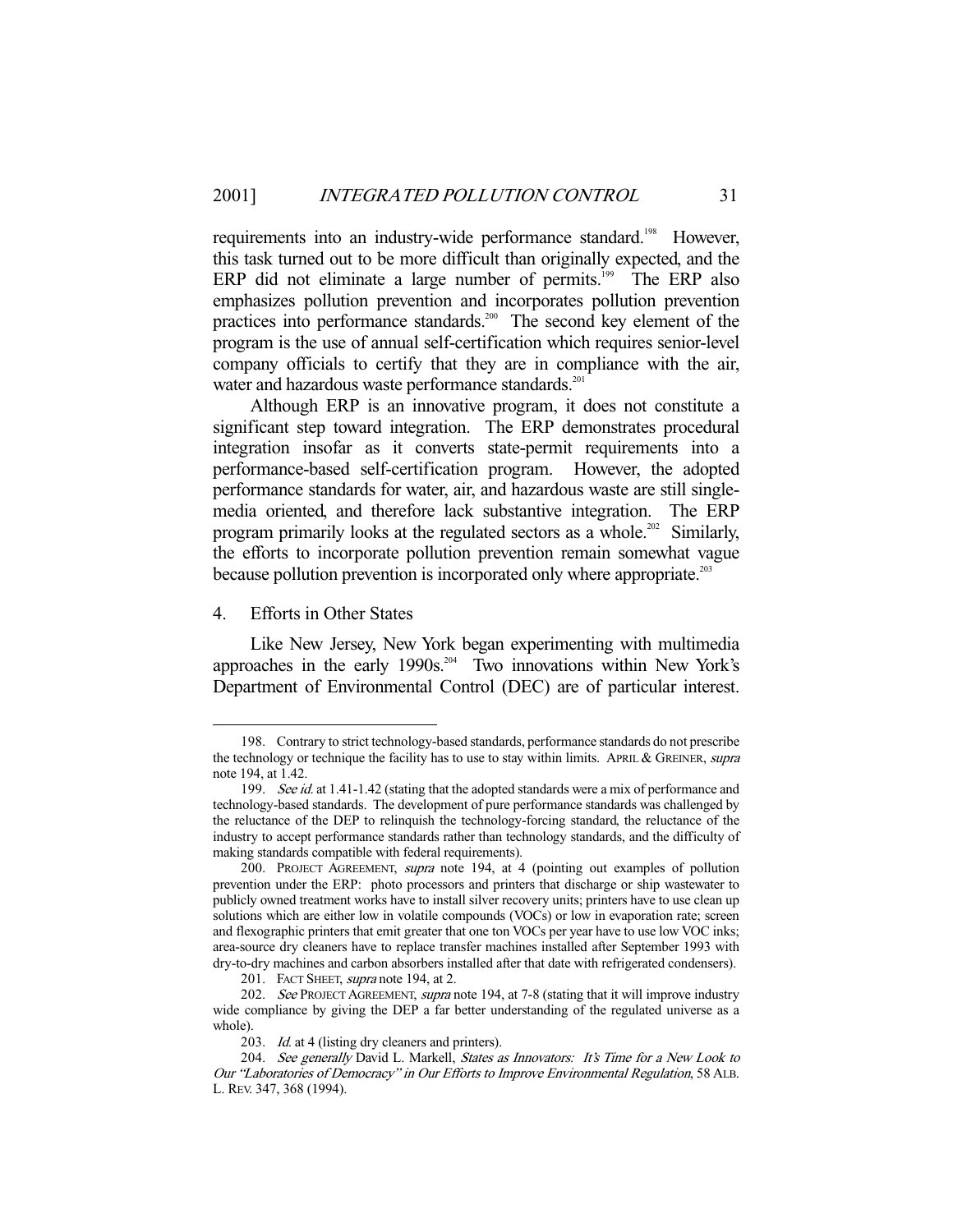First, in 1992, the DEC altered its institutional structure to improve its ability to cope with environmental concerns in a more comprehensive manner.<sup>205</sup> The New York DEC established a Multimedia Pollution Prevention Unit whose task was to coordinate single-media programs.<sup>206</sup> Second, in 1994, a multimedia inspection program was launched $207$  to examine targeted facilities and to conduct multimedia pollution prevention evaluations.<sup>208</sup> In sum, the New York DEC efforts are strongly oriented towards integration. However, the organizational integration does not change the permitting authority of the different offices, it merely adds an additional unit to the department to improve coordination.

 A completely different approach can be observed in Pennsylvania. To accelerate permit decisions, Pennsylvania launched a Money-Back Guarantee Program in 1995.<sup>209</sup> The program establishes deadlines for the Pennsylvania Department for Environmental Protection (DEP) to review permit applications and offers a full refund of permit fees in case the deadlines are not met.<sup>210</sup>

 In 1994, Oklahoma enacted a Uniform Permitting Act, which reformed the permit implementation procedure by introducing three new categories of permits.<sup>211</sup> The new permits provide an increasingly thorough review process and public participation depending on the level of risk imposed by the activity at issue.<sup>212</sup> In addition, the Oklahoma Department of Environmental Quality (DEQ) created a Customer Service Division which, inter alia, provides extensive "customer assistance" programs to streamline permits and speed up the decision process.<sup>213</sup> As Barry Rabe has observed, "permit streamlining in Oklahoma is thus seen as a central tool to facilitate economic development."<sup>214</sup>

-

 <sup>205.</sup> Id. at 368-70.

<sup>206.</sup> Id. at 369.

<sup>207.</sup> The New York DEC determined 400 facilities which release toxic substances as targeted facilities under the Multimedia Pollution Prevention Initiative. Id. at 371-72.

<sup>208. &</sup>quot;The multimedia inspection program is intended to result in several important advantages: No significant problems are overlooked. The relationship among releases become well understood. Releases into one medium are not shifted to another medium with little or no overall improvement." Id. at 373-74 (quoting Pollution Prevention Unit, New York State Dep't of Envtl. Conservation, Technical Administrative Guidance Memorandum No. 8010-93-06: The Multi-Media Inspection Model (Jan. 19, 1994) (alterations omitted)).

<sup>209.</sup> Rabe, *supra* note 150, at 7-8.

<sup>210.</sup> *Id.* at 8.

<sup>211.</sup> Id. at 6-7.

 <sup>212.</sup> Id. at 6.

 <sup>213.</sup> Id.

<sup>214.</sup> Id. at 7.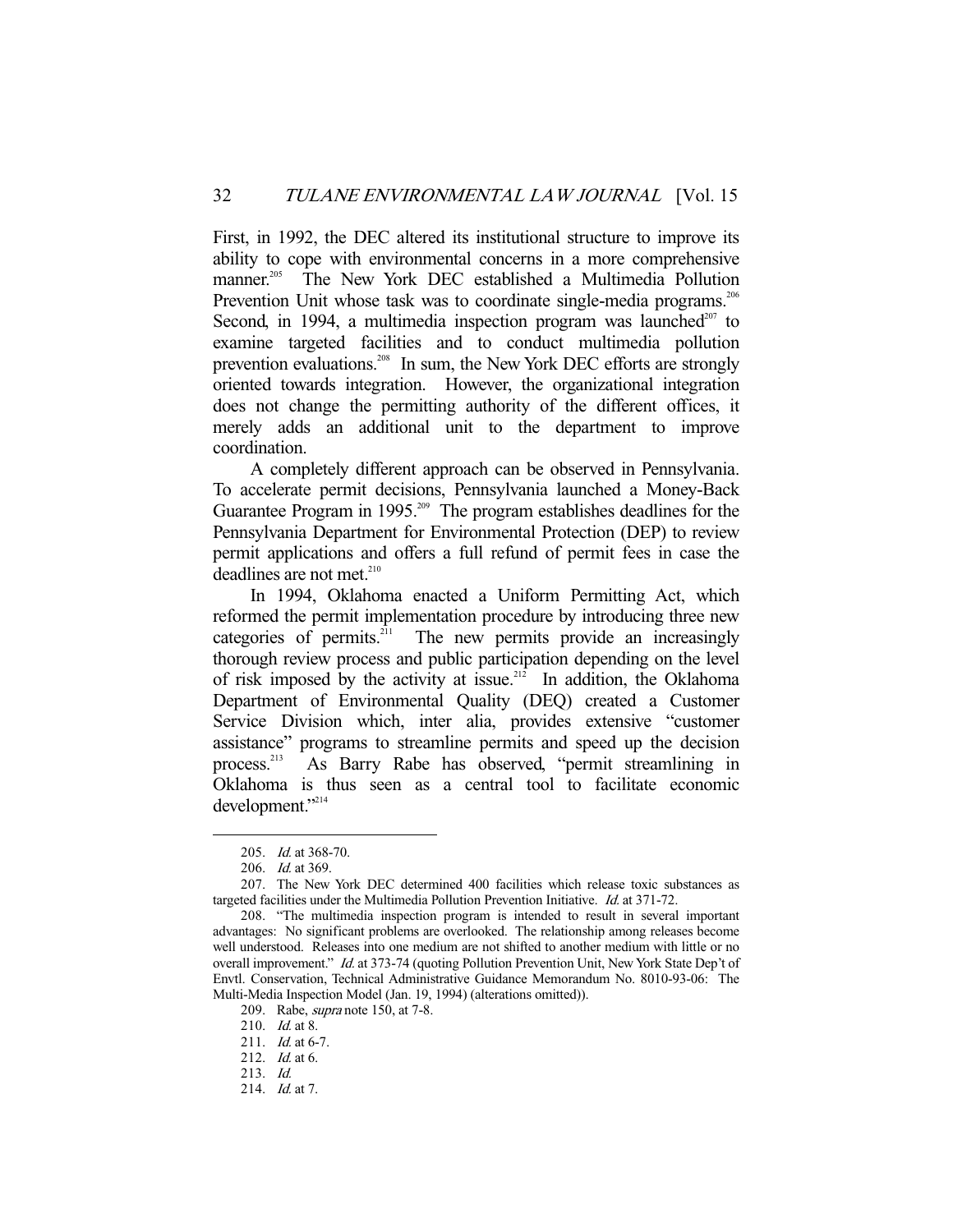#### 5. Summary

 Examining the efforts to reform the permitting procedures and processes at the state level reveals two different trends. On the one hand, states such as Louisiana, Oklahoma, and Pennsylvania integrate their permitting procedures to improve their operational efficiency, but their efforts to streamline permits is mainly driven by concerns of economic development.<sup>215</sup> On the other hand, several states recognize integration as a substantive issue and have attempted to adopt pollution prevention or multimedia programs to foster environmental gains, with varying degrees of success. Examples of the latter are New Jersey, New York, and Massachusetts.

#### IV. INTEGRATED POLLUTION CONTROL IN THE EUROPEAN UNION

 European environmental regulation, like its U.S. counterpart, is strongly dominated by media specific legislation with regard to integration.<sup>216</sup> Yet there are some efforts at integration.<sup>217</sup> The most notable effort is the Integrated Pollution Prevention and Control Directive (IPPC).218 However, long before the adoption of the IPPC Directive, ideas of integration were already embodied in the Environmental Action Programmes of the European Union.<sup>219</sup>

#### A. Environmental Action Programmes

 Although the European Union's Environmental Action Programmes are not legally binding, they do set forth the policy goals of the Union.<sup>220</sup> The Third Environmental Action Programme of 1983 included integrated approaches for the first time by calling for coordination of sector specific actions to prevent cross-media shifting of pollution.<sup>221</sup> The Commission was assigned the task of developing instruments for the holistic control

<sup>215.</sup> See id. at 30-31 (expressing doubts that many states are prepared to step up to the challenge of integration and prevention in serious ways).

<sup>216.</sup> See generally Jan H. Jans, The Relationship Between the IPPC Directive and Other EC Environmental Law, in INTEGRATED POLLUTION PREVENTION AND CONTROL, THE EC DIRECTIVE FROM A COMPARATIVE LEGAL AND ECONOMIC PERSPECTIVE 43 (Chris Backes & Gerrit Betlem eds., 1999).

<sup>217.</sup> See Council Directive 85/337, 1985 O.J. (L 175) 40; Council Directive 90/313, 1990 O.J. (L 158) 56; Council Regulation 880/92, 1992 O.J. (L 99) 1; Council Regulation 1836/93, 1993 O.J. (L 168) 1.

<sup>218.</sup> Council Directive 96/61, 1996 O.J. (L 257) 26.

<sup>219.</sup> Schröder, supra note 10, at 482.

<sup>220.</sup> Kloepfer, supra note 11, at 562.

<sup>221.</sup> Third Environmental Action Programme, 1983 O.J. (C 46) 3.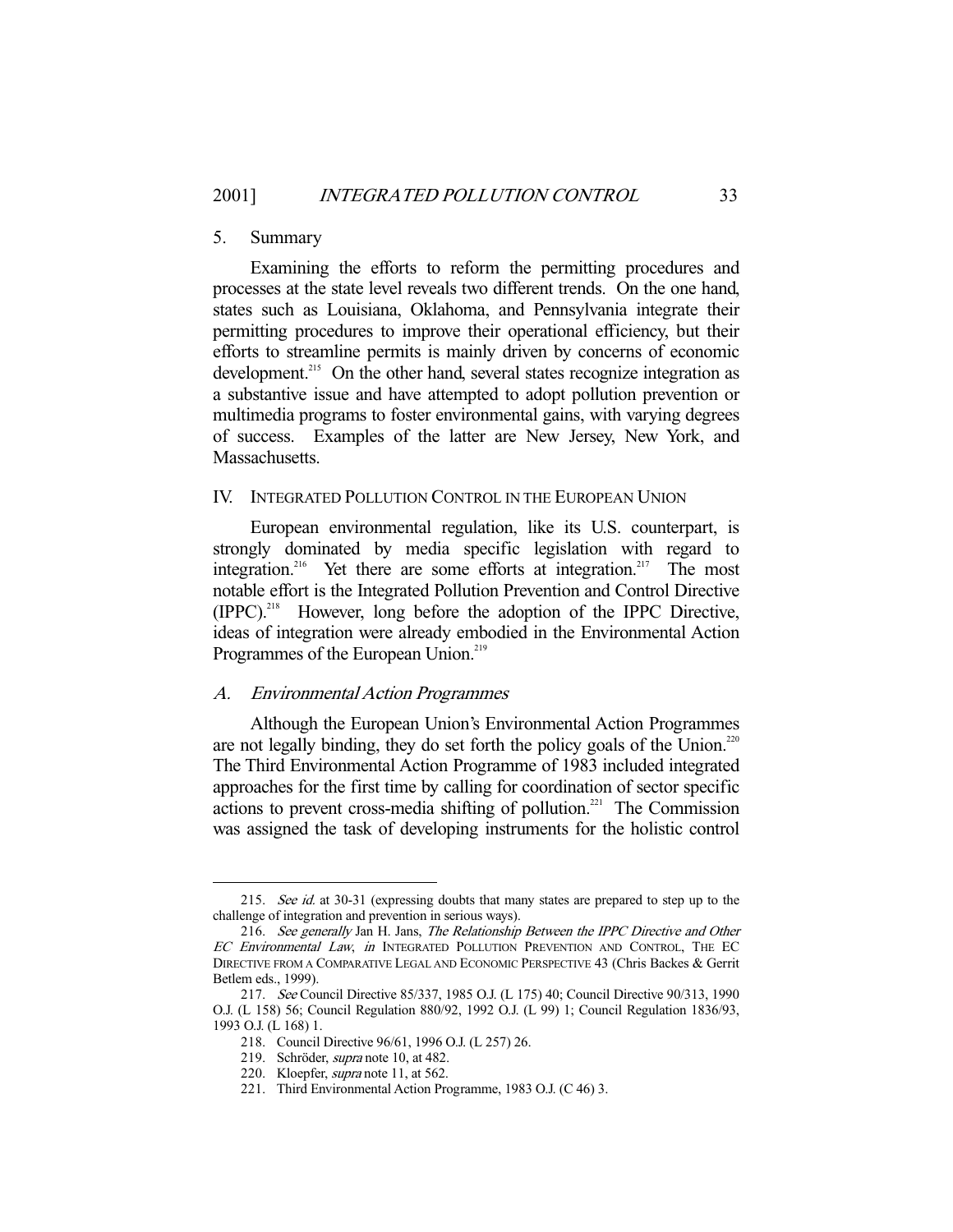of pollutants.222 The Fourth Environmental Action Programme continued the promotion of cross-media pollution prevention by introducing the term "integrated approach"<sup>223</sup> requiring integrated monitoring and integrated risk analysis covering all environmental media.224 Under the Fifth Environmental Action Programme,<sup>225</sup> "integrated pollution control" was seen as an important part of "the move towards a more sustainable balance between human activity and socio-economic development ... and the resources and regenerative capacity of nature."<sup>226</sup>

 In sum, the Environmental Action Programmes of the EU have promoted integrated approaches from a policy perspective, but the policy statements are somewhat vague. More important are the legislative acts implementing the policy.

#### B. The IPPC Directive

#### 1. Objectives and Scope

The IPPC Directive $227$  constitutes a significant step in the shift from single-medium to multimedia legislation in the European Union.<sup>228</sup> The directive lays down common rules for a uniform system of permitting for large industrial installations of six industrial sectors: energy industry, production and processing of metals, mineral industry, chemical industry, waste management, and other activities.<sup>229</sup> Based on the recognition that

229. See Council Directive 96/61, Annex I, 1996 O.J. (L 257) 26, 34-36 (establishing threshold values for five of the six industrial sectors covered by the directive). Other activities covered by the IPPC Directive include industrial plants for the production of pulp and paper, dyeing of textiles, tanning of hides, large slaughterhouses, installations for disposal or recycling of animal carcasses and animal waste, milk processing plants, installations for the surface treatment of substances, objects or products using organic solvents where their capacity exceeds certain limits, installations for the production of carbon electrographite by means of incineration

<sup>222.</sup> *Id.* at 8.

<sup>223.</sup> Fourth Environmental Action Programme (1987-1992), Section 3, 1987 O.J. (C 328) 5, 17-21.

<sup>224.</sup> Id.

<sup>225.</sup> Fifth Environmental Action Programme, 1993 O.J. (C 138) 5-80.

<sup>226.</sup> Council Directive 96/61, O.J. (L 257) 26. See Fifth Environmental Action Programme, 1993 O.J. (C 138) 24-25.

<sup>227.</sup> Council Directive 96/61, 1996 O.J. (L 257) 26.

<sup>228.</sup> See Neil Emmott, An Overview of the IPPC Directive and Its Development, in Backes, supra note 216, at 23. See generally Antoinette Long & Claudio Mereu, Integrated Pollution Prevention and Control: The Implementation of Directive 96/61/EEC, 8 EUR. ENVTL. L. REV. 180 (1999); Martina Doppelhammer, More Difficult Than Finding the Way Round Chinatown? The IPPC Directive and Its Implementation, 9 EUR. ENVTL. L. REV. 199 (2000); Harald Kracht & Andreas Wasielewski, Integrierte Vermeidung und Verminderung der Umweltverschmutzung, in HANDBUCH ZUM EUROPÄISCHEN UND DEUTSCHEN UMWELTRECHT 1070 (Hans-Werner Rengeling ed., 1998).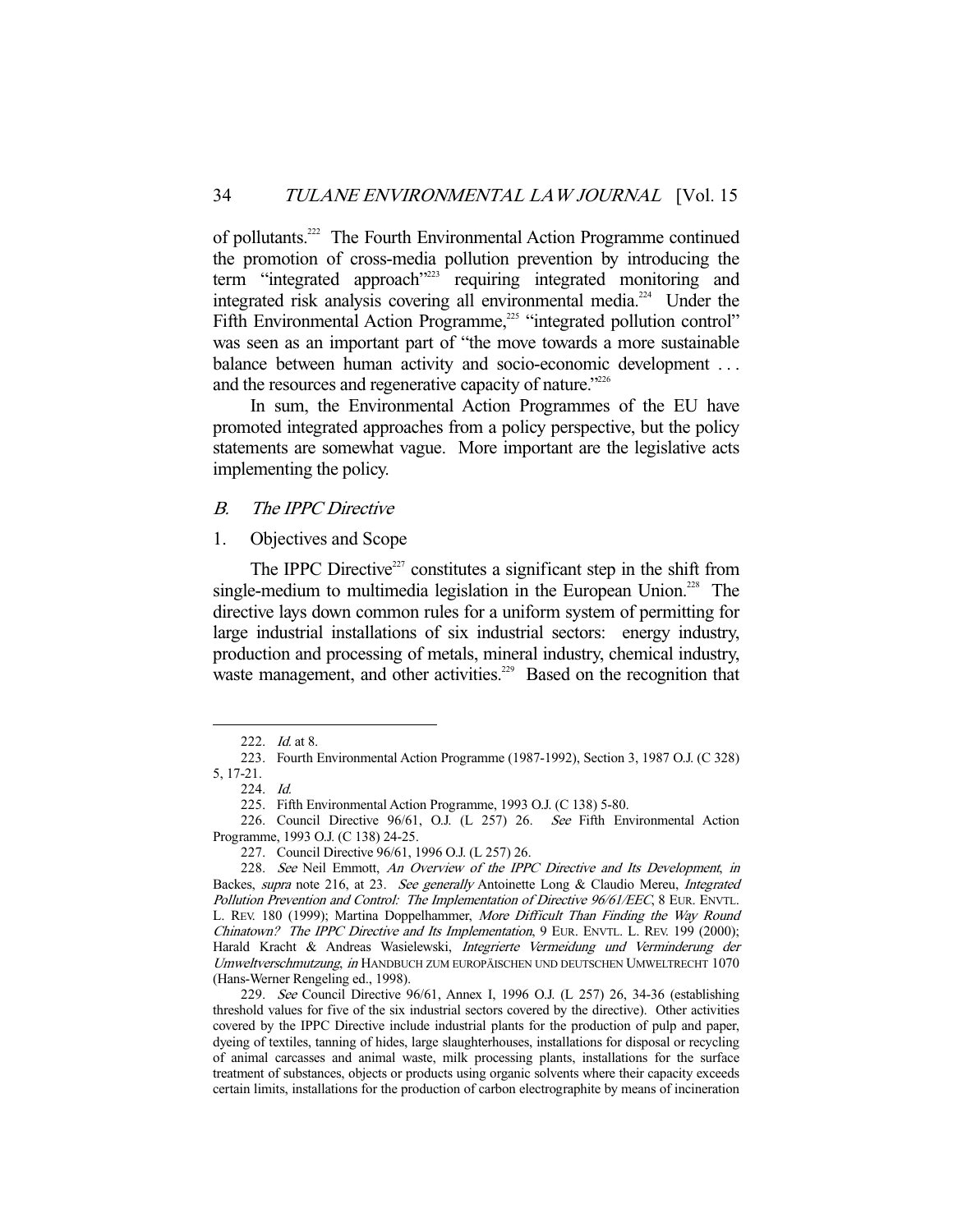"different approaches to controlling emissions into the air, water or soil separately may encourage the shifting of pollution between the various environmental media rather than protecting the environment as a whole," $230$  the directive established an integrated permit system for new<sup>231</sup> and existing<sup>232</sup> installations. It pursues an integrated approach through both its permitting procedure and its substantive permitting standards.

#### 2. Coordination of Permitting Procedures

 The IPPC Directive requires Member States to take measures to ensure that the procedures for granting a permit are fully coordinated.<sup>233</sup> However, the meaning of full coordination is controversial. Some scholars argue that, under the directive, Member States have to establish "one stop shopping" in the sense of a single permit system.<sup>234</sup> Yet the Commission does not want to impose a "one stop shop" system on the Member States.<sup>235</sup> Instead, the Commission applies a flexible approach by giving Member States as much freedom as possible. This means that Member States do not have to depart from a sectoral permitting system provided the procedures are sufficiently coordinated.<sup>236</sup> Thus, the thrust of procedural integration as required by the directive remains modest.<sup>237</sup>

#### 3. Substantive Permitting Standards

 As to the substantive standard under the IPPC Directive, the permit must meet two requirements. First, the permit issued by national

-

232. As to existing installations, the IPPC Directive provides for a transition period until Oct. 2007. See Council Directive 96/61, art. 5, 21, and 22, 1996 O.J. (L 257) 26, 30, 34.

or graphitization, and certain agricultural activities such as large installations for intensive rearing of pigs and poultry; Council Directive 96/61, Annex I, 1996 O.J. (L 257) 26, 36-37.

<sup>230.</sup> *Id.* at 26.

<sup>231.</sup> The requirements of the IPPC Directive apply to new installations from the end of October 1999. See Council Directive 96/61, art. 4, 1996 O.J. (L 257) 26, 30; Jürgen Kühling & Marc Röckinghausen, Legislative Umstezungsdefizite und executive Schadensbegrenzung—Zur (in)direketen Wirkung der IVU-Richtlinie in Deutschland, 114 DEUTSCHES VERWALTUNGSBLATT 1614 (1999) (discussing the direct application of the directive in German environmental law after the transposition period expired).

<sup>233.</sup> Id. art. 7, at 30.

<sup>234.</sup> Emmott & Haigh, *supra* note 24, at 307.

<sup>235.</sup> Doppelhammer, supra note 228, at 202 (referring to H. Aichinger, Head of Unit XI.E.1 of the European Commission).

<sup>236.</sup> Id. at 202 (pointing out that the flexible approach goes back to the principle of subsidiarity).

<sup>237.</sup> Emmott, *supra* note 228, at 35 (expressing severe concerns that if proper weight is not given to the requirements of the IPPC Directive, "the objective of applying a holistic approach to industrial installations will be lost and the 'coordinated permit' may become little more than an assembly of medium-specific conditions attached physically together").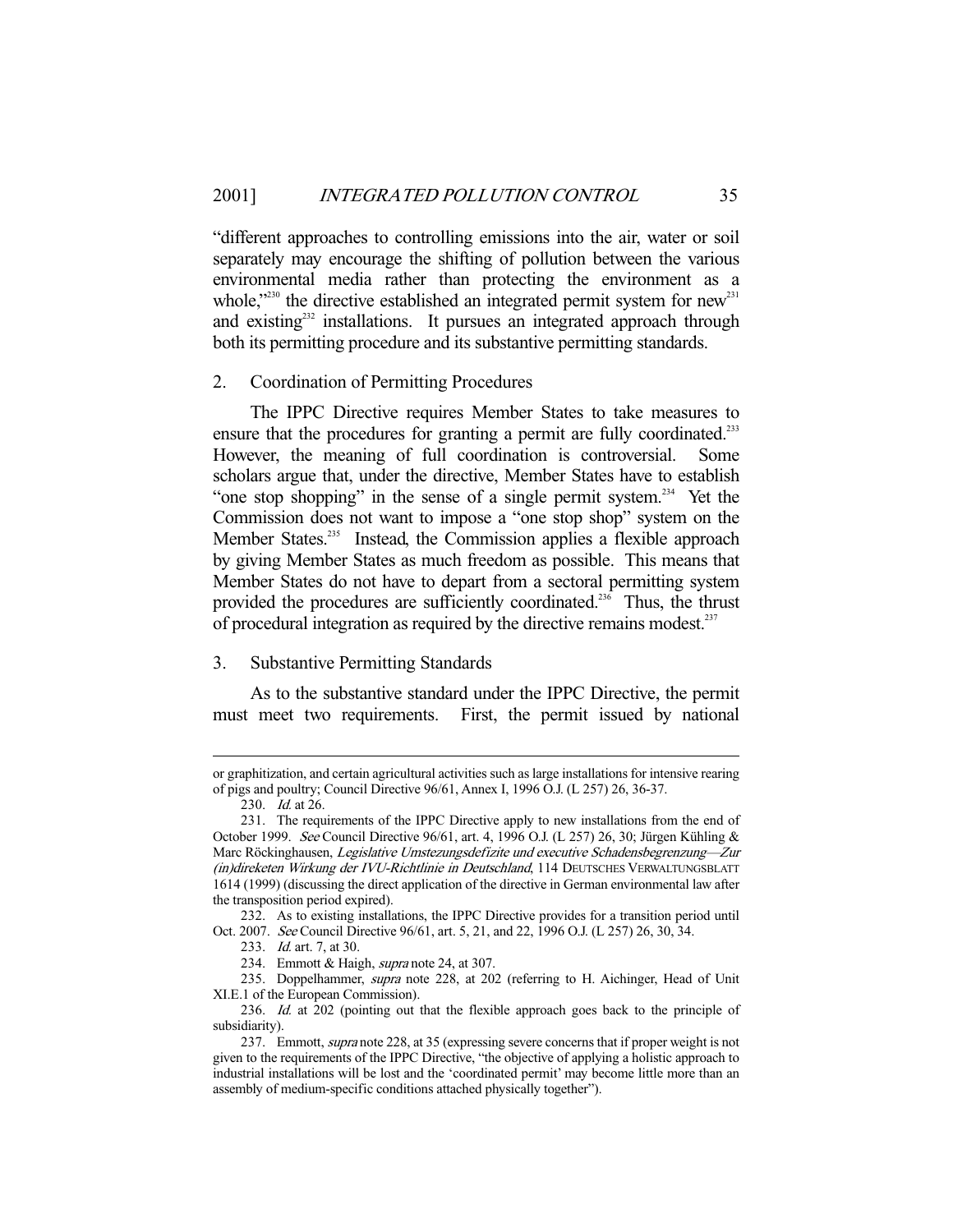authorities of the Member States has to include six basic operator obligations.<sup>238</sup> The operator obligations, which constitute the The operator obligations, which constitute the cornerstone<sup>239</sup> of the IPPC Directive, require that installations are operated in such a way that:

(a) all the appropriate preventive measures are taken against pollution, in particular through application of the best available techniques;

(b) no significant pollution is caused;

(c) waste productions is avoided . . . . [W]here waste is produced, it is recovered or, where that is technically and economically impossible, it is disposed of while avoiding or reducing any impact on the environment;

(d) energy is used efficiently;

(e) the necessary measures are taken to prevent accidents and limit their consequences;

(f) the necessary measures are taken upon definitive cessation of activities to avoid any pollution risk and return the site of operation to a satisfactory state.<sup>240</sup>

 Second, under the IPPC Directive a permit must include emission limit values  $(ELVs)^{241}$  for certain pollutants<sup>242</sup> based on best available technique (BAT).<sup>243</sup> The IPPC Directive defines BAT as:

the most effective and advanced stage in the development of activities and their methods of operation which indicate the practical suitability of particular techniques for providing in principle the basis for emission limit values designed to prevent and, where that is not practicable, generally to reduce emissions and the impact on the environment as a whole:

 <sup>. . . .</sup> 

 <sup>238.</sup> See Council Directive 96/61, art. 9 (1), 1996 O.J. (L 257) 26, 30. The IPPC Directive stipulates further that "it shall be sufficient if Member States ensure that the competent authorities take account of the general principles . . . when they determine the conditions of the permit." Council Directive 96/61, art. 3, 1996 O.J. (L 257) 26, 29. The implications of this provision are controversial. See Kracht & Wasielewski, supra note 228, at 1084 (interpreting this provision as a clarification that Member States are allowed to transpose this provision not only by adopting binding general rules, but also by stipulating individual permit conditions). But see Klaus-Peter Dolde, Die EG-Richtlinie über die Integrierte Vermeidung und Verminderung der Umweltverschmutzung—Auswirkungen auf das deutsche Umweltrecht, in NEUE ZEITSCHRIFT FÜR VERWALTUNGSRECHT 313, 315 (1997) (considering this provision as a minimum standard for the permit which does not impose any residual obligation for the operator).

<sup>239.</sup> Long & Mereu, *supra* note 228, at 181; see also Doppelhammer, supra note 228, at 201 (considering the basic operator obligations as the material part of the integrated approach).

<sup>240.</sup> Council Directive 96/61 art. 3, 1996 O.J. (L 257) 26, 29.

<sup>241.</sup> See id., art. 9 (3), at 31. Emission limit values are defined by the IPPC Directives as the mass, expressed in terms of certain specific parameters, concentration and level of emission which may not be exceeded during one or more periods of time. See Council Directive 96/61 art. 2, 1996 O.J. (L 257) 26, 28.

<sup>242.</sup> Id. Annex III, at 31.

<sup>243.</sup> *Id.* art. 9(4), at 31.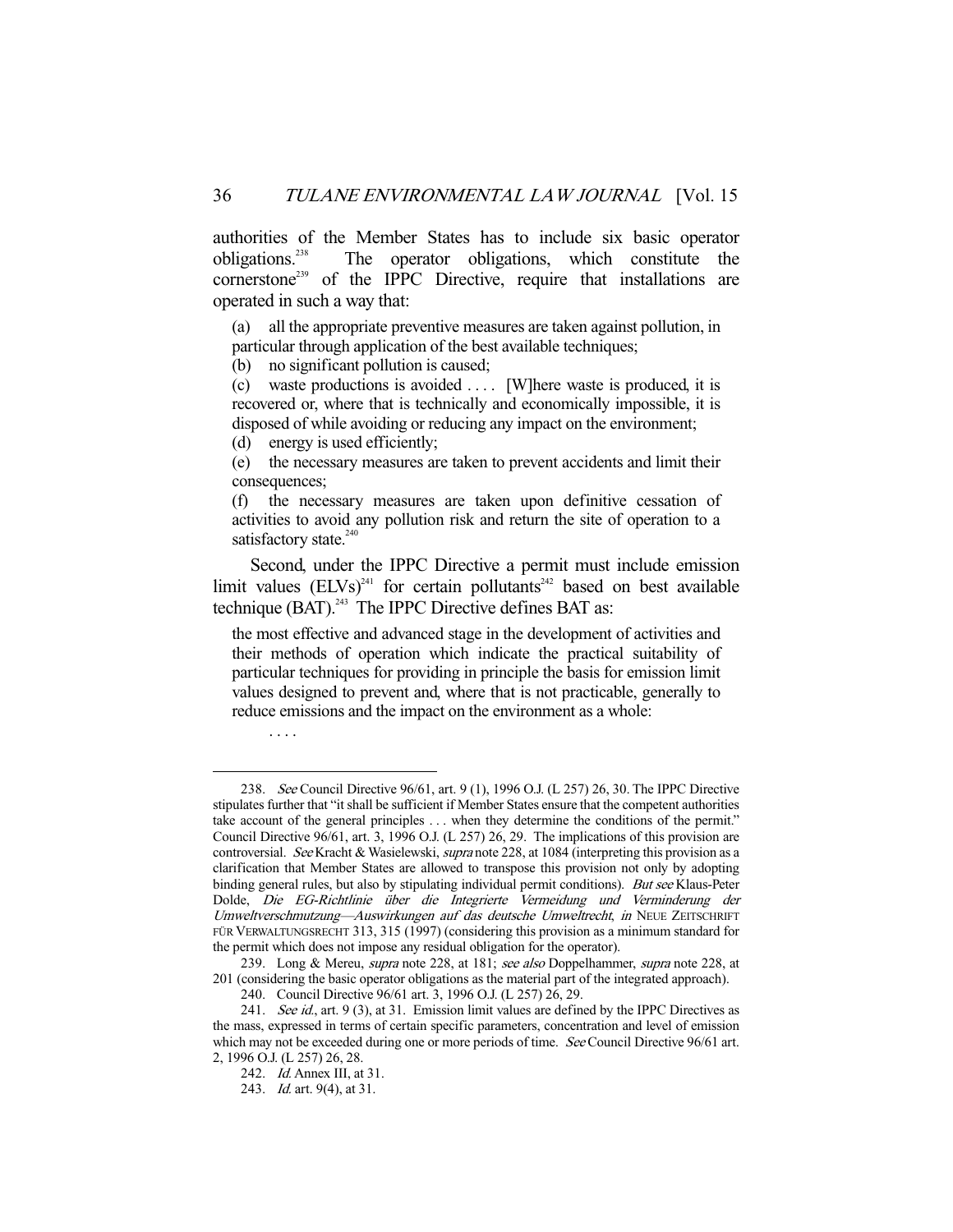—'available techniques' shall mean those developed on a scale which allows implementation in the relevant industrial sector, under economic and technically viable conditions, taking into consideration the costs and advantages, whether or not the techniques are used or produced inside the Member State in question, as long as they are reasonably accessible to the operator,

—'best' shall mean most effective in achieving a high general level of protection of the environment as a whole. $244$ 

 The BAT approach under the IPPC Directive is considered to be of "central importance to the integrated approach."<sup>245</sup> Instead of pursuing a pure technology-based approach, the directive gives Member States a high degree of discretion by stipulating that BAT does not mean the prescription of any "technique or specific technology, but taking into account the technical characteristics of the installation concerned, its geographical location and the local environmental conditions."<sup>246</sup> Thus, the implementation of the integrated concept rests largely on the discretion of the member states. The IPPC Directive gives only limited guidance $e^{247}$  and establishes only two "baselines" when determining  $\overline{B}AT.^{248}$  First, where environmental quality standards<sup>249</sup> require stricter

- 6. the nature, effects and volume of the emissions concerned;
- 7. the commissioning dates for new or existing installations;
- 8. the length of time needed to introduce best available technique;<br>9. the consumption and nature of raw materials (including way
- the consumption and nature of raw materials (including water) used in the process and their energy efficiency;
- 10. the need to prevent or reduce to a minimum the overall impact of emissions on the environment and the risks to it;
- 11. the need to prevent accidents and to minimize the consequences for the environment;
- 12. the information published by the Commission pursuant to Article 16 (2) or by international organizations.

Council Directive 96/61, Annex IV, 1996 O.J. (L 257) 26, 40.

248. Doppelhammer, *supra* note 228, at 204.

249. Environmental Quality Standards are defined as "the set of requirements which must be fulfilled at a given time by a given environment or particular part thereof, as set out in Community legislation." Council Directive 96/61 art. 2, 1996 O.J. (L 257) 26, 29.

<sup>244.</sup> *Id.* art. 2, at 29.

<sup>245.</sup> Doppelhammer, *supra* note 228, at 203.

<sup>246.</sup> Council Directive 96/61 art. 9 (4), 1996 O.J. (L 257) 26, 31.

<sup>247.</sup> The IPPC Directive provides a list of considerations to be taken into account when determining BAT:

<sup>1.</sup> the use of low-waste technology;<br>2. the use of less hazardous substan

the use of less hazardous substances;

<sup>3.</sup> the furthering of recovery and recycling of substances generated and used in the process and of waste, where appropriate;

<sup>4.</sup> comparable processes, facilities or methods of operation which have been tried with success on an industrial scale;

<sup>5.</sup> technological advances and changes in scientific knowledge and understanding;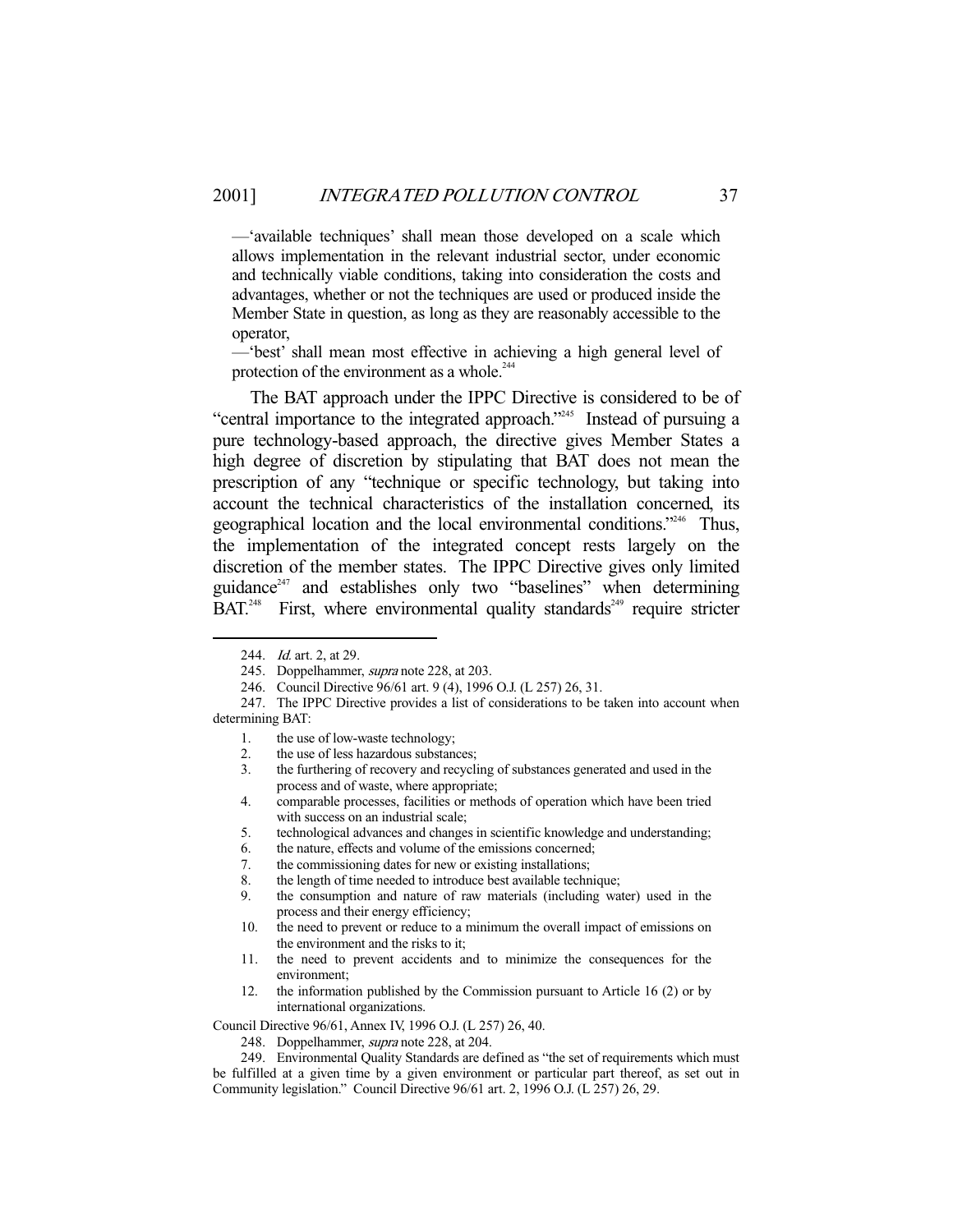conditions than those achievable by using BAT, the directive requires that additional measures (to address these stricter standards) must be included in the permit.<sup>250</sup> Second, the permit must "[i]n all circumstances ... ensure a high level of protection for the environment as a whole."251 However, the directive also gives discretion to the Member States by failing to specify any kind of measures or to give any guidance as to what constitutes a high level of protection.<sup>252</sup>

 In order to give the licensing authorities of the Member States further assistance in determining BATs, the IPPC Directive provides for an exchange of information between Member States, concerned industries, and environmental organizations, which is coordinated by the European Integrated Pollution Prevention and Control Bureau (EIPPCB) in Sevilla, Spain.<sup>253</sup> For this purpose, the EIPPCB has set up Technical Working Groups (TWG)<sup>254</sup> for thirty different industrial sectors covered by the directive.<sup>255</sup> As of September 2001, the TWGs finalized nine socalled BAT reference documents (BREFs), which are intended to give guidance to the national authorities of the Member States.<sup>256</sup> However, the BREFs do not have any binding effect on the local licensing authorities; they are merely guidance documents on BAT.<sup>257</sup>

 The information exchange is supervised on a political level by the Information Exchange Forum (IEF), which consists of representatives of the Commission, delegates from the industry and environmental

254. See generally CHRISTIAN HEY, Balancing Participation in Technical Working Groups: The Case for the Information Exchange of the IPPC Directive, in THE SEVILLA PROCESS 67-74 (2001).

255. Long & Mereu, *supra* note 228, at 182.

256. Final BREFS exist for the following sectors: pulp and paper manufacture, iron and steel production, cement and lime production, cooling systems, chlor-alkali manufacture, ferrous metal processing, nonferrous metal processing, glass manufacture, tanning of hides and skins. For a detailed overview of the development process of BREFs see the European Integrated Pollution Prevention and Control Bureau Web site, at http://eippcb.jrc.es; see also Davids, supra note 253, at 439 (giving a detailed overview of the scheduled timetable of all BREFs).

257. See Don Litten, BAT Reference Documents: What Are They and What Are They Not, in SEVILLA PROCESS, supra note 253, at 91-92; Doppelhammer, supra note 228, at 246; Long & Mereu, supra note 228, at 182.

 <sup>250.</sup> Id. art. 10, at 31.

<sup>251.</sup> *Id.* art. 9(4), at 31.

<sup>252.</sup> Long & Mereu, *supra* note 228, at 181.

<sup>253.</sup> See Council Directive 96/61, art. 16 (2) 1996 O.J. (L 257) 26, 32. See generally THE SEVILLA PROCESS: A DRIVER FOR ENVIRONMENTAL PERFORMANCE IN INDUSTRY—PROCEEDINGS 8 (GERMAN FEDERAL ENVIRONMENTAL AGENCY ed., 2001), available at http://europa.eu.int/ comm/environment/ippc/index.htm/ [hereinafter SEVILLA PROCESS]; Zierock & Salomon, Die Umsetzung des Artikels 16 Abs. 2 der EG-IVU Richtlinie auf internationaler und nationaler Ebene, 9 ZEITSCHRIFT FÜR UMWELTRECHT 169 (1998); Peter Davids, Die Konkretisierung der besten Verfügbaren Technik in der Anlagenzulassungspraxis, UMWELT PLANUNG UND RECHT 439 (2000).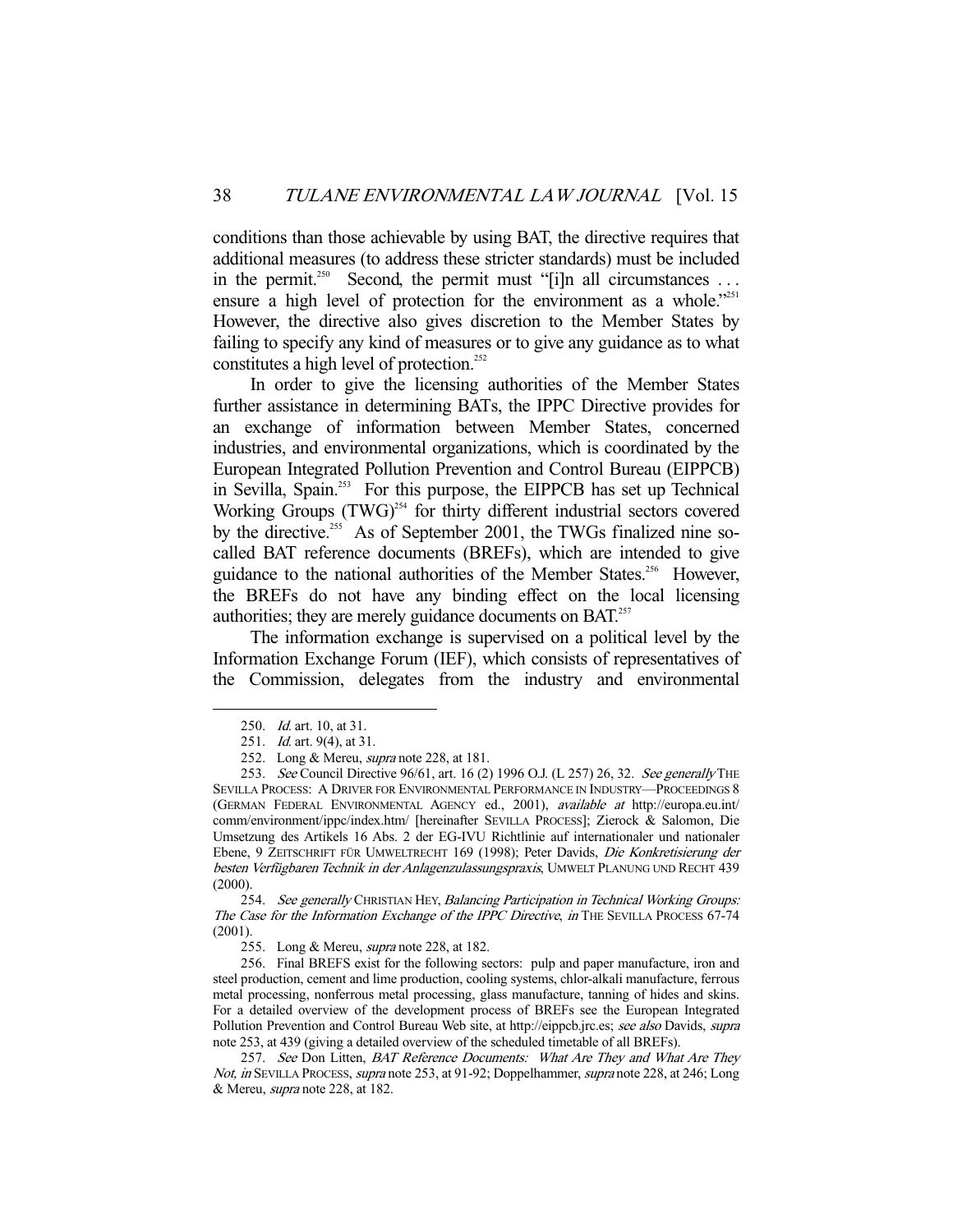NGOs.<sup>258</sup> Yet the parties within the IEF are not vested with a formal right to vote on the final BREFs.<sup>259</sup> Instead, BREFs are issued by the Commission on its sole authority.<sup>260</sup>

 With regard to the goal of the IPPC Directive to achieve a high level of protection for the environment as a whole, the BREFs fail to demonstrate a new dimension of protection.<sup>261</sup> Given the methodological constraints on balancing impacts on different environmental media, the BREFs do not engage in any kind of multimedia balancing of environmental impacts.<sup>262</sup> Instead, the BREFs provide a systematic survey of emissions of an industrial installation, covering all environmental media in a single document.<sup>263</sup> It remains highly questionable whether the local licensing authorities, with their limited resources, will actually be able to determine BAT in the light of the local environmental conditions as required by the directive.<sup>264</sup> Therefore, the goal of providing a "high level of protection for the environment as a whole" seems somewhat unrealistic.<sup>265</sup>

 As to the current status of the IPPC Directive and its success at substantive integration, the following observations can be made. Although the directive fails to define the term "integrated," the integrated character of the IPPC Directive is apparent in two respects. First, the directive is integrated in the sense that it incorporates six basic operator obligations into the permit. However, the directive only applies narrowly. Its scope is limited to certain industrial activities.<sup>266</sup> Second, the directive endorses substantive integration by introducing ELVs based on a BAT concept which takes into account the environment as a whole. However,

<sup>258.</sup> Doppelhammer, *supra* note 228, at 246; Joachim Lohse & Knut Sander, Is the BREF Process a Success or Failure? An NGO Perspective, in SEVILLA PROCESS, supra note 253, at 61, 63-65 (noting that the TWG discussions suffer from being overloaded with political interests, rather than concentrating on their original purpose of collecting and evaluating factual information on technical issues).

<sup>259.</sup> Davids, *supra* note 253, at 441.

<sup>260.</sup> Long & Mereu, supra note 228, at 182.

<sup>261.</sup> Davids, supra note 253, at 441.

<sup>262.</sup> Id. at 442.

<sup>263.</sup> Id.

<sup>264.</sup> See Council Directive 96/61, art. 9 (4), 1996 O.J. (L 257) 31.

<sup>265.</sup> Austria recognized the need to give the local licensing authorities an additional methodological support by providing a guidance manual on how to assess the local situation. See generally Barbara Reiter, Integrated Assessment on a Local Level, in SEVILLA PROCESS, supra note 253, at 179-81.

<sup>266.</sup> See BOHNE ET AL., *supra* note 30, at 5-6; Emmott, *supra* note 228, at 24.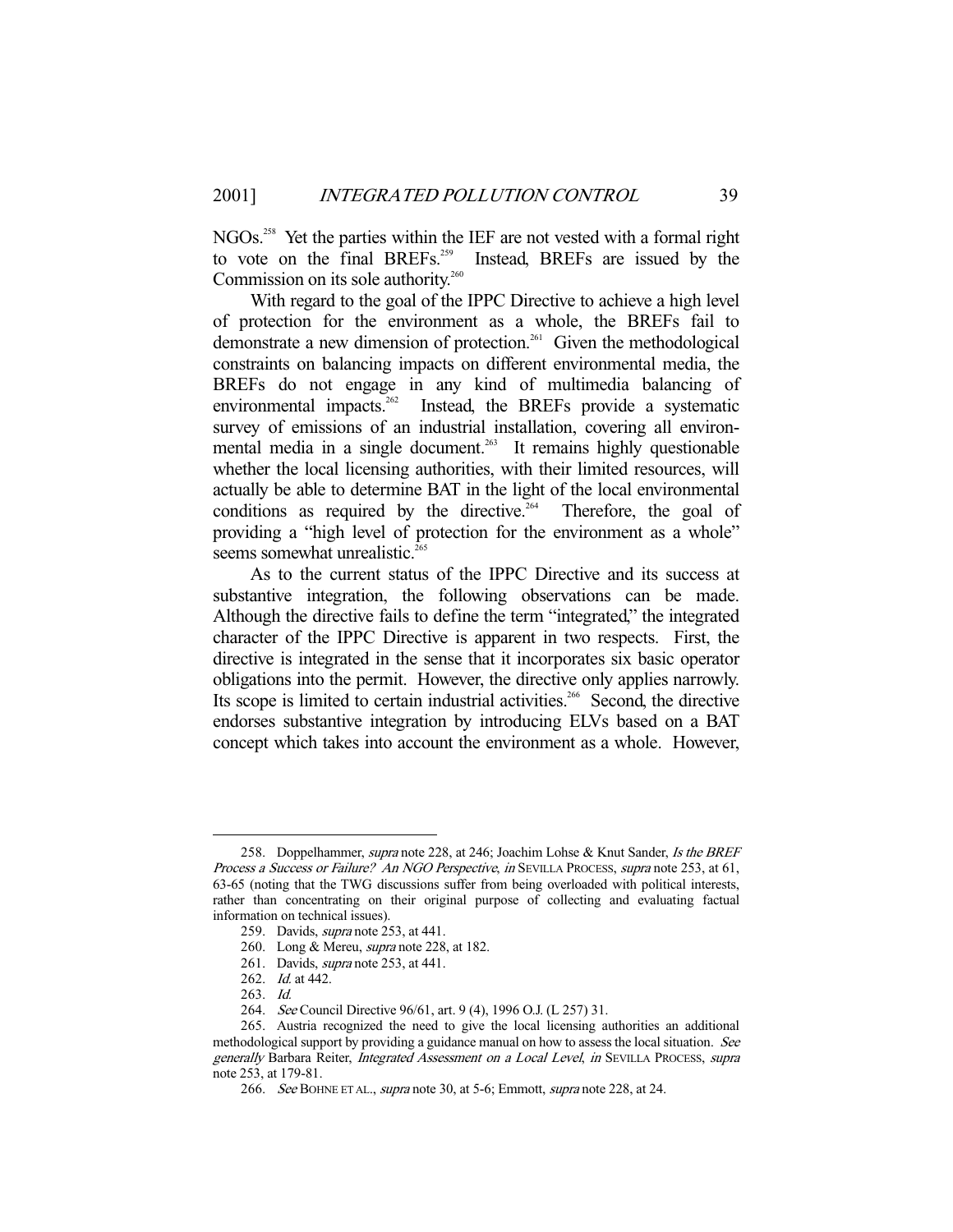given that the BREFs fall short of any multimedia balancing, substantive integration is limited. $267$ 

4. Implementation of the Directive in the Member States

 As of October 30, 1999, the date when the implementation period expired, only a few Member States had implemented the IPPC Directive in national law.268 The implementation record did not improve substantially in 2000. As of April 2000, only nine Member States (Belgium, Denmark, Finland, France, Ireland,<sup>269</sup> Italy, Luxembourg, The Netherlands, $270$  and Sweden<sup>271</sup>) had transposed the IPPC Directive into their domestic environmental law.<sup>272</sup> Some Member States, like Germany, which have adopted a sectoral approach to pollution control,<sup>273</sup> are struggling mightily with implementation.<sup> $274$ </sup> It was not before July 27, 2001, that Germany had transposed the IPPC Directive in German Environmental Law.<sup>275</sup> From the very beginning the transposition was very controversial. Attempts to implement the directive by adopting a

273. Id. at 249; contra Long & Mereu, supra note 228, at 183 (arguing that in Germany, an integrated pollution control system is already enshrined in two environmental protection laws, the Federal Emission Control Act (BImSchG) and Federal Water Acts (WHG)); see also Alfred Breuer, Empfiehlt es sich ein Umweltgesetzbuch zu schaffen?, GUTACHTEN B FÜR DEN 59. DEUTSCHEN JURISTENTAG 44 (1992) (stating that the present environmental law neither pursues an integrated approach nor is it fragmented).

274. See generally Peter Beyer, Die Umsetzung der materiellen Anforderungen der IVU Richtlinie im Gesetzentwurf der Bundesregierung, UMWELT PLANUNG UND RECHT 343 (1999); Udo Di Fabio, Integratives Umweltrecht-Bestand, Ziele Möglichkeiten, 19 NEUE ZEITSCHRIFT FÜR VERWALTUNGSRECHT 329 (1998); Dolde, *supra* note 238, at 315; Rudolf Steinberg & Isabel Koepfer, IVU-Richtlinie und imissionsschutzrechtliche Genehmigung, 112 DEUSTCHES VERWALTUNGSBLATT 973 (1997); Uwe Volkmann, Umweltrechtliches Integrationsprinzip und Vorhabengenehmigung, 89 VERWALTUNGS-ARCHIV 363 (1998); Andreas Wasielewski, Stand der Umsetzung der UVP-Änderungsrichtlinie- und der IVU-Richtlinie, 19 NEUE ZEITSCHRIFT FÜR VERWALTUNGSRECHT 15 (2000); G. Winter, The IPPC Directive: A German Point of View, in Backes, supra note 216, at 65; JOHANNES ZÖTTL, INTEGRIERTER UMWELTSCHUTZ IN DER NEUESTEN RECHTSENTWICKLUNG—DIE EG-RICHTLINIE ÜBER DIE INTEGRIERTE VERMINDERUNG DER UMWELTVERSCHMUTZUNG UND IHRE UMSETZUNG IN DEUTSCHES RECHT (1997).

275. Gesetz zur Umsetzung der UVP-Änderungsrichtlinie, der IVU-Richtlinie und weiterer Richtlinien zum Umweltschutz (Artikelgesetz), v. 27.7.2001, BGB1. I 1950.

 <sup>267.</sup> It must be noted that the environmental quality standards under the IPPC Directive refers to the media specific Community Legislation. See Council Directive 96/61, art. 2, 1996 O.J. (L 257) 26, 29.

<sup>268.</sup> *See id.* art. 21-22, at 34.

<sup>269.</sup> See generally Ken Mecken, The Introduction of Integrated Permitting to Ireland, in SEVILLA PROCESS, supra note 253, at 185, 185-94.

<sup>270.</sup> Th. G. Drupsteen, Integrated Pollution Prevention and Control: The Dutch Experience, in Backes, supra note 216, at 81.

<sup>271.</sup> See generally Erik Nyström, Swedish Experience of Integrated Permit Procedures, in SEVILLA PROCESS, supra note 253, at 203, 203-10.

<sup>272.</sup> Doppelhammer, supra note 228, at 247 (giving an overview of the various transposition measures).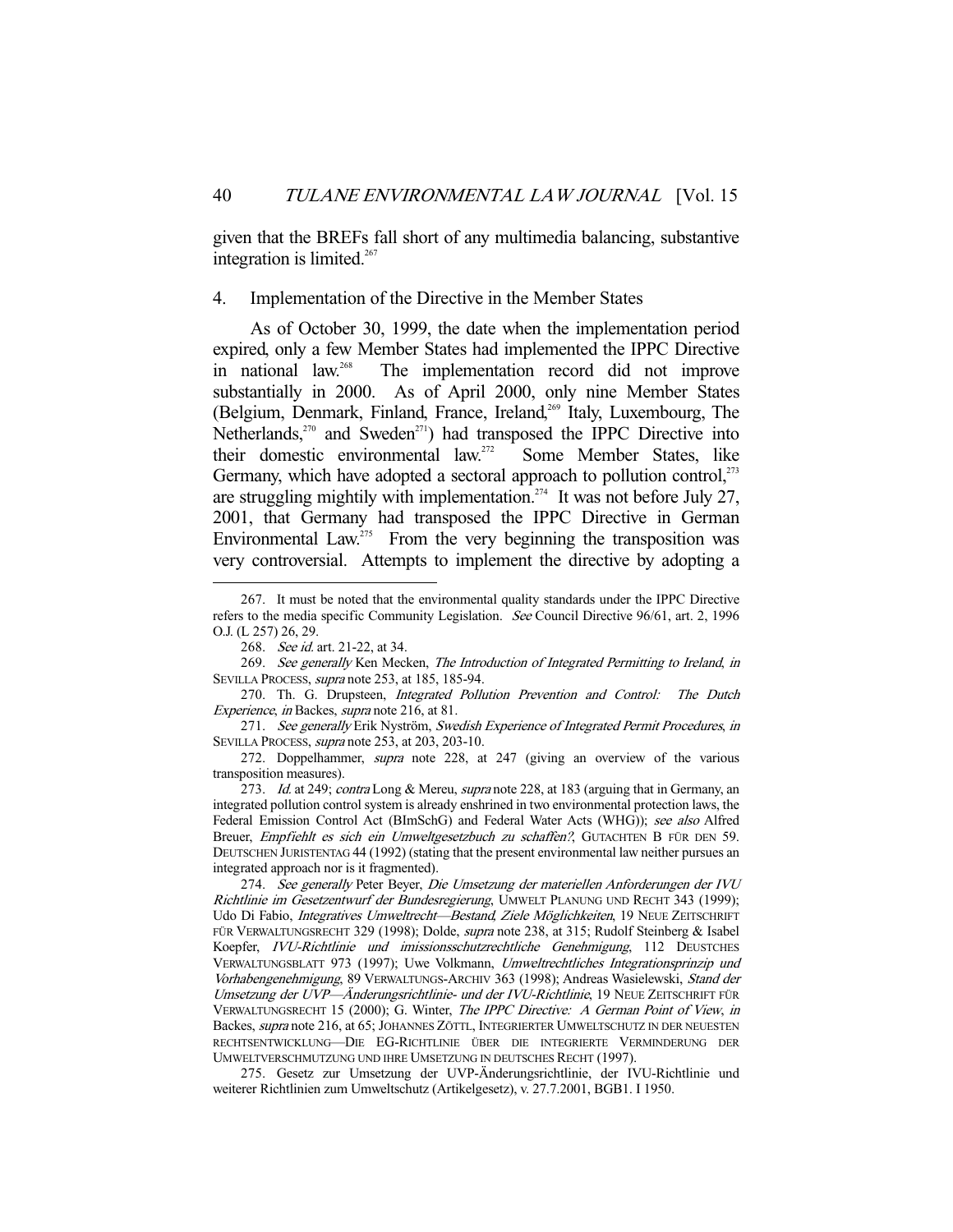comprehensive environmental code (Umweltgesetzbuch UGB) failed because the federal entity (Bund) did not have sufficient regulatory authority with regard to water.<sup>276</sup> Therefore, the implementation was achieved by amending the sectoral legislation.

 Given the flexibility provided by the directive, its relatively slow implementation is somewhat surprising. That slow pace, however, clearly demonstrates the difficulties entailed in the transition from a media-specific to an integrated approach to environmental regulation.

#### V. CONCLUSION

 The examples of integrated pollution control in the United States and the European Union discussed demonstrate a great variety in the concept. As to progress toward large-scale implementation of the idea, it appears that the European Union is at a somewhat more advanced stage. However, even though the transposition period of three years expired (October 30, 1999), many States required almost two additional years for the transposition of the IPPC Directive into domestic law. In the United States, a legislative basis for integrated permitting is still missing. The Common Sense Initiative and Project XL, which are both pilot projects, indicate that the United States is still in an experimental phase, at least at the federal level. However, some individual states have developed considerable experience in integrated permitting.

 Comparing the integrated efforts in the United States and abroad with regard to their conceptual approach shows a number of similarities and common elements. It has to be noted that some initiatives in the United States, as well as the BREFs under the IPPC Directive, apply an industry-sector approach to integrated pollution control.

 As to the level of procedural integration, this research found a great diversity in the examined examples. The United States offers examples of innovative permits with high degrees of procedural integration, like the New Jersey FWP, but also procedurally less integrated permitting models, such as Louisiana's Reengineered DEQ. Similarly, the integrated permit envisaged by the IPPC Directive lacks a high degree of procedural integration.

 Analyzing the degree of substantive integration reveals the limits of the concept of integrated pollution control. Among the examined efforts

 <sup>276.</sup> Press Release of the German Ministry for Environment, Nature Protection, and Nuclear Safety (Sept. 2, 1999); but see Rainer Wahl, Materiell-integrative Anforderungen an die Vorhabenzulassung und Umsetzung der IVU-Richtlinie, 19 NEUE ZEITSCHRIFT FÜR VERWALTUNGSRECHT 502 (2000) (stating that the transposition of the directive in a comprehensive environmental law code failed because of the strong resistance).